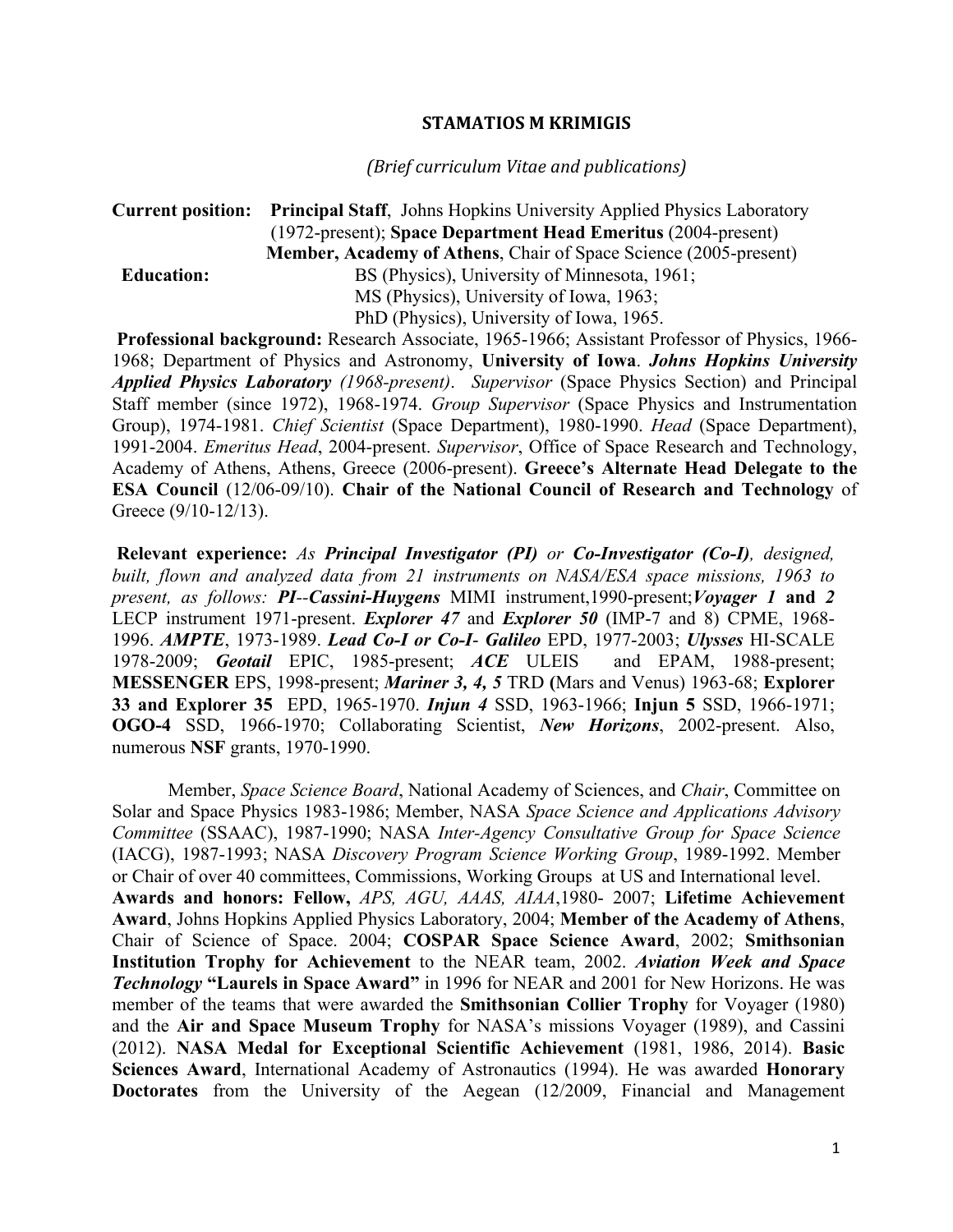Engineering), the University of Athens (05/2010 Department of Physics), and the Hellenic International University (5/19/11, Science of Engineering). The *Council of European Aerospace Societies* awarded Dr. Krimigis its 2010 *CEAS* **Gold Medal.** On September 2012 he received the *2012 IAA Laurels Award* for Team Achievement to leading **NASA'S MESSENGER** mission to Mercury*. The European Geosciences Union* awarded him the **Jean Dominique Cassini Medal and Honorary Membership**, and the *AIAA* the **James A. Van Allen Space Environments Award,** both for 2014. He received the **Trophy for Lifetime Achievement** by the Smithsonian National Air and Space Museum (**NASM**) in 2015, the American Astronautical Society **(AAS) Space Flight Award (2016),** the **NASM Trophy for Current Achievement (New Horizons Team-2016**) and the **NASA Distinguished Public Service Medal,** also in 2016. Also, as member of **NASA's New Horizons** mission he received the **2016 IAA Laurels Award** for Team Achievement.

 *Citations:* There are over **13,000 citations** (Web of Science) and **16,500** citations (Google Scholar) to the work of S. M. Krimigis. An interview with Thompson-Reuters on recent citations can be found at http://sciencewatch.com/ana/st/planet/11sepPlanetKrim/. The complete CV including the list of publications through 2016 can be accessed on-line at

# **Specific Contributions to Space Science and Engineering**

**Solar and Interplanetary Physics**: 1) First comprehensive interplanetary diffusion model for the propagation of solar protons (*JGR, 1965*); 2) Discovery of electrons emitted in solar flare events (*JGR, 1965*). 3) First observation of ion acceleration associated with propagating interplanetary shock waves (*JGR*, 1970). 4) Discovery of the variability in elemental composition in solar particle events (*JGR*, 1971). 5) First multi-spacecraft studies of co-rotating solar particle events (*JGR*, 1971); and identification of very long mean-free-paths  $[> 1 \text{ AU}]$  (*JGR, 1973*). 6) Discovery of electron acceleration at interplanetary shocks (*JGR, 1976*). 7) Detection of Voyager's approach to heliosphere's Termination Shock (*Nature, 426, pp. 45-48, 2003*). 8) Crossing of Termination Shock by Voyager-1 in December 2004 (*Science,*  2005) and Voyager-2 in August 2007 (*Nature*, 2008). 9) First image of heliosphere using an energetic neutral atoms (ENA) camera on Cassini (*Science*, 2009)

*Earth's Magnetosphere*: 1) Discovery of trapped Helium nuclei in earth's radiation belts (*JGR, 1966*). 2) Discovery of trapped medium nuclei in earth's radiation belts (*JGR, 1970*). 3) Discovery of magnetospheric bursts of high-energy protons and electrons upstream of earth's bow shock and distant magnetotail (*JGR*, 1976]. 4) First injection of an artificial plasma cloud in solar wind to study access of plasma into earth's magnetosphere (AMPTE, *JGR*, 1986).

*Planetary Magnetospheres*:1) Discovery of hot  $[kT \approx 20-50 \text{keV}]$  plasma as principal characteristic in the magnetospheres of Jupiter, Saturn, Uranus, and Neptune (*Science, 1979-1989*). 2) Discovery of energetic neutral atom (ENA) emissions from Jupiter (*GRL, 1981*) and Saturn (*Nature, 1981*) that established the field of ENA imaging sensors. 3) Characterization of composition and spectra of trapped particles in magnetospheres of Jupiter, Saturn, Uranus, and Neptune (*JGR*, 1981 -1991). 4) Establishment of upper limits to the magnetic moments of Mars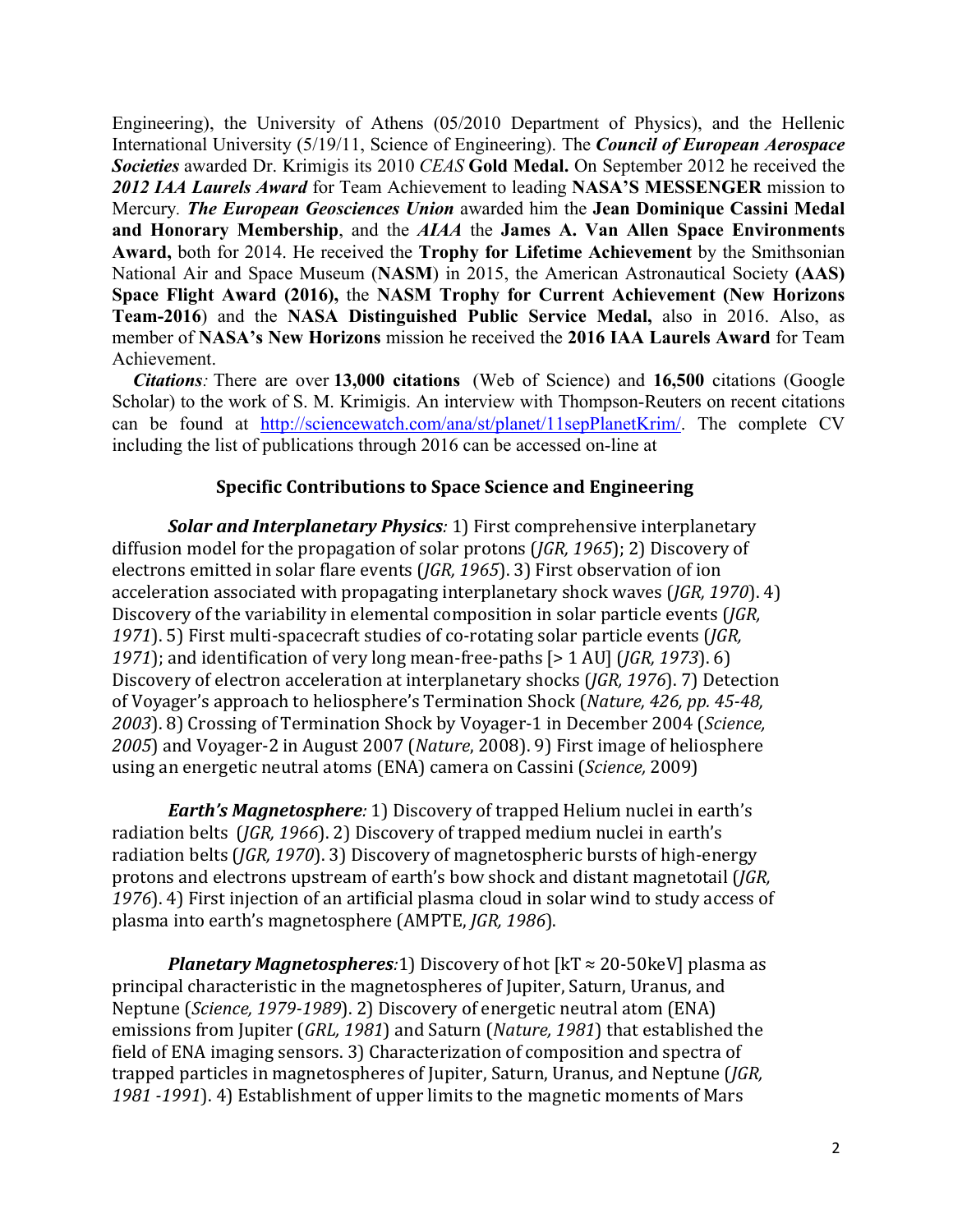(*Science, 1965*) and Venus (*Science, 1967*). 5) First image of Jupiter's magnetosphere through ENA during Cassini's flyby (*Nature, 415, pp. 994-996, 2002*), and discovery of a gaseous torus around the orbit of Europa (*Nature, 421, 920-922, 2003*). 6) Identification and detailed mapping of Saturn's ring current using both in situ and remote (ENA) sensors (*Nature, 450, 1050-1053, 2007*).

*Space Science Instrumentation: 1)* Pioneered use of very thin [≈ 25µm] solidstate detectors on Injun-4 and -5 that resulted in the discovery of Helium and medium nuclei in earth's radiation belts (*JGR, 1966-1970*); and even thinner [2-5µm] detectors on Voyagers 1 and 2 that measured the lowest energy Anomalous Cosmic Rays (ACR) in the outer solar system (*XXV ICRC, Durban, 1997, Nature, 2003; Science, 2005*). 2) Designed low-noise, low-threshold detector systems that resulted in the discovery of hot plasmas in the outer planets magnetospheres [Low Energy Charged Particle Experiment on Voyagers 1 and 2] (*Space Science Reviews, 1977*). 3) Conceived the first Energetic Neutral Atom (ENA) imaging system, obtained funding through NASA's Innovative Instrument Development grants in 1985 and oversaw (with other colleagues) the design (*Space Science Rev, 2004*) that has obtained images of Saturn's magnetosphere on the Cassini spacecraft and of the heliosphere.

*Spacecraft Missions Initiated and Managed: 1)* **Conceived and implemented** the Active Magnetospheric Particle Tracer Explorers (**AMPTE**) program as Principal Investigator (1979-1989). 2) Spearheaded (with others) the design of the Advanced Composition Explorer (ACE), the world's only real-time space weather satellite (1997-present). 3) Advanced the **Discovery** mission line with NASA and won the implementation of the first mission, the Near Earth Asteroid Rendezvous (NEAR) to orbit (and then land) on the asteroid Eros (1996-2001). 4) Initiated and organized the team to propose the **MESSENGER** mission to orbit the planet Mercury for the first time  $(2000-2011)$ . 5) Spearheaded the team that proposed and won the competition for the first mission designed to encounter the planet Pluto (New Horizons, launched January 2006) and investigate Kuiper Belt objects. 6) Proposed (with others) initiation of the **Solar Terrestrial Probes**, oversaw the implementation of the first one (TIMED) at APL and the initiation of **STEREO**. 7) Led the JHU/APL effort for initiation and implementation of NASA's **Living With a Star** (LWS) program, and the implementation studies of Radiation Belt Storm Probes (RBSP, now Van Allen **Probes**) and **Solar Probe Plus** missions.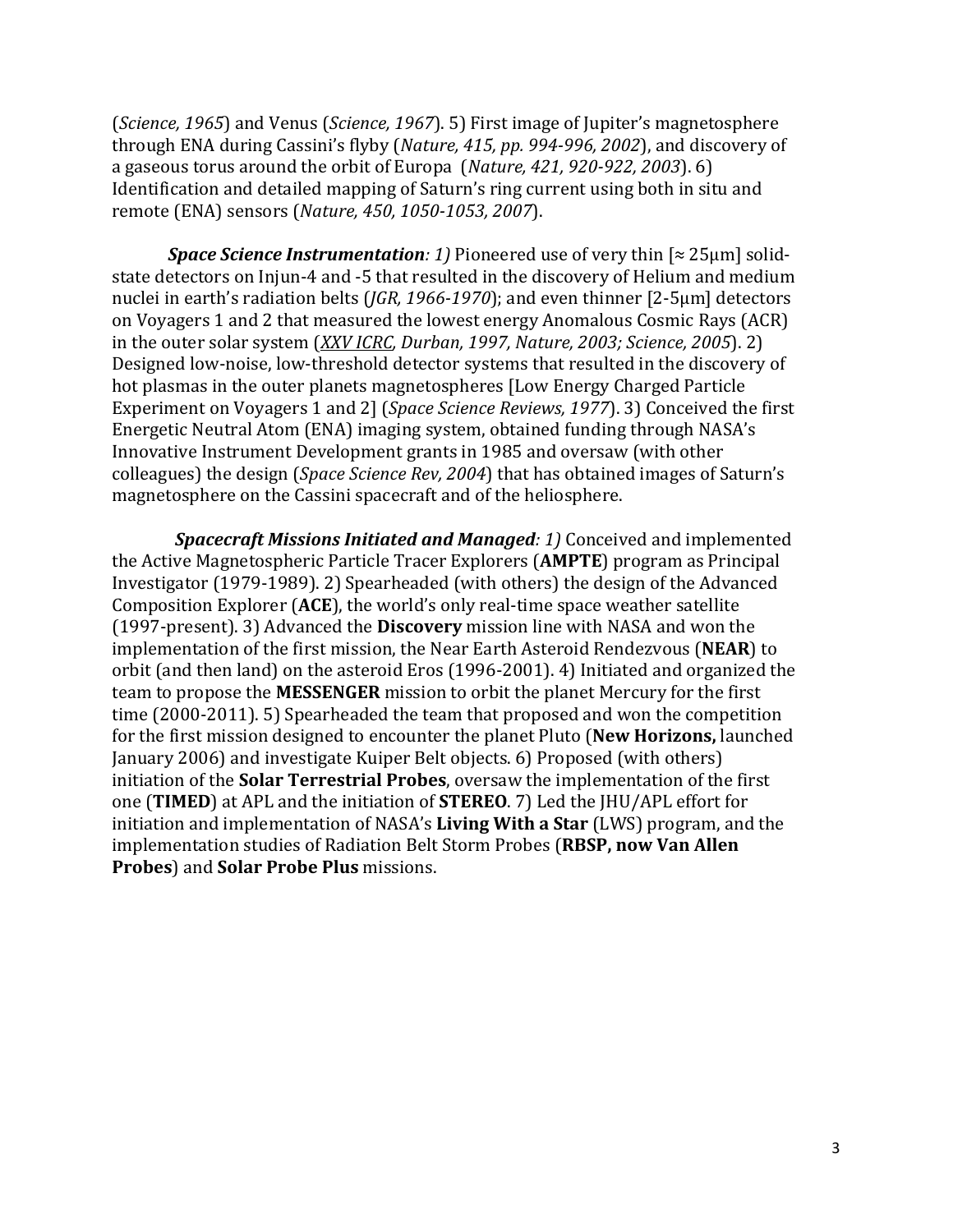# **Publications of Stamatios M Krimigis (In refereed Journals, book chapters and peer-reviewed Conference proceedings)** *(Updated April 2016)*

## **1963**

1. Krimigis, S. M., Solar protons and their geophysical effects, *Proc. Iowa Academy of Science, 70,*  393-402, 1963.

## **1965**

- 2. Krimigis, S. M., Interplanetary diffusion model for the time behavior of intensity in a solar cosmic ray event, *J. Geophys. Res., 70,* 2943-2960, 1965.
- 3. Van Allen, J. A., Frank, S. M. Krimigis and H. K. Hills, Absence of Martian radiation belts and implications thereof, *Science, 149,* 1228-1233, 1965.
- 4. Van Allen, J. A. and S. M. Krimigis, Impulsive emission of ~40 keV electrons from the sun, *J. Geophys. Res., 70,* 5737-5751, 1965.

## **1966**

- 5. Krimigis, S. M., Interplanetary diffusion and cosmic ray modulation, in *Recent Advances in Cosmic Ray Research,* Gauger and Masley, eds., Western Periodicals Co., North Hollywood, California, 147-170, 1966.
- 6. Krimigis, S. M. and T. P. Armstrong, Observations of protons in the magnetosphere with Mariner 4, *J. Geophys. Res., 71,* 4641-4650, 1966.
- 7. Krimigis, S. M. and J. A. Allen, Observations of ~500 keV protons in interplanetary space with Mariner IV, *Phys. Rev. Lett., 16,* 419-423, 1966.

- 8. Krimigis, S. M. and J. A. Van Allen, Geomagnetically trapped alpha particles, *J. Geophys. Res., 72,*  5779-5797, 1967.
- 9. Krimigis, S. M. and J. A. Van Allen, Observations of the February 5-12, 1965, solar particle event with Mariner 4 and Injun 4, *J. Geophys. Res., 72,* 4471-4486, 1967.
- 10. Krimigis, S. M., J. A. Van Allen and T. P. Armstrong, Simultaneous observations of solar protons inside and outside the magnetosphere, *Phys. Rev. Lett., 18,* 1204-1207, 1967.
- 11. Van Allen, J. A., S. M. Krimigis, L. A. Frank and T. P. Armstrong, An upper limit on the intrinsic magnetic dipole moment of Venus based on the absence of a Venusian radiation belt, *Science, 158,*  1673-1675, 1967.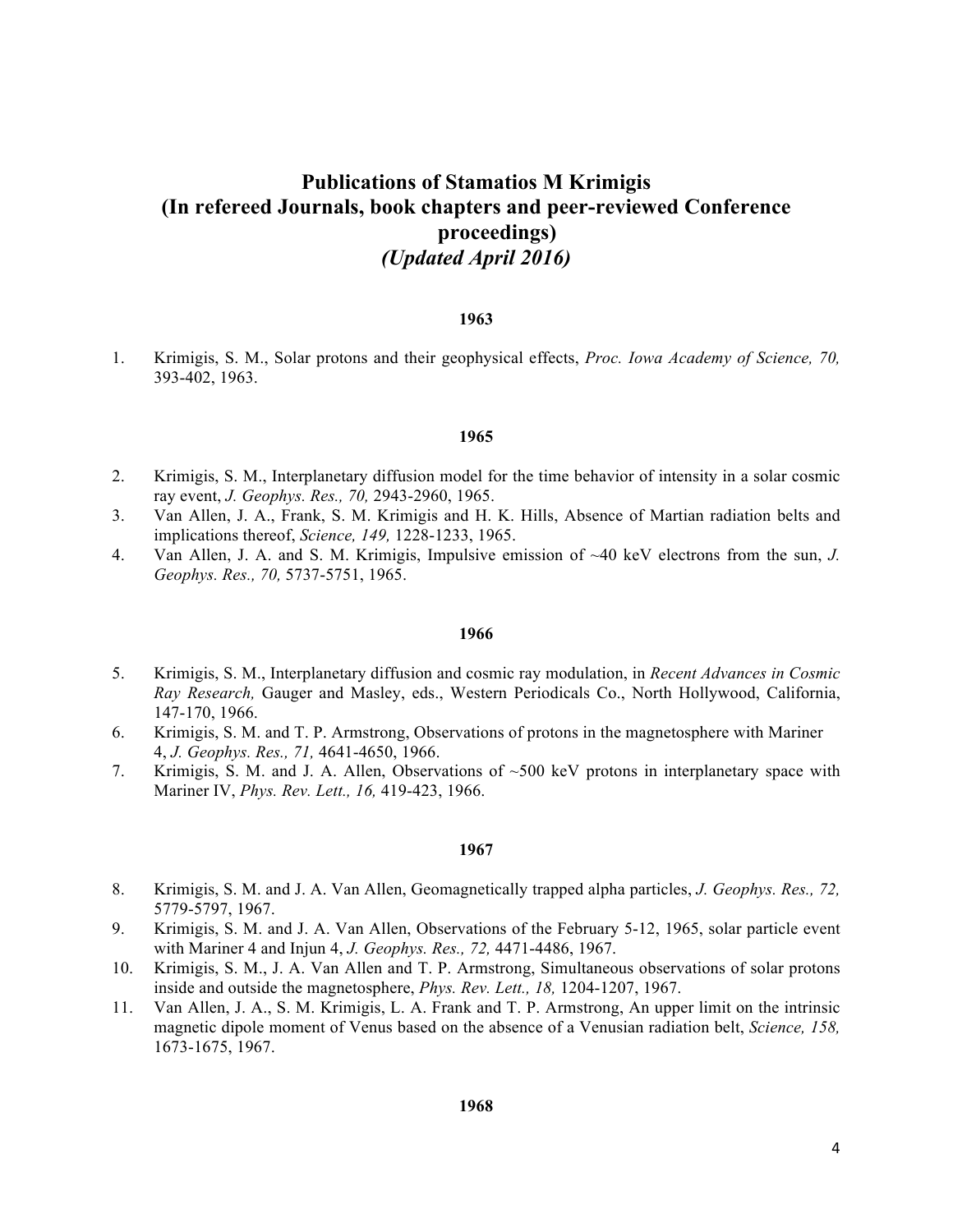- 12. Armstrong, T. P. and S. M. Krimigis, Observations of protons in the magnetosphere and magnetotail with Explorer 33, *J. Geophys. Res., 73,* 143-152, 1968.
- 13. Krimigis, S. M., Cosmic-ray observations in 1964-65 with Mariner IV, Proc. 10<sup>th</sup> International Cosmic Ray Conference, *Canadian J. Phys., 46,* S976-S980, 1968.
- 14. Krimigis, S. M., Observations of low energy ( ~0.5 MeV) trapped protons with Injun IV, *Earth's Particles and Fields,* Reinhold Book Corp., New York, B. McCormac, ed., 89-101, 1968.
- 15. Krimigis, S. M. and J. A. Van Allen, Distribution and energy spectrum of alpha particles in the radiation zones, *Earth's Particles and Fields,* Reinhold Book Corp., New York, B. McCormac, ed., 127-140, 1968.
- 16. Van Allen, J. A., S. M. Krimigis, L. A. Frank and T. P. Armstrong, Observed absence of energetic electrons and protons near Venus, *J. Geophys. Res., 73,* 421-425, 1968.

- 17. Armstrong, T. P., S. M. Krimigis and J. A. Van Allen, Observations of the solar particle event of 7 July 1966 with University of Iowa detectors, *Annals of the IQSY, 3,* 313-328, 1969.
- 18. Fritz, T. A. and S. M. Krimigis, Initial observations of geomagnetically trapped protons and alpha particles with OGO-4, *J. Geophys. Res., 74,* 5132-5138, 1969.
- 19. Krimigis, S. M., Observations of low energy solar protons with Mariners 4 and 5, Trudi Mezdunarodnovo Seminara, *Proc. of the Ioffe Physico-Technical Institute,* Academy of Sciences of the USSR, G. E. Kocharov, ed., Leningrad, 43-86, 1969.
- 20. Krimigis, S. M., Summary on energetic particles observed during the July 1966 proton flare event, *Annals of the IQSY, 3,* 457-461, 1969.
- 21. Krimigis, S. M. and D. Venkatesan, The radial gradient of interplanetary radiation measured by Mariners 4 and 5, *J. Geophys. Res., 74,* 4129-4145, 1969.
- 22. Krimigis, S. M., J. A. Van Allen and T. P. Armstrong, Solar particle observations inside the magnetosphere during the 7 July 1966 proton flare event, *Annals of the IQSY, 3,* 395-407, 1969.

- 23. Armstrong, T. P., S. M. Krimigis and K. W. Behannon, Proton fluxes at 300 keV associated with propagating interplanetary shock waves, *J. Geophys. Res., 75,* 5980-5988, 1970.
- 24. Krimigis, S. M., Alpha particles trapped in the Earth's magnetic field, *Earth's Particles and Fields,*  D. Reidel Publishing Co., Dordrecht-Holland, B. McCormac, ed., 364-379, 1970.
- 25. Krimigis, S. M., The radial gradient of 0.3 MeV protons in inter-planetary space, measured with Mariner 5, Proc. 11<sup>th</sup> International Cosmic Ray Conference, *Acta Physica Academiae Scientiarum Hungaricae, 29,* Suppl. 2, 125-132, 1970.
- 26. Krimigis, S. M. and C. D. Wende, X-ray emissions from the Sun, *Proc. of the NATO Advanced Study Institute on Solar Eclipses and the Ionosphere,* Plenum Press, New York, M. Anasassiadis, ed., 115-148, 1970.
- 27. Krimigis, S. M., P. Verzariu, J. A. Van Allen, T. P. Armstrong, T. A. Fritz and B. A. Randall, Trapped energetic nuclei  $Z \ge 3$  in the Earth's outer radiation zone, *J. Geophys. Res., 75, 4210-4215*, 1970.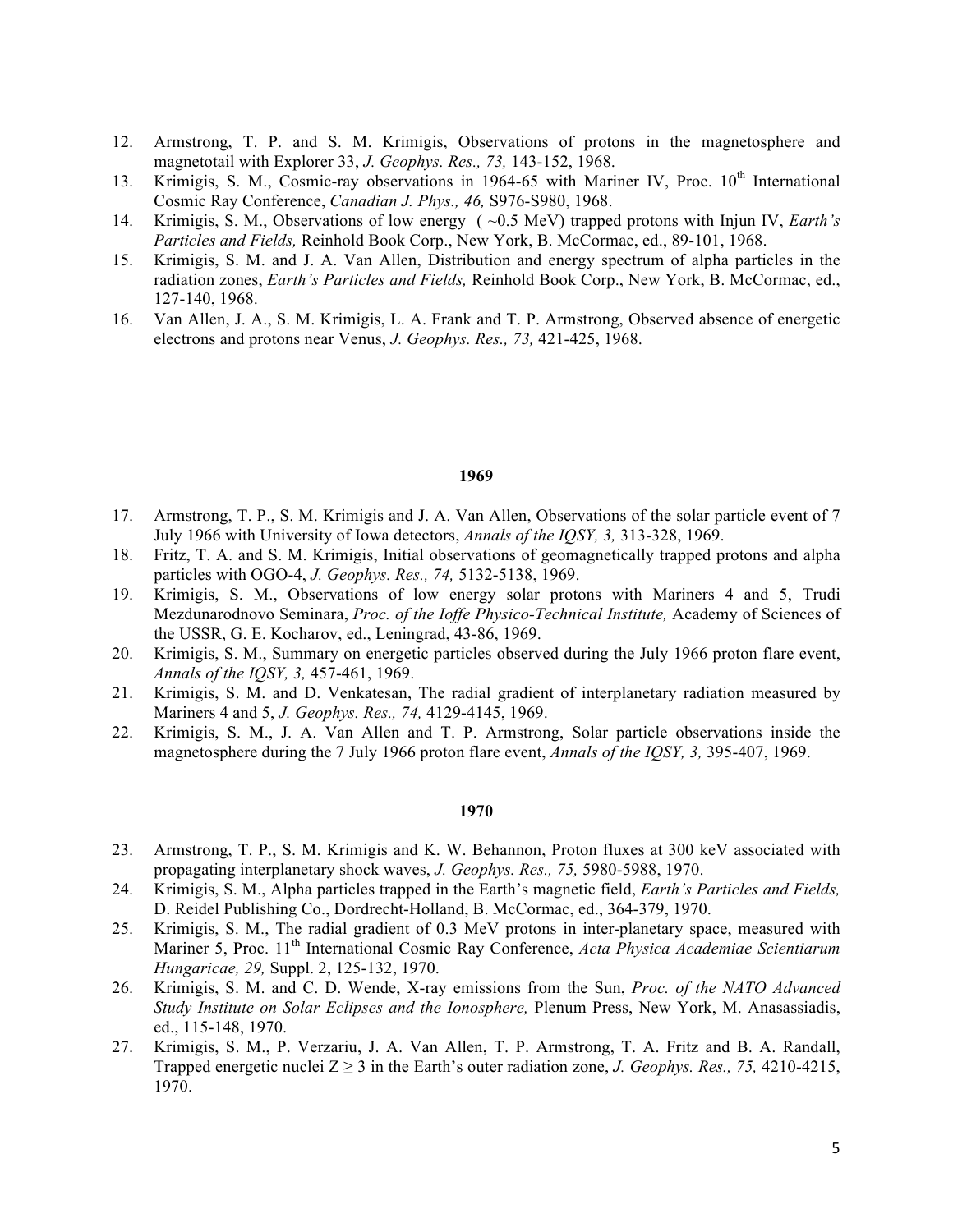28. Van Allen, J. A., B. A. Randall and S. M. Krimigis, Energetic carbon, nitrogen and oxygen nuclei in the Earth's outer radiation zone, *J. Geophys. Res., 75,* 6085-6091, 1970.

## **1971**

- 29. Armstrong, T. P. and S. M. Krimigis, Statistical study of solar protons, alpha particles and  $Z \ge 3$ nuclei in 1967-1968, *J. Geophys. Res., 76,* 4230-4244, 1971.
- 30. Gleeson, L. J., S. M. Krimigis and W. I. Axford, Low-energy cosmic rays near Earth, *J. Geophs. Res., 76,* 2228-2235, 1971.
- 31. Krimigis, S. M., Energetic particles, in *The Outer Solar System, Advances in the Astronautical Sciences, Vol. 29I,* J. Vagners, ed., 529-542, 1971.
- 32. Krimigis, S. M. and P. Verzariu, Implications on particle storage at the sun from observations of solar-flare proton spectrums, *J. Geophys. Res., 76,* 792-807, 1971.
- 33. Krimigis, S. M., E. C. Roelof, T. P. Armstrong and J. A. Van Allen, Low-energy ( $\geq 0.3$  MeV) solar particle observations at widely separated points (> 0.1 AU) during 1967, *J. Geophys. Res., 76,*  5921-5946, 1971.
- 34. Krimigis, S. M., P. Veraziu, D. Venkatesan and B. A. Randall, Redistribution of trapped protons following the 8 March 1970 magnetic storm, Report UAG-12, Part I, *World Data Center A,* 156- 159, 1971.
- 35. Venkatesan, D. and S. M. Krimigis, Observations of low-energy (0.3 to 1.8 MeV) differential spectrums of trapped protons, *J. Geophys. Res., 76,* 7618-7631, 1971.

#### **1972**

- 36. Armstrong, T. P., S. M. Krimigis, D. V. Reames and C. E. Fichtel, A comparison of measurements of the charge spectrum of solar cosmic rays from nuclear emulsions and the Explorer 35 solid state detector, *J. Geophys. Res., 77, 3607-3612, 1972.*
- 37. Bums, A. L. and S. M. Krimigis, Changes in the distribution of low energy trapped protons associated with the April 17, 1965 magnetic storm, *J. Geophys. Res., 77,* 112-130, 1972.
- 38. Verzariu, P. and S. M. Krimigis, Several observations of low-energy solar-proton spectra and possible interpretations, *J. Geophys. Res., 77,* 3985-3998, 1972.

- 39. Armstrong, T. P. and S. M. Krimigis, Time variations and angular distributions of alpha particles and medium nuclei for the October 27, 1972 solar particle event, *Proc. 13th International Cosmic Ray Conference, 2,* 1504-1509, 1973.
- 40. Krimigis, S. M., Absence of coronal particle storage in solar flare events, *Proc. Solar Terrestrial Relations Conference*, 277-281, Calgary, Canada, 1973.
- 41. Krimigis, S. M., A lower limit to the altitude of coronal particle storage regions deduced from solar proton energy spectra, *Proc. of Symposium on High Energy Phenomena on the Sun,* Ramaty and Stone, eds., 478-485, NASA SP-342, 1973.
- 42. Krimigis, S. M., The charge composition aspect of energetic trapped particles, *Proc. Solar Terrestrial Relations Conference,* 207-229, Calgary, Canada, 1973.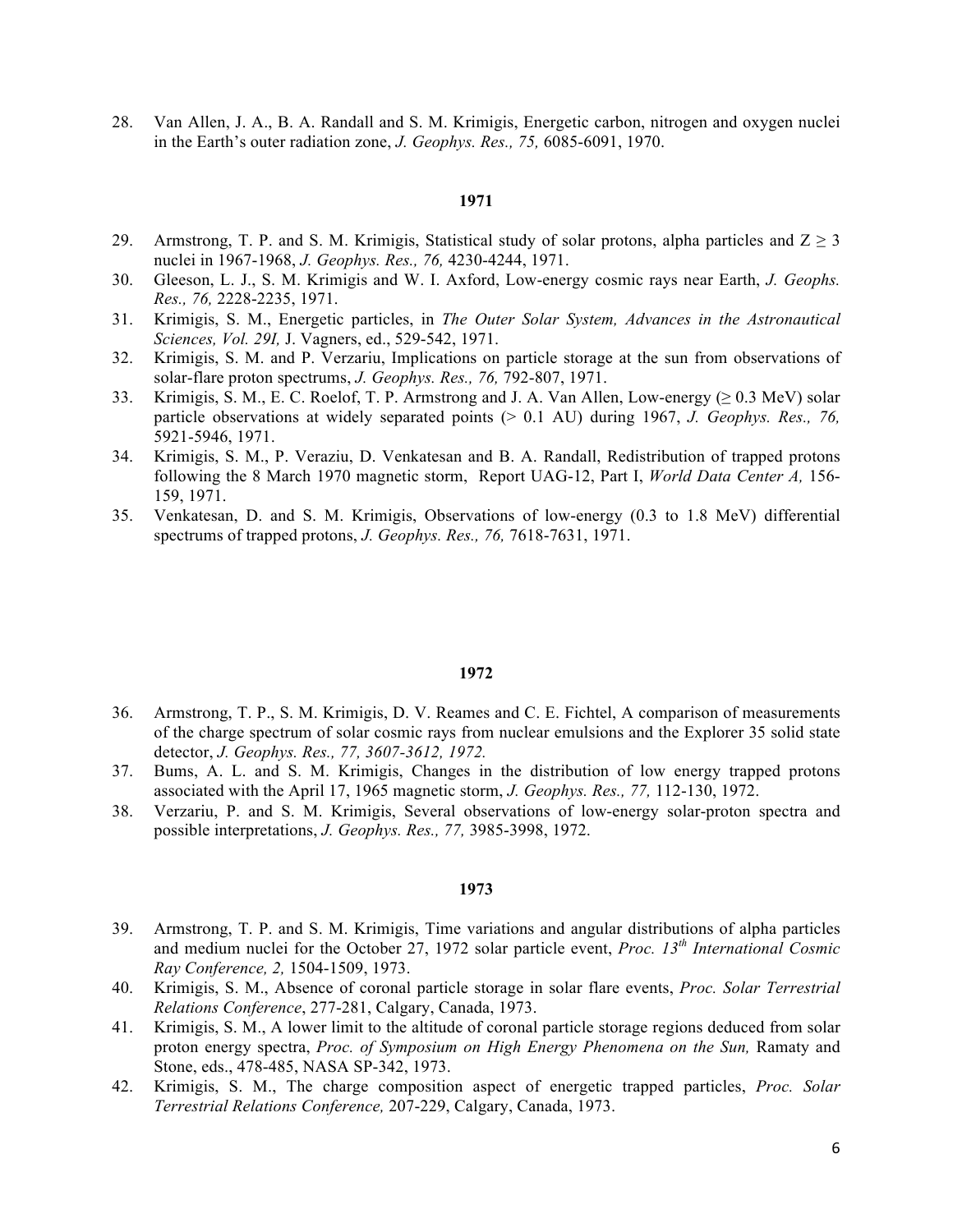- 43. Krimigis, S. M. and T. P. Armstrong, Measurements of the relative abundances of Fe-group, He and M nuclei during October 29, 2972 solar particle event, *Proc. 13th International Cosmic Ray Conference, 2,* 1510-1515, 1973.
- 44. Krimigis, S. M. and P. Verzariu, Measurements of geomagnetically trapped alpha particles, 1968- 1970: 1. Quiet time distributions, *J. Geophys. Res., 78,* 7275-7285, 1973.
- 45. Krimigis, S. M., T. P. Armstrong and J. W. Kohl, Measurements of the quiet-time low energy proton, alpha and M- nuclei component in cosmic rays, *Proc. 13th International Cosmic Ray Conference, 2,* 1656-1661, 1973.
- 46. Roelof, E. C. and S. M. Krimigis, Analysis and synthesis of coronal and interplanetary energetic particle, plasma and magnetic field observations over three solar rotations, *J. Geophys. Res., 78,*  5375-5410, 1973.
- 47. Verzariu, P. and S. M. Krimigis, Directional diffusion coefficients of solar protons inside and outside the bow shock, *Planet. Space Sci., 21,* 971-982, 1973.

- 48. Armstrong, T. P. and S. M. Krimigis, Variations in the charge composition of the July 2-12, 1974 solar particle event, *Proc. 14th International Cosmic Ray Conference, 5,* 1592-1596, 1975.
- 49. Armstrong, T.P., S. M. Krimigis and L. J. Lanzerotti, A reinterpretation of the reported energetic particle fluxes in the vicinity of Mercury, *J. Geophys. Res., 80,* 4015-4017, 1975.
- 50. Gold, R. E., S. M. Krimigis, E.C. Roelof, A. S. Krieger and J. T. Nolte, Relation of large-scale coronal x-ray structure and cosmic rays: 3. Low-intensity solar particle events with enhanced  $\sim$ 3 MeV helium and medium fluxes associated with solar wind streams, *Proc. 14th International Cosmic Ray Conference, 5,*1710-1715, 1975.
- 51. Krimigis, S. M., J. W. Kohl and T. P. Armstrong, The magnetosphere contribution to the quiet-time low energy nucleon spectrum in the vicinity of Earth, *Geophys. Res. Lett., 2,* 457-460, 1975.
- 52. Krimigis, S. M., J. W. Kohl and T. P. Armstrong, The quiet-time low energy nucleon spectrum in the vicinity of Earth, *Proc. 14th International Cosmic Ray Conference, 5,*780-785, 1975.
- 53. Krimigis, S. M., E. T. Sarris and T. P. Armstrong, Observations of Jovian electron events in the vicinity of Earth, *Geophys. Res. Lett., 2,* 561-564, 1975.
- 54. Krimigis, S. M., E. T. Sarris and T. P. Armstrong, Observations of quiet-time interplanetary electron enhancements of Jovian origin, *Proc. 14th International Cosmic Ray Conference,2,* 752- 757, 1975.
- 55. Roelof, E. C. and S. M. Krimigis, Low-energy solar cosmic rays, 1971-1974: A bibliography, *Rev. Geophys. Space Phys., 13,* 1092-1104, 1975.
- 56. Roelof, E. C., S. M. Krimigis, W. M. Cronyn, S. D. Shawhan and P. S. McIntosh, Observation using interplanetary scintillations at 34.3 MHz of the effect of a solar wind disturbance on a solar energetic particle event, *Proc. 14th International Cosmic Ray Conference, 5,* 1692-1697, 1975.
- 57. Roelof, E. C., R. E. Gold, S. M. Krimigis, A. S. Krieger, J. T. Nolte, P. S. McIntosh, A. J. Lazarus and J. D. Sullivan, Relation of large scale coronal x-ray structure and cosmic rays: 2. Coronal control of interplanetary injection of 300 keV protons, *Proc. 14th International Cosmic Ray Conference, 5,* 1704-1709, 1975.
- 58. Sarris, E. T., S. M. Krimigis and T. P. Armstrong, Observations of energetic particles near interplanetary MHD discontinuities, *Proc. 14th International Cosmic Ray Conference, 5,*1835-1840, 1975.
- 59. Wende, C. D., S. M. Krimigis and J. W. Kohl, Continuous observations of long-term variations in cosmic x-rays sources, *Proc. of International Conference X-Rays in Space,* University of Calgary, Calgary, Alberta, Canada, *Vol. II, 935-949, 1975.*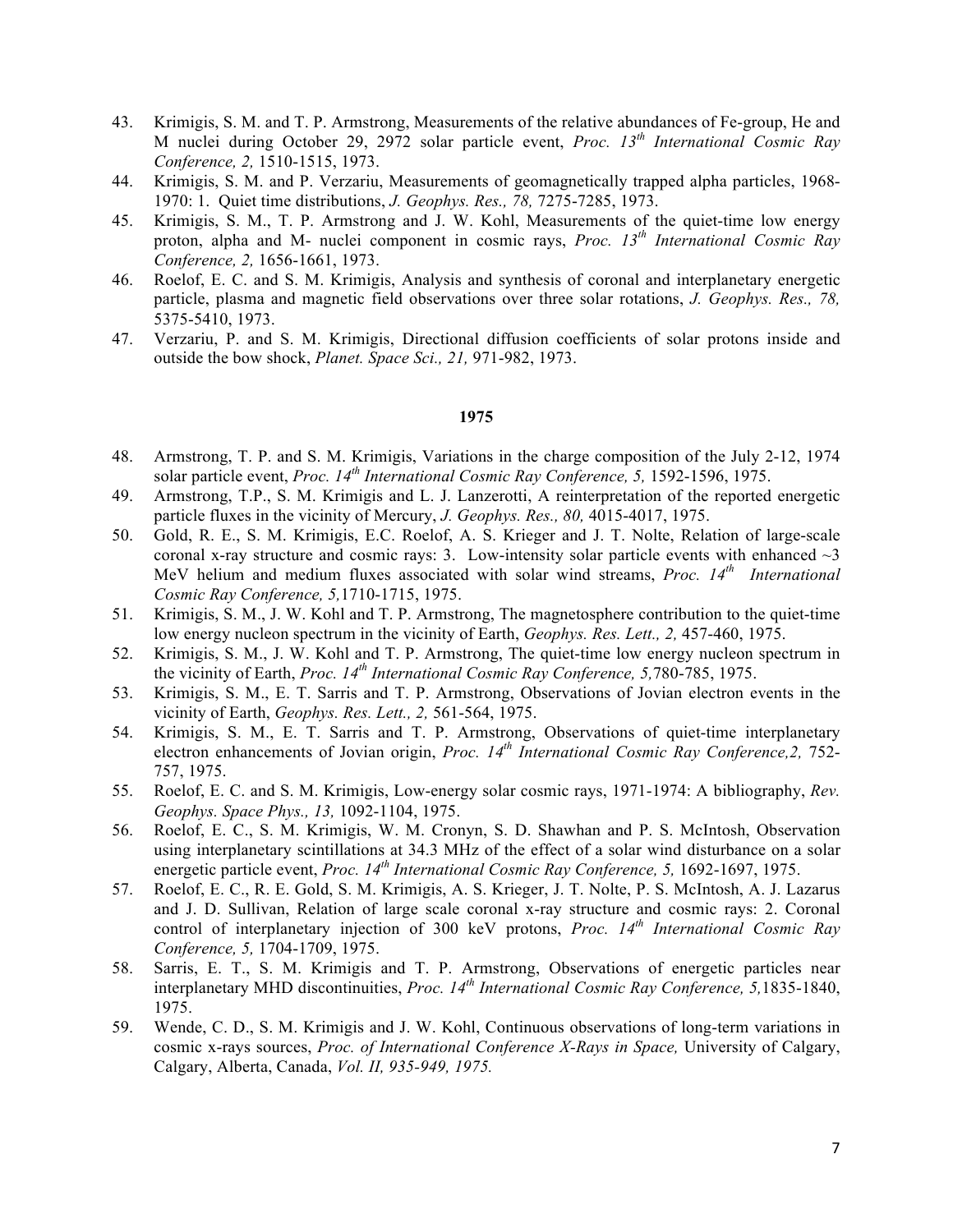- 60. Armstrong, T. P. and S. M. Krimigis, Interplanetary acceleration of relativistic electrons observed with IMP-7, *J. Geophys. Res., 81,* 677-682, 1976.
- 61. Armstrong, T. P., S. M. Krimigis, D. Hovestadt, B. Klecker and G. Gloeckler, Observations of temporal and spatial variations in the Fe/O charge composition of the solar particle event of 4 July 1974, *Solar Phys., 49,* 395-407, 1976.
- 62. Roelof, E. C., S. M. Krimigis, W. M. Cronyn, S. D. Shawhan and P. S. McIntosh, Solar wind and energetic particle events of 20-30 June 1974 analyzed using measurements of interplanetary radio scintillations at 34.3 MHz, *Space Research XVI,* M. J. Rycroft, ed., Akademie-Verlag (Berlin), 727- 732, 1976.
- 63. Sarris, E. T., S. M. Krimigis and T. P. Armstrong, Observations of a high-energy ion shock spike in interplanetary space, *Geophys. Res. Lett., 3,* 133-136, 1976.
- 64. Sarris, E. T., S. M. Krimigis and T. P. Armstrong, Observations of magnetospheric bursts of highenergy protons and electrons at ~35 R<sub>e</sub> with IMP-7, *J. Geophys. Res., 81,* 2341-2355, 1976.
- 65. Sarris, E. T., S. M. Krimigis, T. Iijima, C. O. Bostrom and T. P. Armstrong, Location of the source of magnetospheric energetic particle bursts by multispacecraft observations, *Geophys. Res. Lett., 3,*  437-440, 1976.

- 66. Armstrong, T.P., G. Chen, E. T. Sarris and S. M. Krimigis, Acceleration and modulation of electrons and ions by propagating interplanetary shocks, *Study of Travelling Interplanetary Phenomena,* M. A. Shea et al eds., D. Reidel Pub. Co., Dordrecht, Holland, 367-389, 1977.
- 67. Armstrong, T. P., R. B. Decker, S. M. Krimigis and J. W. Kohl, Solar and interplanetary particles observed in the interval 20 March through 5 May with IMP-8, in *Upper Atmosphere Geophysical Report* on STIP Interval II, 1977.
- 68. Gold, R. E., S. M. Krimigis and E. C. Roelof, Spatially dominated solar particle events 1972-1976, *Proc. 15th International Cosmic Ray Conference, (Plovdiv, Bulgaria), 5,* 119-124, 1977.
- 69. Gold, R. E., S. M. Krimigis, E. C. Roelof and R. W. Fillius, The relationship between Jovian electrons and solar wind stream structure, *Proc. 15th International Cosmic Ray Conference, (Plovdiv, Bulgaria), 5,* 220-225, 1977.
- 70. Kirsch, E., S. M. Krimigis, E. T. Sarris, R. P. Lepping and T. P. Armstrong, Possible evidence for large, transient electric fields in the magnetotail from oppositely directed anisotropies of energetic protons and electrons, *Geophys. Res. Lett., 4,* 137-140, 1977.
- 71. Krimigis, S. M., R. D. Zwickl, J. W. Kohl and T. P. Armstrong, The quiet-time low energy nucleon spectrum during 1975, *Proc. 15th International Cosmic Ray Conference, (Plovdiv, Bulgaria), 5,* 280-285, 1977.
- 72. Krimigis, S. M., T. P. Armstrong, W. I. Axford, C. O. Bostrom, C. Y. Fan, G. Gloeckler and L. J. Lanzerotti, The Low Energy Charged Particle (LECP) experiment on the Voyager spacecraft, *Space Sci. Rev., 21,* 329-354, 1977.
- 73. Roelof, E. C. and S. M. Krimigis, Solar energetic particles below 10 MeV, *Study of Travelling Interplanetary Phenomena,* M. A. Shea et al. eds., D. Reidel Pub. Co., Dordrecht, Holland, 343- 365, 1977.
- 74. Zwickl, R. D., S. M. Krimigis, R. E. Gold, E. C. Roelof and T. P. Armstrong, Observations of enhanced abundances of He through Fe nuclei during solar flare events, 1972 to 1976, *Proc. 15th International Cosmic Ray Conference, (Plovdiv, Bulgaria), 5, 274-279, 1977.*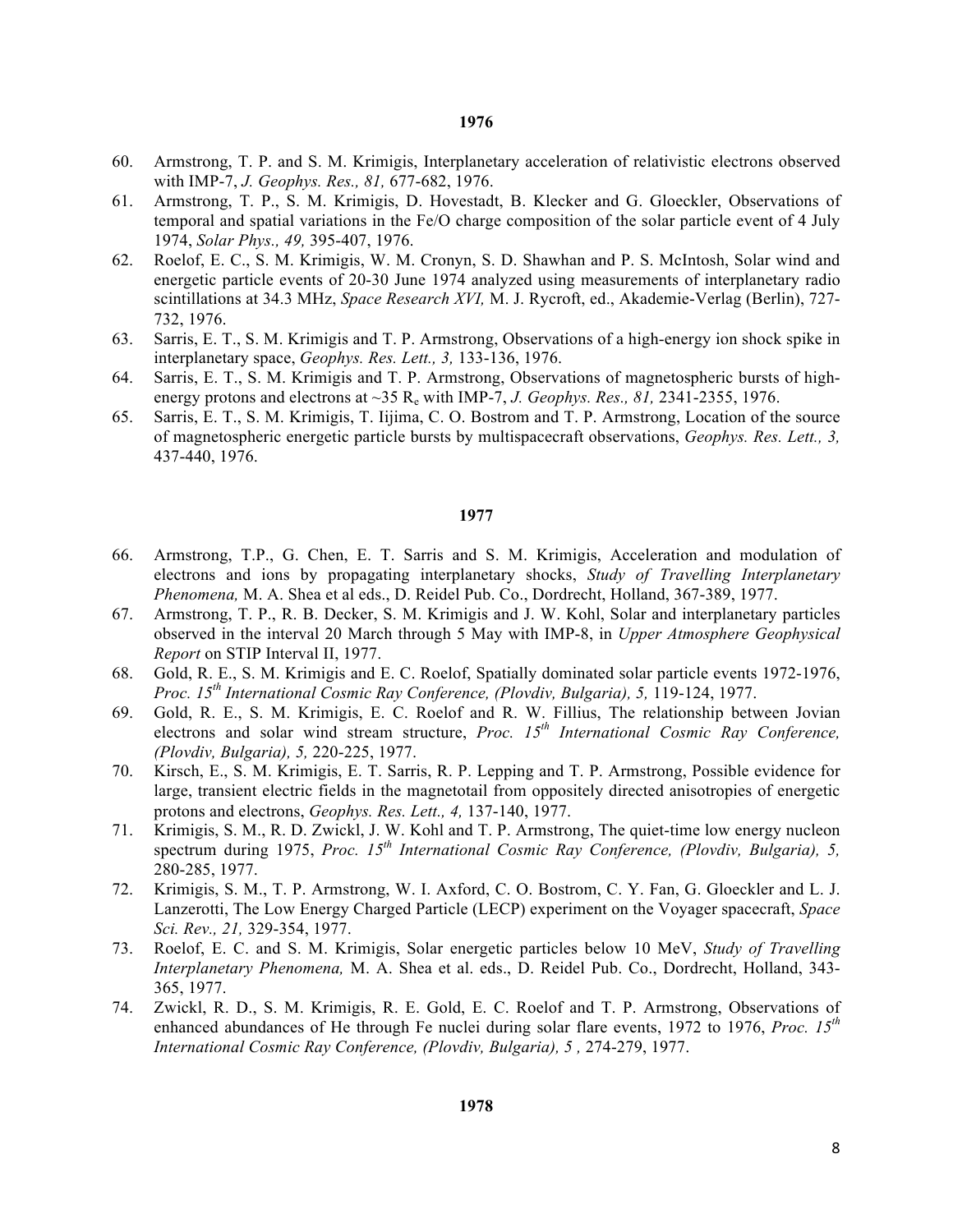- 75. Armstrong, T. P., S. M. Krimigis and R. P. Lepping, Magnetosheath bursts of predominantly medium nuclei observed with IMP-8 on February 16, 1974, *J. Geophys. Res., 83,* 5198-5206, 1978.
- 76. Krimigis, S. M., D. Venkatesan, J. C. Barichello and E. T. Sarris, Simultaneous measurements of energetic protons and electrons in the distant Magnetosheath, magnetotail and upstream in the solar wind, *Geophys. Res. Lett., 5,* 961-964, 1978.
- 77. Roelof, E. C., S. M. Krimigis and R. E. Gold, Coronal propagation and storage at energies ~1 MeV/nucleon, Solar Probe Workshop, Jet Propulsion Laboratory Publication 78-70, ed. M. Neugebauer and R. W. Davies, *A Close-Up of the Sun,* 219-234, 1978.
- 78. Sarris, E. T., D. J. Williams and S. M. Krimigis, Observations of counterstreaming between plasma and energetic particles in the magnetotail, *J. Geophys. Res., 83,* 5655-5662, 1978.
- 79. Sarris, E.T., S. M. Krimigis, C. O. Bostron and T. P. Armstrong, Simultaneous multispacecraft observations of energetic proton bursts inside and outside the magnetosphere, *J. Geophys. Res., 83,*  4289-4305, 1978.
- 80. Zwickl, R. D., E. C. Gold, S. M. Krimigis and T. P. Armstrong, Z-rich solar particle event characteristics 1972-1976, *Astrophys. J., 225,* 281-303, 1978.

- 81. Armstrong, T. P., L. J. Lanzerotti and S. M. Krimigis, Comment on 'Electron calibration of instrumentation for low-energy high-intensity particle measurements at Mercury' by Christon, Daly, Eraker, Perkins, Simpson and Tuzzolino, *J. Geophys. Res., 84,* 4468-4470, 1979.
- 82. Briggs, P. R., T. P. Armstrong and S. M. Krimigis, Hydrogen over helium enhancement in successive solar flare particle events from the same active region, , *Ap. J. (Letts.), 228,* L83-L87, 1979.
- 83. Briggs, P. R., T. P. Armstrong and S. M. Krimigis, Erratum: "Hydrogen over helium enhancement in successive solar flare particle events from the same active region" *Astrophys. J., Lett., Vol. 228*, p. L83 - L87, 1979.
- 84. Carbary, J. F. and S. M. Krimigis, Energetic particle activity at 5-minute and 10-second time resolution in the magnetotail and its relation to auroral activity, *J. Geophys. Res., 84,* 7123-7137, 1979.
- 85. Hamilton, D. C., G. Gloeckler, T. P. Armstrong, W. I. Axford, C. O. Bostrom, C. Y. Fan, S. M. Krimigis and L. J. Lanzerotti, Recurrent energetic particle events associated with forward/reverse shock pairs near 4 AU in 1978, *Proc. 16th International Cosmic Ray Conference,(Kyoto, Japan),5,*  363-368, 1979.
- 86. Krimigis, S. M., Observations of particle acceleration in the Earth's magnetotail, *Particle Acceleration Mechanisms in Astrophysics, Proc. No. 56,* ed. Arons, Max, McKee, 179-197, AIP Conference, American Institute of Physics, 1979.
- 87. Krimigis, S. M. and E. T. Sarris, Energetic particle bursts in the Earth's magnetotail, *Dynamics of the Magnetosphere,* ed. by S.-I. Akasofu, D. Reidel Pub. Co., Dordrecht, Holland, 599-630, 1979.
- 88. Krimigis, S. M., T. P. Armstrong, W. I. Axford, C. O. Bostrom, C. Y. Fan, G. Gloeckler, L. J. Lanzerotti, E. P. Keath, R. D. Zwickl, J. F. Carbary and D. C. Hamilton, Hot plasma environment at Jupiter: Voyager-2 results, *Science, 206,* 977-984, 1979.
- 89. Krimigis, S. M., T. P. Armstrong, W. I. Axford, C. O. Bostrom, C. Y. Fan, G. Gloeckler, L. J. Lanzerotti, E. P. Keath, R. D. Zwickl, J. F. Carbary and D. C. Hamilton, Low-energy charged particle environment at Jupiter- A first look, *Science, 204,* 998-1003, 1979.
- 90. Lanzerotti, L. J., S. M. Krimigis, C. O. Bostrom, W. I. Axford, R. P. Lepping and N. F. Ness, Measurements of plasma flow at the dawn magnetopause by Voyager-1, *J. Geophys. Res., 84,*  6483-6488, 1979.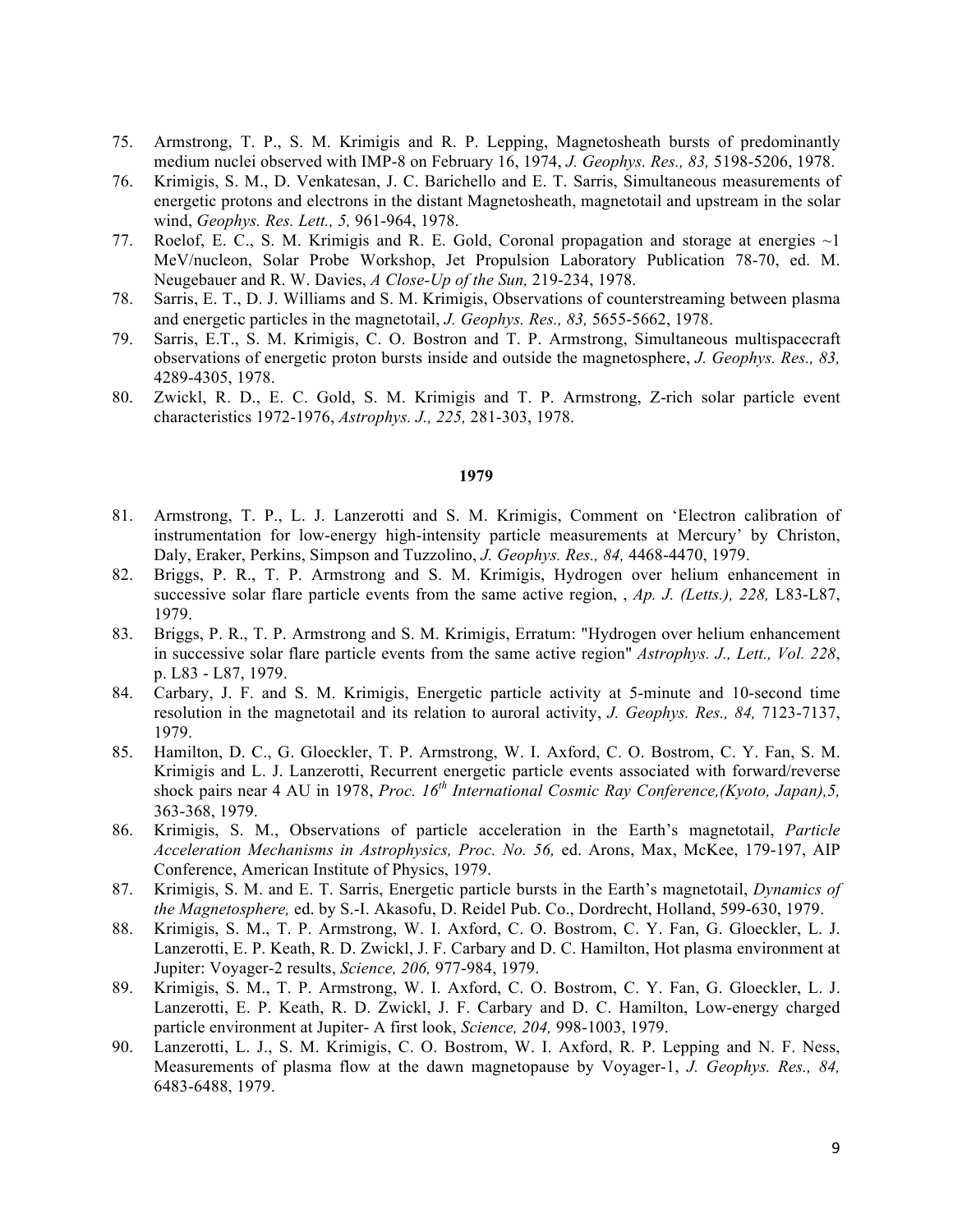- 91. Armstrong, T. P. and S. M. Krimigis, Reply to 'Comment on 'Magnetosheath burst of predominantly medium nuclei observed with IMP-8 on February 16, 1974'', *J. Geophys. Res., 85,*  3503-3504, 1980.
- 92. Carbary, J. F. and S. M. Krimigis, Encounters with Jupiter: The low energy charged particle results of Voyager, *JHU/APL Tech. Dig., 1,* 60-63, 1980.
- 93. Carbary, J. F. and S. M. Krimigis, Hot plasma measurements at Jupiter, *JHU/APL Developments in Science and Technology, 8,* 68-71, 1980.
- 94. Coroniti, F. V., L. A. Frank, D. J. Williams, R. P. Lepping, F. L. Scarf, S. M. Krimigis and G. Gloeckler, Variability of plasma sheet dynamics, *J. Geophys. Res., 85,* 2957-2977, 1980.
- 95. Hamilton, D. C., G. Gloeckler, S. M. Krimigis, C. O. Bostrom, T. P. Armstrong, W. I. Axford, C. Y. Fan, L. J. Lanzerotti and D. M. Hunten, Detection of energetic hydrogen molecules in Jupiter's magnetosphere by Voyager-2: Evidence for an ionospheric plasma source, *Geophys. Res. Lett., 7,*  813-816, 1980.
- 96. Kirsch, E., E. T. Sarris and S. M. Krimigis, Two spacecraft observation of particle bursts at the distant magnetopause and in the magnetotail boundary layer, *Planet. Space Sci., 28,* 487-494, 1980.
- 97. Krimigis, S. M., T. P. Armstrong, W. I. Axford, C. O. Bostrom, C. Y. Fan, G. Gloeckler, L. J. Lanzerotti, D. C. Hamilton and R. D. Zwickl, Energetic (~100 keV) tailward-directed ion beam outside the Jovian plasma boundary, *Geophys. Res. Lett., 7,* 13-16, 1980.
- 98. Lanzerotti, L. J., C. G. Maclennan, R. P. Lepping and S. M. Krimigis, Intensity variations in plasma flow at the dawn magnetopause, *Planet. Space Sci., 28,* 1163-1169, 1980.
- 99. Lanzerotti, L. J., C. G. Maclennan, S. M. Krimigis, T. P. Armstrong, K. W. Behannon and N. F. Ness, Statics of the nightside Jovian plasma sheet, *Geophys. Res. Lett., 7,* 817-820, 1980.
- 100. Zwickl, R. D., S. M. Krimigis, T. P. Armstrong and L. J. Lanzerotti, Ions of Jovian origin observed by Voyager 1 and 2 in interplanetary space, *Geophys. Res. Lett., 7,* 453-456, 1980.

- 101. Armstrong, T. P., M. T. Paonessa, S. T. Brandon, S. M. Krimigis and L. J. Lanzerotti, Low energy charged particle observations in the 5-20 R<sub>I</sub> region of the Jovian magnetosphere, *J. Geophys. Res.*, *86,* 8343-8355, 1981.
- 102. Carbary, J. F. and S. M. Krimigis, Low energy charged particles at Saturn, *JHU/APL Tech. Dig., 2,*  87-89, 1981.
- 103. Carbary, J. F., S. M. Krimigis, E. P. Keath, G. Gloeckler, W. I. Axford and T. P. Armstrong, Ion anisotropies in the outer Jovian magnetosphere, *J. Geophys. Res., 86,* 8285-8299, 1981.
- 104. Decker, R. B., M. E. Pesses and S. M. Krimigis, Shock-associated low energy ion enhancements observed by Voyagers 1 and 2, *J. Geophys. Res., 86,* 8819-8831, 1981.
- 105. Hamilton, D. C., G. Gloeckler, S. M. Krimigis and L. J. Lanzerotti, Composition of non-thermal ions in the Jovian magnetosphere, *J. Geophys. Res., 86,* 8301-8318, 1981.
- 106. Kirsch, E., S. M. Krimigis, W. H. Ip and G, Gloeckler, X-ray and energetic neutral particle emission from Saturn's magnetosphere: Measurements by Voyager-1, *Nature, 292,* 718-721, 1981.
- 107. Kirsch, E., S. M. Krimigis, J. W. Kohl and E. P. Keath, Upper limits for x-ray and energetic neutral particle emission from Jupiter: Voyager-1 results, *Geophys. Res. Lett., 8,* 169-172, 1981.
- 108. Kirsch, E., S. M. Krimigis, E. T. Sarris and R. P. Lepping, Detailed study on acceleration and propagation of energetic protons and electrons in the magnetotail observed aboard IMP-8 during substorm activity, *J. Geophys. Res., 86,* 6727-6738, 1981.
- 109. Krimigis, S. M., Planetary magnetospheres: The in situ astrophysical laboratories, *Proc. 17th International Cosmic Ray Conference (Paris, France), 12,* 229-272, 1981.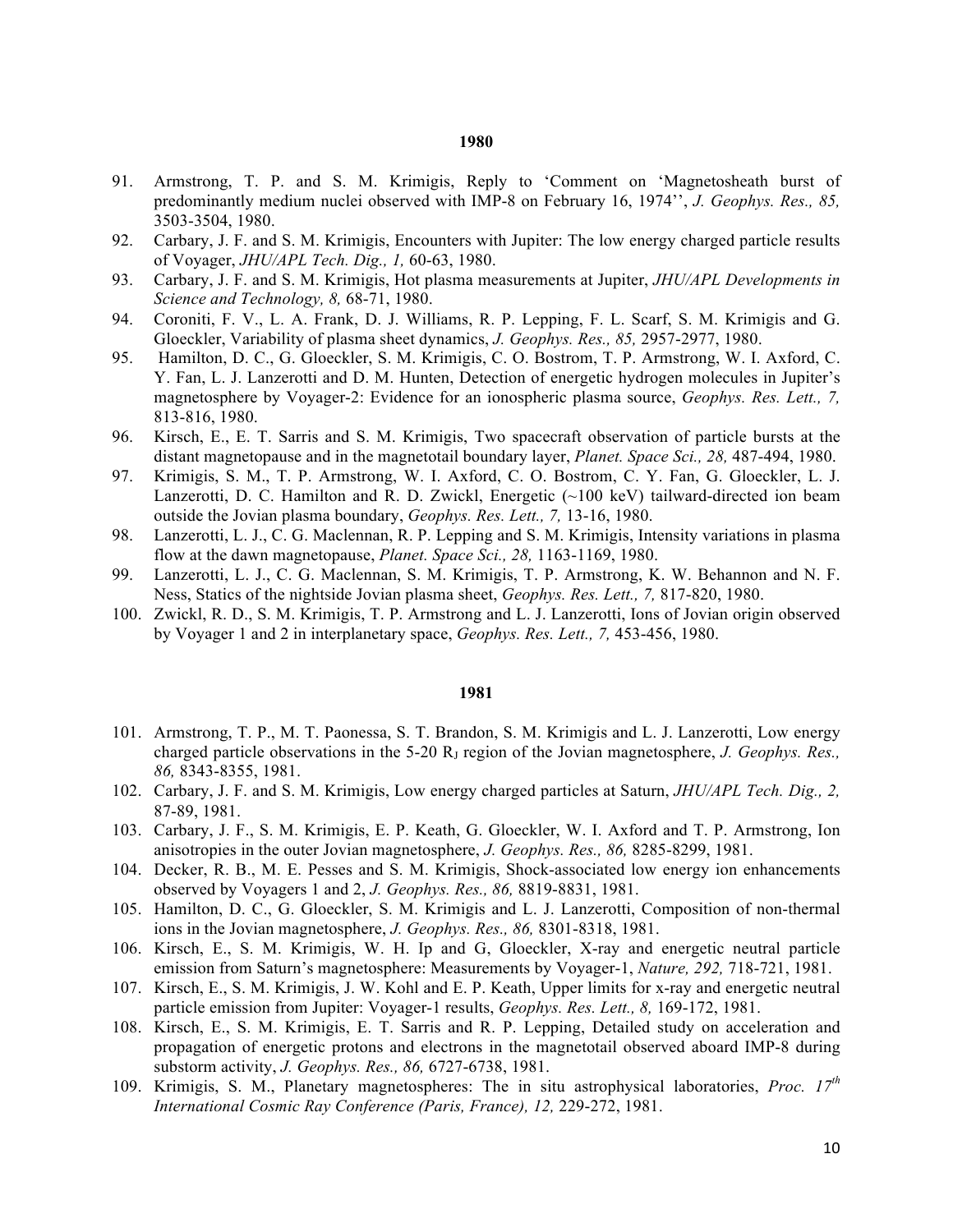- 110. Krimigis, S. M., A post-Voyager view of Jupiter's magnetosphere, *Endeavour, 5,* 50-60, 1981.
- 111. Krimigis, S. M., J. F. Carbary, E. P. Keath, C. O. Bostrom, W. I. Axford, G. Gloeckler, L. J. Lanzerotti and T. P. Armstrong, Characteristics of hot plasma in the Jovian magnetosphere: Results from the Voyager spacecraft, *J. Geophys. Res., 86,* 8227-8257, 1981.
- 112. Krimigis, S. M., T. P. Armstrong, W. I. Axford, C. O. Bostrom, G. Gloeckler, E. P. Keath, L. J. Lanzerotti, J. F. Carbary, D. C. Hamilton and E. C. Roelof, Low-energy charged particles in Saturn's magnetosphere: Results from Voyager-1, *Science, 212,* 225-231, 1981.
- 113. Lanzerotti, L. J., C. G. Maclennan, T. P Armstrong, S. M. Krimigis, R. P. Lepping and N. F. Ness, Ion and electron angular distributions in the Io torus region of the Jovian magnetosphere, *J. Geophys. Res., 86,* 8491-8496, 1981.
- 114. Lui, A. T. Y. and S. M. Krimigis, Earthward transport of energetic protons in the Earth's plasma sheet, *Geophys. Res. Lett., 8,* 527-530, 1981.
- 115. Lui, A. T. Y. and S. M. Krimigis, Several features of the earthward and tailward streaming of energetic protons (0.29-0.5 MeV) in the Earth's plasma sheet, *J. Geophys. Res., 86,* 11173-11188, 1981.
- 116. Meng, C. –I., A. T. Y. Lui, S. M. Krimigis, S. Ismail and D. J. Williams, Spatial distribution of energetic particles in the distant magnetotail, *J. Geophys. Res., 86,* 5682-5700, 1981.
- 117. Roelof, E. C., R. B. Decker, S. M. Krimigis, D. Venkatesan and A. J. Lazarus, Galactic cosmic ray gradients, field-aligned and latitudinal, among Voyagers ½ and IMP-8, *Proc. 17th International Cosmic Ray Conference (Paris, France), 10,* 96-99, 1981.
- 118. Sarris, E. T., S. M. Krimigis, A. T. Y. Lui, K. L. Ackerson, L. A. Frank and D. J. Williams, Relationship between energetic particles and plasmas in the distant plasma sheet, *Geophys. Res. Lett., 8,* 349-352, 1981.
- 119. Zwickl, R. D., S. M. Krimigis, J. F. Carbary, E. P. Keath, T. P. Armstrong, D. C. Hamilton and G. Gloeckler, Energetic particle events ( $\geq$ 30 keV) of Jovian origin observed by Voyager 1 and 2 in interplanetary space, *J. Geophys. Res., 86,* 8125-8140, 1981.

- 120. Akasofu, S. I., M. Roederer and S. M. Krimigis, Dawn-dusk asymmetry of the tail region of the magnetosphere of Saturn and the interplanetary magnetic field, *Planet. Space Sci., 30,* 1061-1063, 1982.
- 121. Carbary, J. F. and S. M. Krimigis, Charged particle periodicity in the Saturnian magnetosphere, *Geophys. Res. Lett., 9,* 1073-1076, 1982.
- 122. Krimigis, S. M., A post-Voyager view of Saturn's environment, *JHU/APL Tech. Dig., 3,* 180-188, 1982.
- 123. Krimigis, S. M., Voyager encounters with Jupiter's magnetosphere: Results of the Low Energy Charged Particle (LECP) experiments, in *Compendium in Astronomy,* edited by E. G. Mariolopoulos, D. Reidel Pub. Co., Dordrecht, The Netherlands, 191-200, 1982.
- 124. Krimigis, S. M. and T. P. Armstrong, Two component proton spectra in the inner Saturnian magnetosphere, *Geophys. Res. Lett., 9,* 1143-1146, 1982.
- 125. Krimigis, S. M., G. Haerendel, R. W. McEntire, G. Paschmann and D. A. Bryant, The Active Magnetospheric Particle Tracer Explorers (AMPTE) program, *EOS Trans., American Geophysical Union, 63,* 843-850, 1982.
- 126. Krimigis, S. M., T. P. Armstrong, W. I. Axford, C. O. Bostrom, G. Gloeckler, E. P. Keath, L. J. Lanzerotti, J. F. Carbary, D. C. Hamilton and E. C. Roelof, Low energy hot plasma and particles in Saturn's magnetosphere, *Science, 215,* 571-577, 1982.
- 127. Lui, A. T. Y., S. M. Krimigis and T. P. Armstrong, Association between magnetic field fluctuations and energetic particle bursts in the Earth's magnetotail, *J. Geophys. Res., 87,* 8315-8320, 1982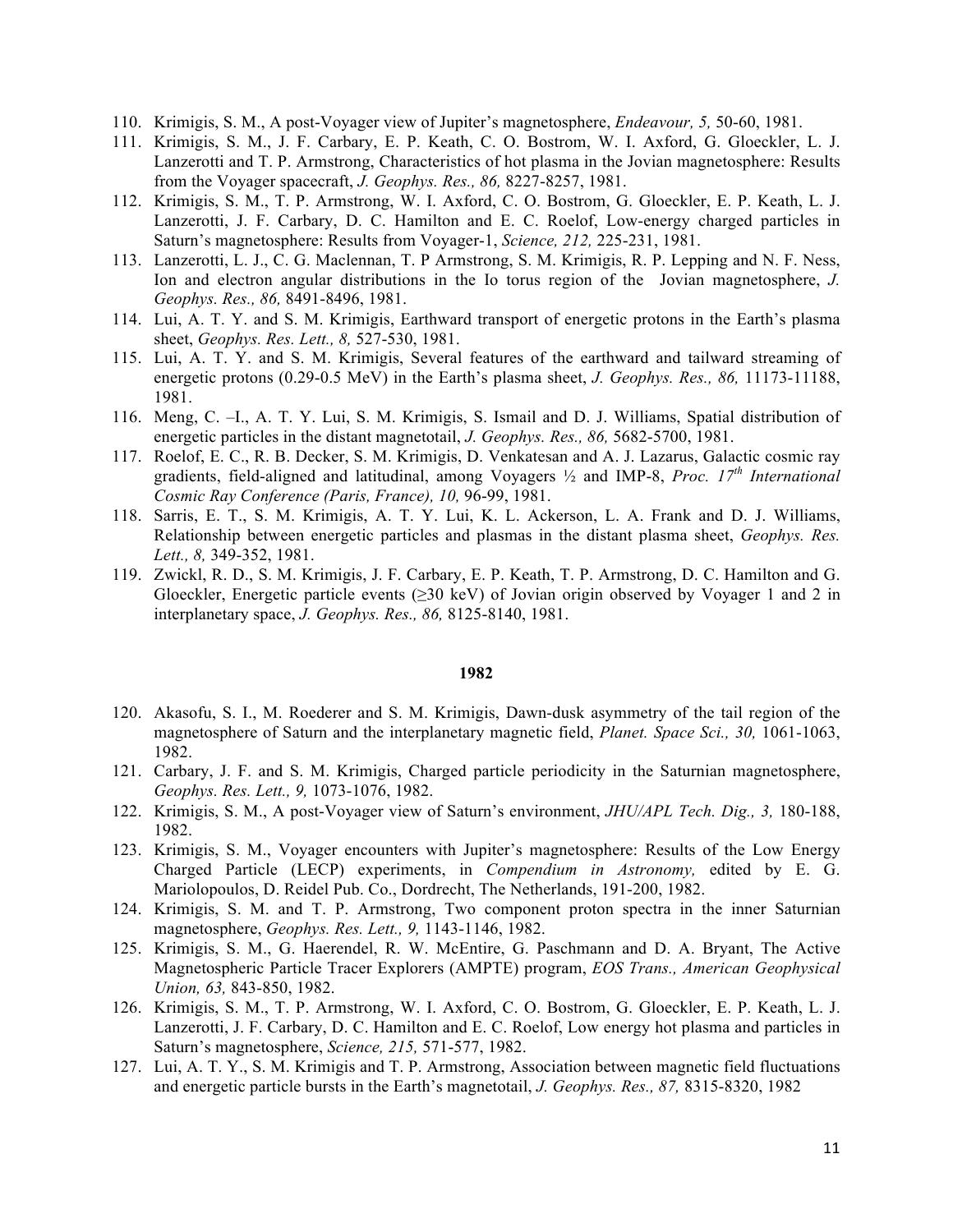- 128. Lui, A. T. Y., S. M. Krimigis and T. P. Armstrong, Erratum: Correction to `Association between magnetic field fluctuations and energetic particle bursts in the earth's magnetotail', *Journal of Geophysical Research, 87, A12*, p. 10548-10548, 1982.
- 129. Maclennan, C. G., L. J. Lanzerotti, S. M. Krimigis, R. P. Lepping and N. F. Ness, Effects of Titan on trapped particles in Saturn's magnetosphere, *J. Geophys. Res., 87,* 1411-1418, 1982.
- 130. Sarris, E. T. and S. M. Krimigis, Evidence for solar magnetic loops beyond 1 AU, *Geophys. Res. Lett., 9,* 167-170, 1982.

- 131. Acuña, M. J., J. K. Alexander, R. A. Brown, T. W. Hill, S. M. Krimigis, L. J. Lanzerotti and G. L. Siscoe, Physics of the Jovian and Saturnian magnetospheres: Highlights of a conference held at The Johns Hopkins University Applied Physics Laboratory, October 22-24, 1981, *Space Sci. Rev., 35,*  269-292, 1983.
- 132. Armstrong, T. P., M. T. Paonessa, E. V. Bell and S. M. Krimigis, Voyager observations of Saturnian ion and electron phase space densities, *J. Geophys. Res., 88,* 8893-8904, 1983.
- 133. Baker, D. N., R. D. Zwickl, J. F. Carbary, S. M. Krimigis and R. P. Lepping, Energetic ion acceleration and transport in the upstream region of Jupiter: Voyager 1 and 2, *Adv. Space Res., 3,*  77-80, 1983.
- 134. Carbary, J. F., S. M. Krimigis and W. H. Ip, Energetic particle microsignatures of Saturn's satellites, *J. Geophys. Res., 88,* 8947-8958, 1983.
- 135. Carbary, J. F., S. M. Krimigis and B. H. Mauk, Corotation anisotropies in Saturn's magnetosphere, *J. Geophys. Res., 88,* 8937-8946, 1983.
- 136. Decker, R. B., A. T. Y. Lui and S. M. Krimigis, Modeling of interaction of artificially released lithium with the Earth's bow shock, *Geophys. Res. Lett., 10,* 525-528, 1983.
- 137. Krimigis, S. M. and E. C. Roelof, Low energy particle population, in *Physics of the Jovian Magnetosphere,* edited by A. J. Dessler, 106-156, Cambridge University Press, New York, 1983.
- 138. Krimigis, S. M., G. Haerendel, R. W. McEntire, G. Paschmann and D. A. Bryant, The Active Magnetospheric Particle Tracer Explorers program, *JHU/APL Tech. Dig., 4,* 3-11, 1983.
- 139. Krimigis, S. M., G. Haerendel, R. W. McEntire, G. Paschmann and D. A. Bryant, The Active Magnetospheric Particle Tracer Explorers program, active experiments in space, *Proc. Symposium at Alpback, 195,* 317-325, 1983.
- 140. Krimigis, S. M., J. F. Carbary, E. P. Keath, T. P. Armstrong, L. J. Lanzerotti and G. Gloeckler, General characteristics of hot plasma and energetic particles in the Saturnian magnetosphere: Results from the Voyager spacecraft, *J. Geophys. Res., 88,* 8871-8892, 1983.
- 141. Lanzerotti, L. J., C. G. Maclennan, R. P. Lepping and S. M. Krimigis, On the plasma conditions at the dayside magnetopause of Saturn, *Geophys. Res. Lett., 10,* 1200-1202, 1983.
- 142. Lanzerotti, L. J. , R. E. Gold, K. A. Anderson, T. P. Armstrong, R. P. Lin, S. M. Krimigis, M. Pick, E. C. Roelof, E. T. Sarris, G. M. Simnett and W. E. Frain, The ISPM experiment for spectral, composition and anisotropy measurements of charged particles at low energies, in *The International Solar Polar Mission – Its Scientific Investigations,* edited by K. P. Wenzel, R. G. Marsden and B. Battrick, European Space Agency Special Publications SP-1050, 141-153, Noordvijk, The Netherlands, 1983.
- 143. Lui, A. T. Y. and S. M. Krimigis, Energetic ion beam in the Earth's magnetotail lobe, *Geophys. Res. Lett., 10,* 13-16, 1983.
- 144. Maclennan, C. G., L. J. Lanzerotti, S. M. Krimigis and R. P. Lepping, Low energy particles at the bow shock, magnetopause and outer magnetosphere of Saturn, *J. Geophys. Res., 88,* 8817-8830, 1983.
- 145. Roelof, E. C., R. B. Decker and S. M. Krimigis, Latitudinal and field-aligned cosmic ray gradients 2-5 AU: Voyagers 1 and 2 and IMP-8, *J. Geophys. Res., 88,* 9889-9909, 1983.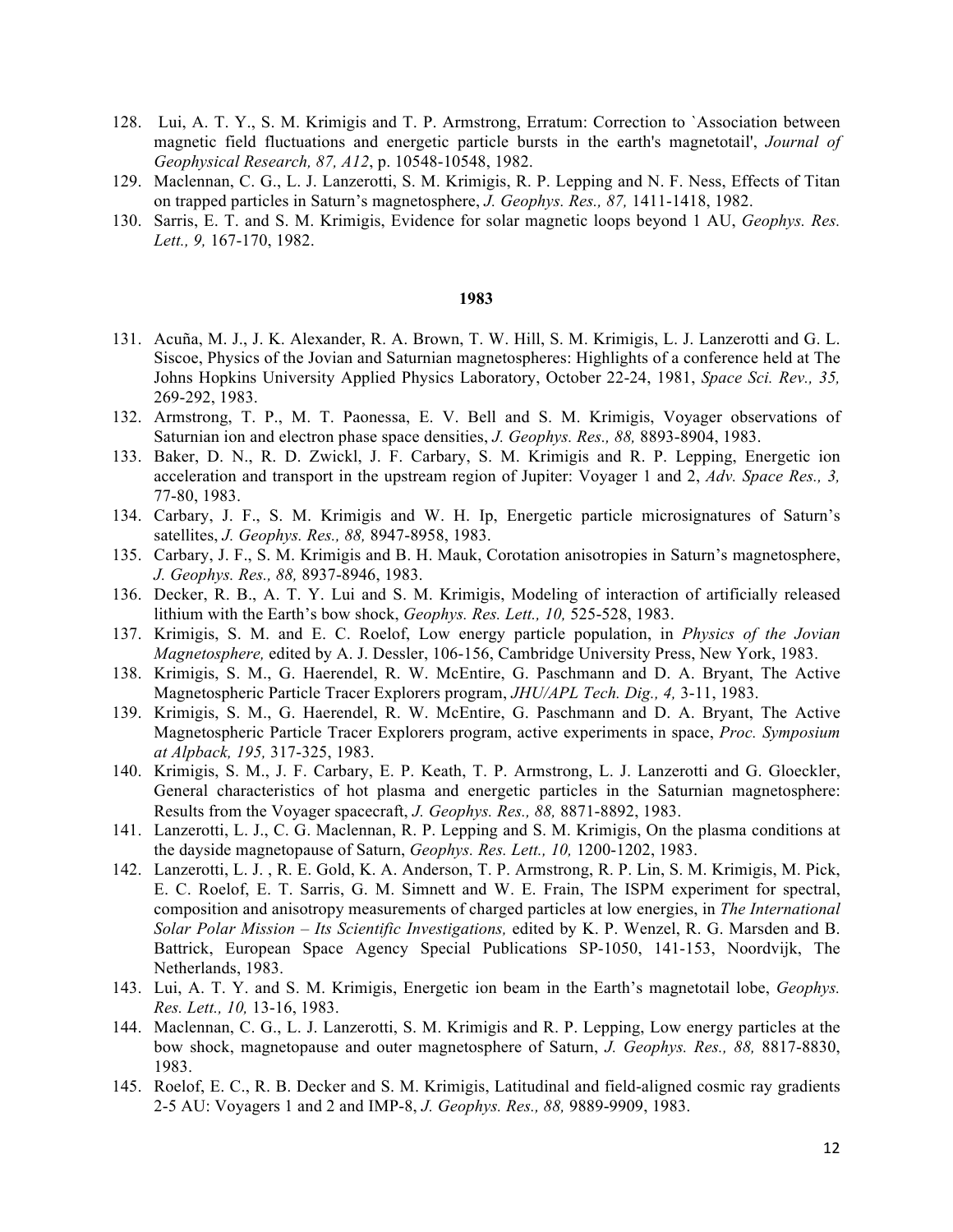- 146. Baker, D. N., R. D. Zwickl, S. M. Krimigis, J. F. Carbary and M. H. Acuña, Energetic particle transport in the upstream region of Jupiter: Voyager Results, *J. Geophys. Res., 89,* 3775-3787, 1984.
- 147. Decker, R. B., S. M. Krimigis and D. Venkatesan, Estimate of cosmic-ray latitudinal gradient in 1981-1982, *Astrophys. J., 278,* L119-L122, 1984.
- 148. Krimigis, S. M., and J. Dassoulas, Active experiments in the distant magnetosphere: The AMPTE program, AIAA, *Proc. 22nd Aerospace Sciences Meeting,* Reno, NV, 1984.
- 149. Lui, A. T. Y. and S. M. Krimigis, Association between energetic particle bursts and Birkeland currents in the geomagnetic tail, *J. Geophys. Res., 89,* 10741-10748, 1984.
- 150. Rosner, R., E. L. Chupp, G. Gloeckler, D. J. Gorney, S. M. Krimigis, Y. Mok, R. Ramaty, D. W. Swift, L. Vlahos and E. G. Zweibel, Particle acceleration, in *Solar-Terrestrial Physics: Present and Future*, edited by D. Butler and K. Papadopoulos, NASA-RP, 1120, 1984.
- 151. Venkatesan, D., R. B. Decker and S. M. Krimigis, Cosmic ray intensity gradients in the radial distance 1-13 AU as determined from a comparative study of observations by spacecraft Voyagers 1 and 2, and Earth-orbiting satellite IMP-8, *Proc. 18th International Cosmic Ray Conference,*  Bangalore, India, *10,* 156, 1984.
- 152. Venkatesan, D., R. B. Decker and S. M. Krimigis, Radial gradient of cosmic ray intensity from a comparative study of data from Voyager 1 and 2 and IMP-8, *J. Geophys. Res., 89,* 3735-3746, 1984.
- 153. Venkatesan, D., R. B. Decker and S. M. Krimigis, A review of in-situ observations of cosmic ray intensity in the heliosphere during 1977-1982, *Proc. International Symposium on Cosmic Ray Modulation in the Heliosphere,* Morioka, Japan, 263-278, 1984.
- 154. Venkatesan, D., R. B. Decker, S. M. Krimigis and J. A. Van Allen, The in-situ observations of the cosmic ray minimum in the heliosphere during Solar Cycle 21, *Proc. International Symposium on Cosmic Ray Modulation in the Heliosphere,* Morioka, Japan, 279-282, 1984.

- 155. Behannon, K. W., M. L. Goldstein, R. P. Lepping, H. K. Wong, B. H. Mauk and S. M. Krimigis, Low frequency waves and associated energetic ions downstream of Saturn, *J. Geophys. Res., 90,*  10791-10808, 1985.
- 156. Bryant, R. A., S. M. Krimigis and G. Haerendel, Outline of the active magnetospheres particle tracer explorers (AMPTE) mission, *IEEE Trans. On Geoscience and Remote Sensing, 23,* 177-181, 1985.
- 157. Cheng, A. F., S. M. Krimigis and T. P. Armstrong, Near equality of ion phase space densities at Earth, Jupiter and Saturn, *J. Geophys. Res., 90,* A1, 526-530, 1985.
- 158. Gold, R. E., L. J. Lanzerotti, C. G. Maclennan and S. M. Krimigis, Latitude dependence on corotating shock acceleration, *Proc. 19th International Cosmic Ray Conference,* San Diego, CA, *4*, 186-189, 1985.
- 159. Krimigis, S. M., Early results from the Active Magnetospheric Particle Tracer Explorers (AMPTE) satellite experiments, *JHU/APL Tech. Dig., 6,* 3, 263-267, 1985.
- 160. Krimigis, S. M., Guest editor's introduction, *JHU/APL Tech. Dig., 6,* 2-3, 1985.
- 161. Krimigis, S. M. and E. T. Sarris, Acceleration of ions and electrons near cosmic ray energies in a perpendicular shock: The January 6, 1978 event, *Proc. 19th International Cosmic Ray Conference, 4,* 170-173, 1985.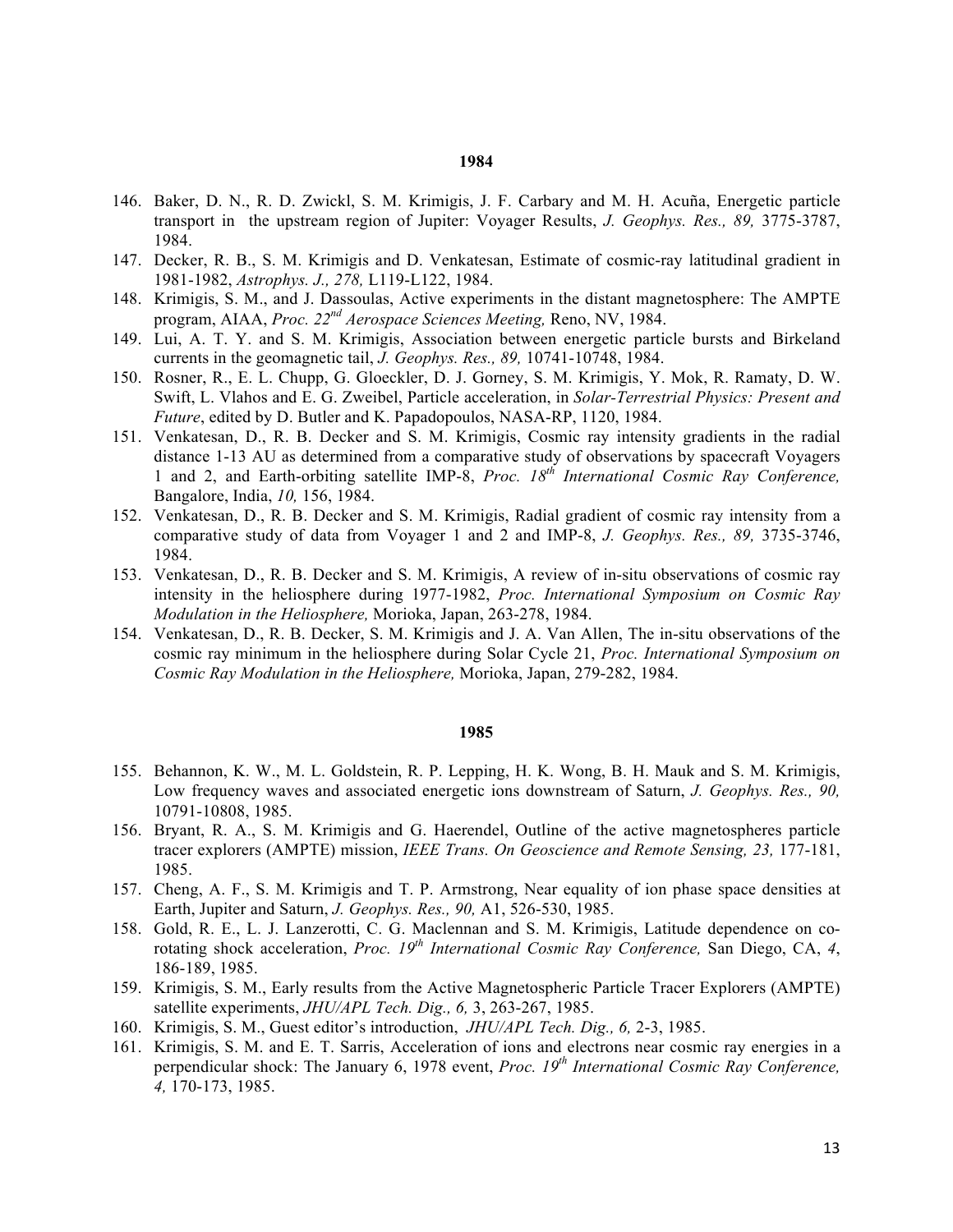- 162. Krimigis, S. M., R. D. Zwickl and D. N. Baker, Energetic ions upstream of Jupiter's bow shock, *J. Geophys. Res., 90,* 3947-3960, 1985.
- 163. Krimigis, S. M., G. Gloeckler, R. W. McEntire, T. A. Potemra, F. L. Scarf and E. G. Shelley, Magnetic storm of September 4, 1984: A synthesis of ring current spectra and energy densities measured with AMPTE/CCE, *Geophys. Res. Lett., 12,* 5, 329-332, 1985.
- 164. Lanzerotti, L. J. and S. M. Krimigis, Comparative magnetospheres, *Physics Today, 38,* 25-34, 1985.
- 165. Mauk, B. H., S. M. Krimigis and R. P. Lepping, Particle and field stress balance within a planetary magnetosphere, *J. Geophys. Res., 90,* 8253-8264, 1985.
- 166. McEntire, R. W., A. T. Y. Lui, S. M. Krimigis and E. P. Keath, AMPTE/CCE energetic particle composition measurements during the September 4, 1984 magnetic storm, *Geophys. Res. Lett., 12,*  317-320, 1985.
- 167. McEntire, R. W., E. P. Keath, D. E. Fort, A. T. Y. Lui and S. M. Krimigis, The Medium Energy Particle Analyzer (MEPA) on the AMPTE/CCE spacecraft, *IEEE Trans. On the Geoscience and Remote Sensing, GE-23, 3,* 230-233, 1985.
- 168. Sarris, E. T. and S. M. Krimigis, Multispacecraft observations of the East-West asymmetry of solar energetic storm particle events, *Sol. Phys., 96,* 413-421, 1985.
- 169. Sarris, E. T. and S. M. Krimigis, Quasi-perpendicular shock acceleration of ions to ~200 MeV and electrons to ~2 MeV observed by Voyager-2, *Astrophys. J., 298,* 676-683, 1985.
- 170. Sarris, E. T., R. B. Decker and S. M. Krimigis, Deep space observations of the east-west asymmetry of solar energetic particle events: Voyagers 1 and 2, *J. Geophys. Res., 90,* A5, 3961-3965, 1985.
- 171. Venkatesan, D., R. B. Decker and S. M. Krimigis, Voyager 1 and 2 measurements of radial and latitudinal cosmic ray gradients in 1981-84, *Proc. 19<sup>th</sup> International Cosmic Ray Conference, 5,* 202-205, 1985.
- 172. Venkatesan, D., R. B. Decker, S. M. Krimigis and J. A. Van Allen, The galactic cosmic ray intensity minimum in the inner and outer heliosphere in solar cycle 21, *J. Geophys. Res., 90,* A3, 2905-2909, 1985.

- 173. Anagnostopoulos, G., E. T. Sarris and S. M. Krimigis, Magnetospheric origin of energetic (E≥50keV) ions upstream of the bow shock: The October 31, 1977 event, *J. Geophys. Res., 91,* 3020-3028, 1986.
- 174. Gold, R. E., L. J. Lanzerotti, G. C. Maclennan and S. M. Krimigis, Latitude dependence of corotating shock acceleration in the outer heliosphere, in *The Sun and the Heliosphere in Three Dimensions, Proc. 19th European Space Laboratory Conference,* edited by R. G. Marsden, D. Reidel Publishing Company, Dordrecht, The Netherlands, 325-329, 1986.
- 175. Krimigis, S. M., Committee on Solar and Space Physics, *Eos, Transactions American Geophysical Union, 67, 33*, p. 635-635, doi: 10.1029/EO067i033p00635-01, 1986
- 176. Krimigis, S. M., Energetic ions upstream of planetary bow shocks: Fermi acceleration or leakage? in *Comparative Study of Magnetospheric Systems,* edited by CNES, CEPADUES, Toulouse, France, 99-124, 1986.
- 177. Krimigis, S. M., Luncheon at the White House: On comets and the planet Uranus, *JHU/APL Tech. Dig., 7,* 383-393, 1986.
- 178. Krimigis, S. M., Measurements of energetic ions and electrons by the Voyager spacecraft upstream of the bow shocks of Earth, Jupiter, Saturn and Uranus, *Proc. International Symposium on Space Physics,* Chinese Academy of Science, 3-007, 1986.
- 179. Krimigis, S. M., D. G. Sibeck and R. W. McEntire, Magnetospheric particle injection and the upstream ion event of September 5, 1984, *Geophys. Res. Lett., 13,* 1376-1379, 1986.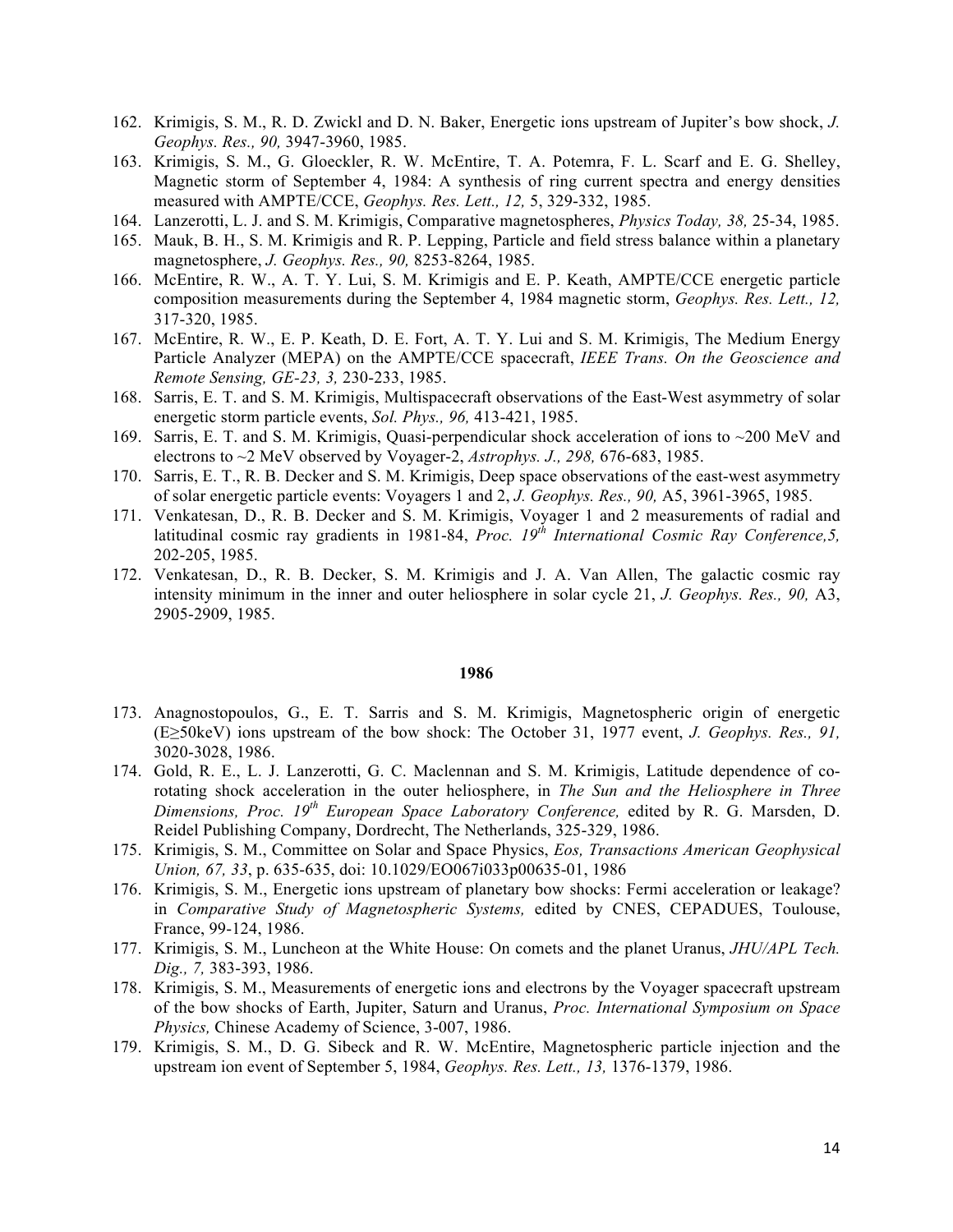- 180. Krimigis, S. M., T. P. Armstrong, W. I. Axford, A. F. Cheng, G. Gloeckler, D. C. Hamilton, E. P. Keath, L. J. Lanzerotti and B. H. Mauk, The magnetosphere of Uranus: Hot plasma and radiation environment, *Science, 233*, 97-102*,* 1986.
- 181. Krimigis, S. M., G. Haerendel, G. Gloeckler, R. W. McEntire, E. G. Shelley, R. B. Decker, G. Paschmann, T. A. Potemra, F. W. Scarf, A. L. Brinca and H. Lühr, AMPTE lithium tracer releases in the solar wind: Observations inside the magnetosphere, *J. Geophys. Res., 91,* 1339-1353, 1986.
- 182. Lanzerotti, L. J. and S. M. Krimigis, Comparative magnetospheres, *JHU/APL Tech. Dig., 7,* 335- 347, 1986.
- 183. Lopez, R. E., M. J. Engebretson, R. W. McEntire, A. T. Y. Lui, L. J. Zanetti, T. A. Potemra and S. M. Krimigis, The response of energetic particles to nightside magnetic pulsations as seen by AMPTE/CCE, *Adv. Space Res., 6,* 235-239, 1986.
- 184. Lui, A. T. Y., R. W. McEntire, S. M. Krimigis and E. P. Keath, Acceleration of energetic oxygen (E>137 keV) in the storm-time ring current, *Proc. Chapman Conference on Ion Acceleration in the Magnetosphere and Ionosphere,* ed. by T. Chang, Washington, DC, *38,* 149-152, 1986.
- 185. Venkatesan, D., R. B. Decker and S. M. Krimigis, Measurements of radial and latitudinal gradients of cosmic ray intensity during the decreasing phase of sunspot cycle 21, *Proc. 19th ESLAB Symposium on THE Sun and the Heliosphere in Three Dimensions,* Dordrecht, Holland, 389-394, 1986.
- 186. Williams, D. J., T. A. Potemra and S. M. Krimigis, The twenty-two most frequently cited APL publications-III, *JHU/APL Tech. Dig., 7,* 394-405, 1986.

- 187. Anagnostopoulos, G. C., E. T. Sarris and S. M. Krimigis, Further on the October 31, 1977 upstream event- A response to Ellison, *J. Geophys. Res., 92,* 12461-12468, 1987.
- 188. Behannon, K. W., R. P. Lepping, E. C. Sittler, N. F. Ness Jnr., B. H. Mauk, S. . Krimigis and P. L. McNutt, The magnetotail of Uranus, *J. Geophys. Res., 92,* 15354-15366, 1987.
- 189. Cheng, A. F., R. E. Johnson, S. M. Krimigis and L. J. Lanzerotti, Magnetosphere, exosphere and surface of Mercury, *Icarus, 71,* 430-440, 1987.
- 190. Cheng, A. F., S. M. Krimigis, B. H. Mauk, E. P. Keath, C. G. Maclennan, L. J. Lanzerotti, M. T. Paonessa and T. P. Armstrong, Energetic ion and electron phase space densities in the magnetosphere of Uranus, *J. Geophys. Res., 92,* 15315-15328, 1987.
- 191. Coroniti, F. V., W. S. Kurth, F. L. Scarf, S. M. Krimigis, C. F. Fennel and D. A. Gurnett, Whistler mode emissions in the Uranian radiation belts, *J. Geophys. Res., 92,* 15234-15248, 1987.
- 192. Decker, R. B., S. M. Krimigis and D. Venkatesan, Latitudinal gradient of energetic particles in the outer heliosphere during 1985-1986, *J. Geophys. Res., 92,* 3375-3379, 1987
- 193. Decker, R. B., S. M. Krimigis and D. Venkatesan, Erratum: ``Latitudinal gradient of energetic particles in the outer heliosphere during 1985-1986'', *Journal of Geophysical Research, 92, A7*, p. 7761-7761, 1987.
- 194. Krimigis, S. M., Highlights on "Active Diagnosis of the Geomagnetotail", in *Magnetotail Physics,*  edited by A. T. Y. Lui, The Johns Hopkins University Press, Baltimore, MD, 363-364, 1987.
- 195. Krimigis, S. M., Observations of energetic ions and electrons at interplanetary shocks and upstream of planetary bow shocks by the Voyager spacecraft, *Proc. International Symposium on Collisionless Shocks,* Belatonfüred, Hungary, 3-18, 1987.
- 196. Lanzerotti, L. J. W. L. Brown, C. G. Maclennan, A. F. Cheng, S. M. Krimigis and R. E. Johnson, Effects of charged particles on the surfaces of the satellites and rings of Uranus, *J. Geophys. Res., 92,* 14949-14957, 1987.
- 197. Lui, A. T. Y., R. W. McEntire and S. M. Krimigis, Evolution of the ring current during two geomagnetic storms, *J. Geophys. Res., 92,* 7459-7470, 1987.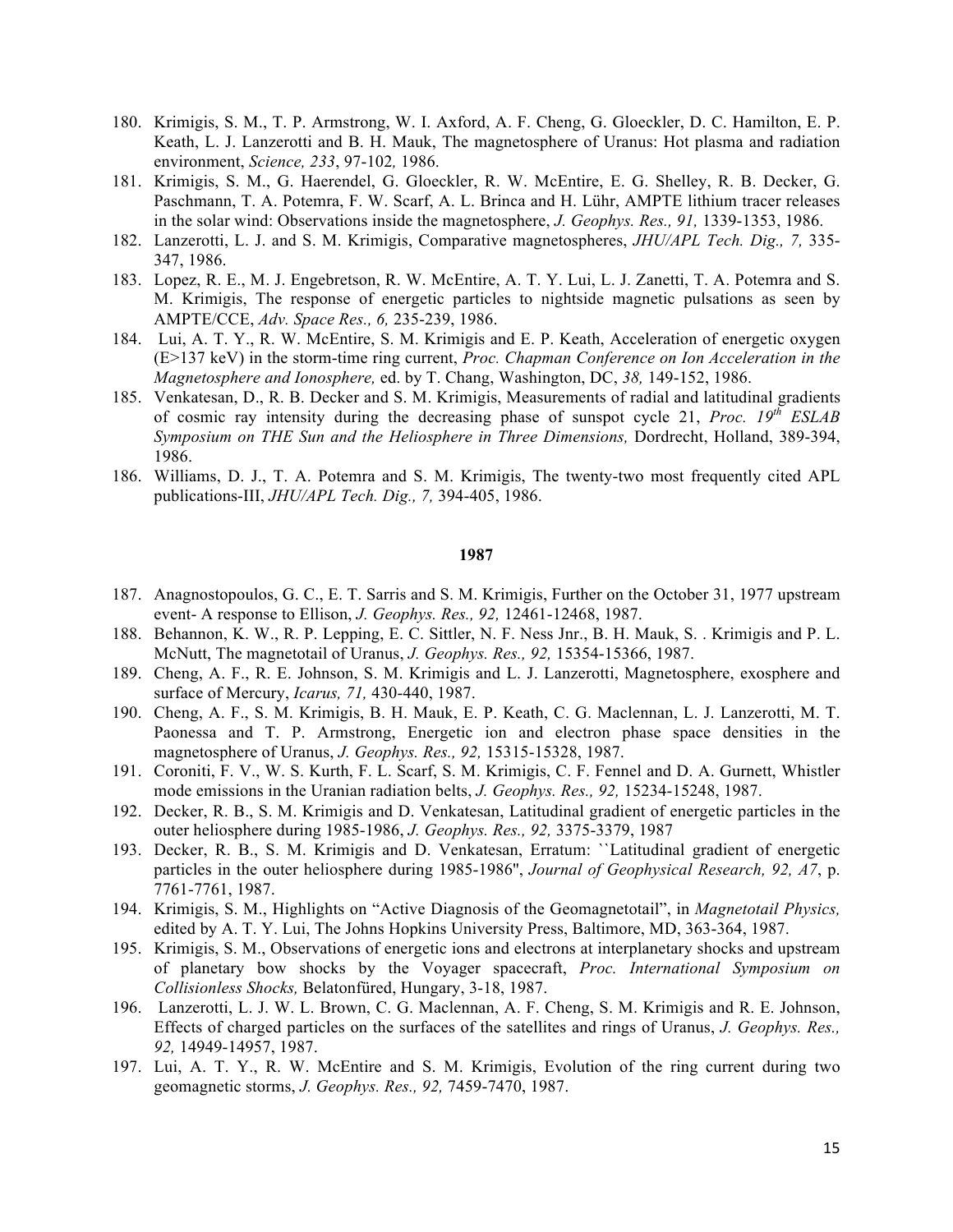- 198. Lui, A. T. Y., R. W. McEntire and S. M. Krimigis, Studies of storm-time ring current from the AMPTE/CCE MEPA measurements, *Physica Scripta, 36,* 378-381, 1987.
- 199. Mauk, B. H. and S. M. Krimigis, Radial force balance within Jupiter's dayside magnetosphere, *J. Geophys. Res., 92,* 9931-9941, 1987.
- 200. Mauk, B. H., S. M. Krimigis, E. P. Keath, a. f. Cheng, T. P. Armstrong, L. J. Lanzerotti, G. Gloeckler and D. C. Hamilton, The hot plasma and radiation environment of the Uranian magnetosphere, *J. Geophys. Res., 92,* 15283-15308, 1987.
- 201. Sarris, E. T., G. C. Anagnostopoulos and S. M. Krimigis, Simultaneous measurements of energetic ion (≥50 keV) and electron (≥220 keV) activity upstream of Earth's bow shock and inside the plasma sheet: Magnetospheric source for the November 3 and December 3, 1977 upstream events, *J. Geophys. Res., 92,* 12083-12096, 1987.
- 202. Sibeck, D. G., R. W. McEntire, A. T. Y. Lui and S. M. Krimigis, A statistical study of ion pitchangle distributions, in *Magnetotail Physics,* edited by A. T. Y. Lui, The Johns Hopkins University Press, Baltimore, MD, 225-229, 1987.
- 203. Sibeck, D. G., R. W. McEntire, A. T. Y. Lui, R. E. Lopez and S. M. Krimigis, Magnetic field drift shell splitting: Cause of unusual dayside particle pitch angle distributions during storms and substorms, *J. Geophys. Res., 92,* 13485-13497, 1987.
- 204. Sibeck, D. G., R. W. McEntire, A. T. Y. Lui, S. M. Krimigis, L. J. Zanetti and T. P. Potemra, The magnetosphere as a source of energetic magnetosheath ions, *Geophys. Res. Lett., 14,* 1011-1014, 1987.
- 205. Sibeck, D. G., R. W. McEntire, A. T. Y. Lui, R. E. Lopez, S. M. Krimigis, R. B. Decker, L. J. Lanzerotti and T. A. Potemra, Energetic magnetospheric ions at the dayside magnetopause: Leakage or merging?, *J. Geophys. Res., 92,* 12097-12114, 1987.
- 206. Sittler, E. C., R. P. Lepping, B. H. Mauk and S. M. Krimigis, Detection of a hot plasma component within the core regions of Jupiter's distant magnetotail, *J. Geophys. Res., 92,* 9943-9948, 1987.
- 207. Venkatesan, D., R. B. Decker and S. M. Krimigis, Cosmic ray intensity gradients during 1984-86, *Proc. 20th International Cosmic Ray Conference, Moscow, 2,* 385-388, 1987.

- 208. Anagnostopoulos, G. C., E. T. Sarris and S. M. Krimigis, Observational test of shock drift and Fermi acceleration on a seed population upstream of Earth's bow shock, *J. Geophys. Res., 93,*  5541-5546, 1988.
- 209. Baker, D. N, R. D. Belian, T. A. Fritz, P. R. Higbie, S. M. Krimigis, D. G. Sibeck and R. D. Zwickl, Simultaneous energetic particle observations at geostationary orbit and in the upstream solar wind: Evidence for leakage during the magnetosphere compression event of November 1984, *J. Geophys. Res., 93,* 14317-14327, 1988.
- 210. Gold, R. E., R. B. Decker, S. M. Krimigis, L. J. Lanzerotti and C. G. Maclennan, The latitude and radial dependence of shock acceleration in the heliosphere, *J. Geophys. Res., 93,* 991-996, 1988.
- 211. Krimigis, S. M., The sun and the sun-Earth connection, *Journal of the British Interplanetary Society, 41,* 1, 63-80, 1988.
- 212. Krimigis, S. M. and D. Venkatesan, In situ acceleration of charged particles in the outer solar system observed by the Voyager spacecraft, *Astrophysical and Space Science, 144,* 463-486, 1988.
- 213. Krimigis, S. M., E. P. Keath, B. H. Mauk, A. F. Cheng, L. J. Lanzerotti, R. P. Lepping and N. F. Ness, Observations of energetic ion enhancements and fast neutrals upstream and downstream of Uranus' bow shock by the Voyager 2 spacecraft, *Planet. Space Sci., 36,* 311-328, 1988.
- 214. Lopez, R. E., A.T. Y. Lui, D. G. Sibeck, R. W. McEntire, L. J. Zanetti, T. A. Potemra and S. M. Krimigis, The longitudinal and radial distribution of magnetic reconfigurations in the near-Earth magnetotail as observed by AMPTE/CCE, *J. Geophys. Res., 93,* 997-1001, 1988.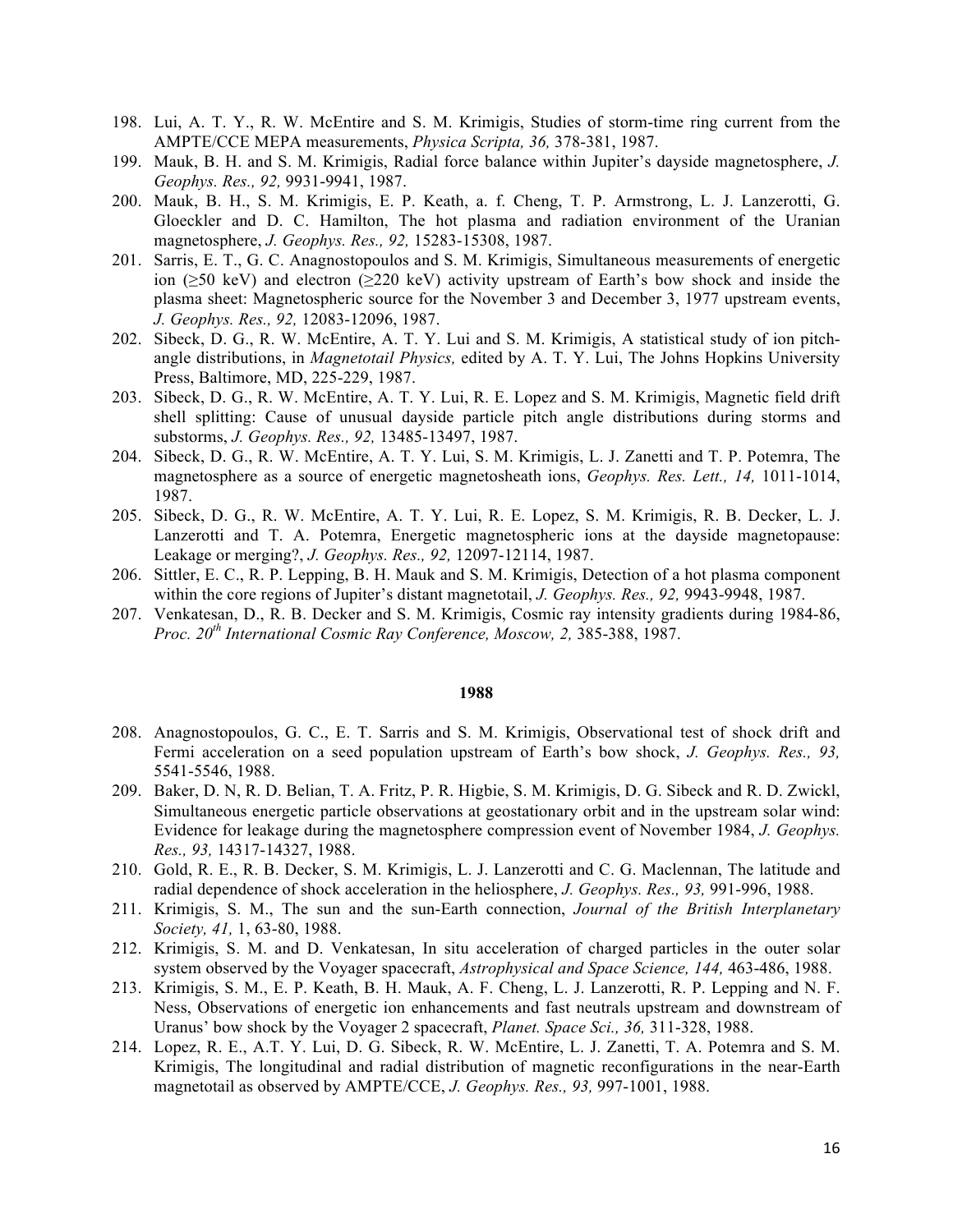- 215. Lopez, R. E., D. N. Baker, A. T. Y. Lui, D. G. Sibeck, R. D. Belian, R. W. McEntire, T. A. Potemra and S. M. Krimigis, The radial and longitudinal propagation characteristics of substorm injections, *Adv. Space Res., 8,* (9)91-(9)95, 1988.
- 216. Lui, A. T. Y., R. E. Lopez, S. M. Krimigis, R. W. McEntire, L. J. Zanetti and T. A. Potemra, A case study of magnetotail current sheet disruption and diversion, *Geophys. Res. Lett., 15,* 721-724, 1988.
- 217. Sarris, E. T. and S. M. Krimigis, Upstream energetic ions under radial IMF: A critical test of the Fermi model, *Geophys. Res. Lett., 15,* 233-236, 1988.
- 218. Sibeck, D. G., R. W. McEntire, S. M. Krimigis and D. N. Baker, The magnetosphere as a sufficient source for upstream ions on November 1, 1984, *J. Geophys. Res., 93,* 14328-14342, 1988.

- 219. Anagnostopoulos, G. C., E. T. Sarris, S. M. Krimigis, Conditions for acceleration of solar energetic ions at the Earth's bow shock to high energies, *Bulletin of the American Physical Society, 34, 4*, p. 1274, 1989.
- 220. Cheng, A. F. and S. M. Krimigis, Energetic neutral particle imaging of Saturn's magnetosphere, in *Outstanding Problems in Solar System Plasma Physics: Theory and Instrumentation,* edited by J. H. Waite and R. Moore, AGU Monograph, 253-260, 1989.
- 221. Cheng, A. F. and S. M. Krimigis, A model of global convection in Jupiter's magnetosphere, *J. Geophys. Res., 94,* 12003-12008, 1989.
- 222. Keath, E. P., G. B. Andrews, A. F. Cheng, S. M. Krimigis, B. H. Mauk, D. G. Mitchell and D. J. Williams, Instrumentation for energetic neutral atom imaging of magnetospheres, in "*Yosemite 1988- Outstanding Problems in Solar System Plasma Physics" Theory and Instrumentation,* edited by J. H. Waite, J. Burch and T. Moore, AGU Monograph, 165-170, 1989.
- 223. Krimigis, S. M., T. P. Armstrong, W. I. Axford, C. O. Bostrom, A. F. Cheng, G. Gloeckler, D. C. Hamilton, E. P. Keath, L. J. Lanzerotti, B. H. Mauk and J. A. Van Allen, Hot plasma and energetic particles in Neptune's magnetosphere, *Science, 246,* 1483-1494, 1989.
- 224. Lopez, R. E., A. T. Y. Lui, D. G. Sibeck, K. Takahashi, R. W. McEntire, L. J. Zanetti and S. M. Krimigis, On the relationship between energetic particle flux morphology and the change in the magnetic field magnitude during substorms, *J. Geophys. Res., 94,* 17105-17119, 1989.
- 225. Sarris, E. T. and S. M. Krimigis, Interplanetary energetic particle observations of the March 1989 events, in *NASA, Goddard Space Flight Center, Max '91 Workshop 2: Developments in Observations and Theory for Solar Cycle 22*, p 246-247 (SEE N90-12459 03-92), 1989.
- 226. Sarris, E. T. and S. M. Krimigis, Reply-response to comment on "Upstream energetic ions under radial IMF: A critical test of the Fermi model", *Geophys. Res. Lett., 16,* 113-116, 1989.

- 227. Decker, R. B., S. M. Krimigis and D. Venkatesan, Onset of cosmic ray modulation observed at Voyagers 1 and 2 during the early phase of solar cycle 22, *Proc. 21st Cosmic Ray Conference, 6,*  152-155, 1990.
- 228. Feldman, W. C., J. Anderson, J. D. Bohlin, L. F. Burlaga, R. Farquhar, G. Gloeckler, B. E. Goldstein, J. W. Harvey, T. E. Holzer, W. V. Jones, P. J. Kellogg, S. M. Krimigis, M. R. Kundu, A. J. Lazarus, M. M. Mellott, E. N. Parker, R. Rosner, G. J. Rottman, J. A. Slavin, S. T. Suess, B. T. Tsurutani, R. T. Woo and R. D. Zwickl, The solar probe mission, Particle Astrophysics, *AIP Conference Proceeding, 203,* 101-110, 1990.
- 229. Krimigis, S. M., The encounter of Voyager 2 with Neptune's magnetosphere, in *Magnetospheric Physics: Achievements and Prospects,* edited by B. Hultqvist and C. –G. Fälthammar, Plenum Press, New York, NY, 41-59, 1990.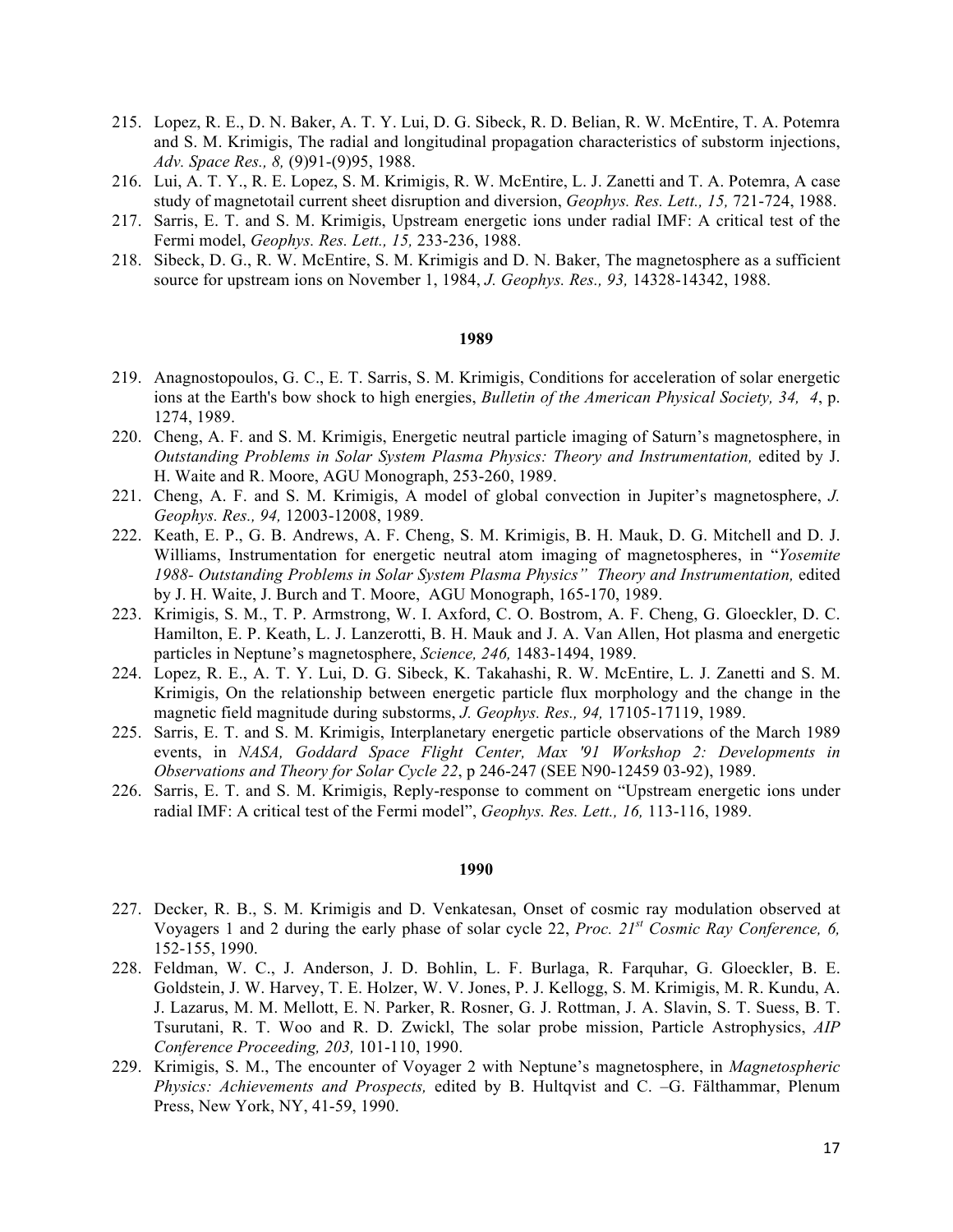- 230. Krimigis, S. M., Questions and Answers, *The Planetary Report, X(4),* 29, 1990.
- 231. Krimigis, S. M., B. H. Mauk, A. F. Cheng, E. P. Keath, M. Kane, T. P. Armstrong, G. Gloeckler and L. J. Lanzerotti, Hot plasma parameters in Neptune's magnetosphere, *Geophys. Res. Lett., 17,*  1685-1688, 1990.
- 232. Lopez, R. E., D. G. Sibeck, R. W. McEntire and S. M. Krimigis, The energetic ion substorm injection boundary, *J. Geophys. Res., 95,* 109-117, 1990.
- 233. Lopez, R. E., A. T. Y. Lui, R. W. McEntire, T. A. Potemra and S. M. Krimigis, A statistical study of magnetic field magnitude changes during substorms in the near-Earth tail, *Adv. Space Res., 10,*  Supplement (S)37-(S)41, 1990.
- 234. Lui, A. T. Y., R. W. McEntire, D. G. Sibeck and S. M. Krimigis, Recent findings on angular distributions of dayside ring current energetic ions, *J. Geophys. Res., 95,* 20839-20851, 1990.
- 235. Mauk, B. H., E. P. Keath and S. M. Krimigis, The Voyager program at APL, *JHU/APL Tech. Dig., 11,* (1&2), 63-71, 1990.
- 236. Mauk, B. H., M. Kane, E. P. Keath, A. F. Cheng, S. M. Krimigis, T. P. Armstrong and N. F. Ness, Energetic charged particle angular distributions near  $(r<2 R<sub>N</sub>)$  and over the pole of Neptune, *Geophys. Res. Lett., 17,* 1701-1704, 1990.
- 237. Paranicas, C. P., A. F. Cheng, B. H. Mauk, S. M. Krimigis and T. P. Armstrong, Ion phase space densities in the Jovian magnetosphere, *J. Geophys. Res., 95,* 20833-20838, 1990.
- 238. Sarris, E. T., S. M. Krimigis and N. Paschalidis, Comment on "Multispacecraft observations of energetic ions upstream and downstream of the bow shock " by M. Scholer, E. Möbius, L. M. Kistler, B. Klecker and F. M. Ipavich, *Geophys. Res. Lett., 17,* 1165-1168, 1990.
- 239. Stone, E. C., L. F. Burlaga, A. C. Cummings, W. C. Feldman, W. E. Frain, J. Geiss, G. Gloeckler, R. E. Gold, D. Hovestadt, S. M. Krimigis, G. M. Mason, D. McComas, R. A. Mewaldt, J. A. Simpson, T. T. von Rosenvinge and M. Wiedenbeck, The Advanced Composition Explorer, Particle Astrophysics, *AIP Conference Proceedings, 203,* 48-57, 1990.
- 240. Venkatesan, D. and S. M. Krimigis, Into the night between the stars, *Astronomy Magazine, 18*, 42- 47, February 1990.
- 241. Venkatesan, D. and S. M. Krimigis, Probing the heliomagnetosphere, *EOS Trans. American Geophysical Union, 71,* 1755-1756, 1990.
- 242. Venkatesan, D. F., R. B. Decker, S. M. Krimigis, T. Mathews and E. T. Sarris, The great Forbush decrease of March 1989 and the interplanetary energetic particle environment, *Proc. 21st Cosmic Ray Conference , 6,* 247-249, 1990.

- 243. Cheng, A. F., S. M. Krimigis and L. J. Lanzerotti, Energetic particles at Uranus, *Uranus,* edited by J. T. Bergstrahl, E. D. Miner and M. S. Matthews, The University of Arizona Press, 831-893, 1991.
- 244. Decker, R. B., R. E. Gold and S. M. Krimigis, Distributions of 30-4000 keV ions associated with an interplanetary shock at Voyager 2 (30AU) and Voyager 1 (38AU) in 1989, *Proc. 22nd International Cosmic Ray Conference, 3,* 296-299, 1991.
- 245. Gold, R. E., R. B. Decker, S. M. Krimigis and L. J. Lanzerotti, The extend and symmetry of shocks in the outer heliosphere, *Proc. 22nd International Cosmic Ray Conference, 3,* 605-608, 1991.
- 246. Gurnett, D. A. and S. M. Krimigis, Guest Editorial, In Memoriam: Stanley D. Shawhan, *J. Geophys. Res., 96,* 3439-3440, 1991.
- 247. Kane, M., B. H. Mauk, E. P. Keath and S. M. Krimigis, Structure and dynamics of the Uranian magnetotail: Results from the hot plasma and magnetic field observations, *J. Geophys. Res., 96,*  11485-11499, 1991.
- 248. Krimigis, S. M., Space Physics, *Report of the 2nd Pacific ISY Conference,* 51-56, 1991.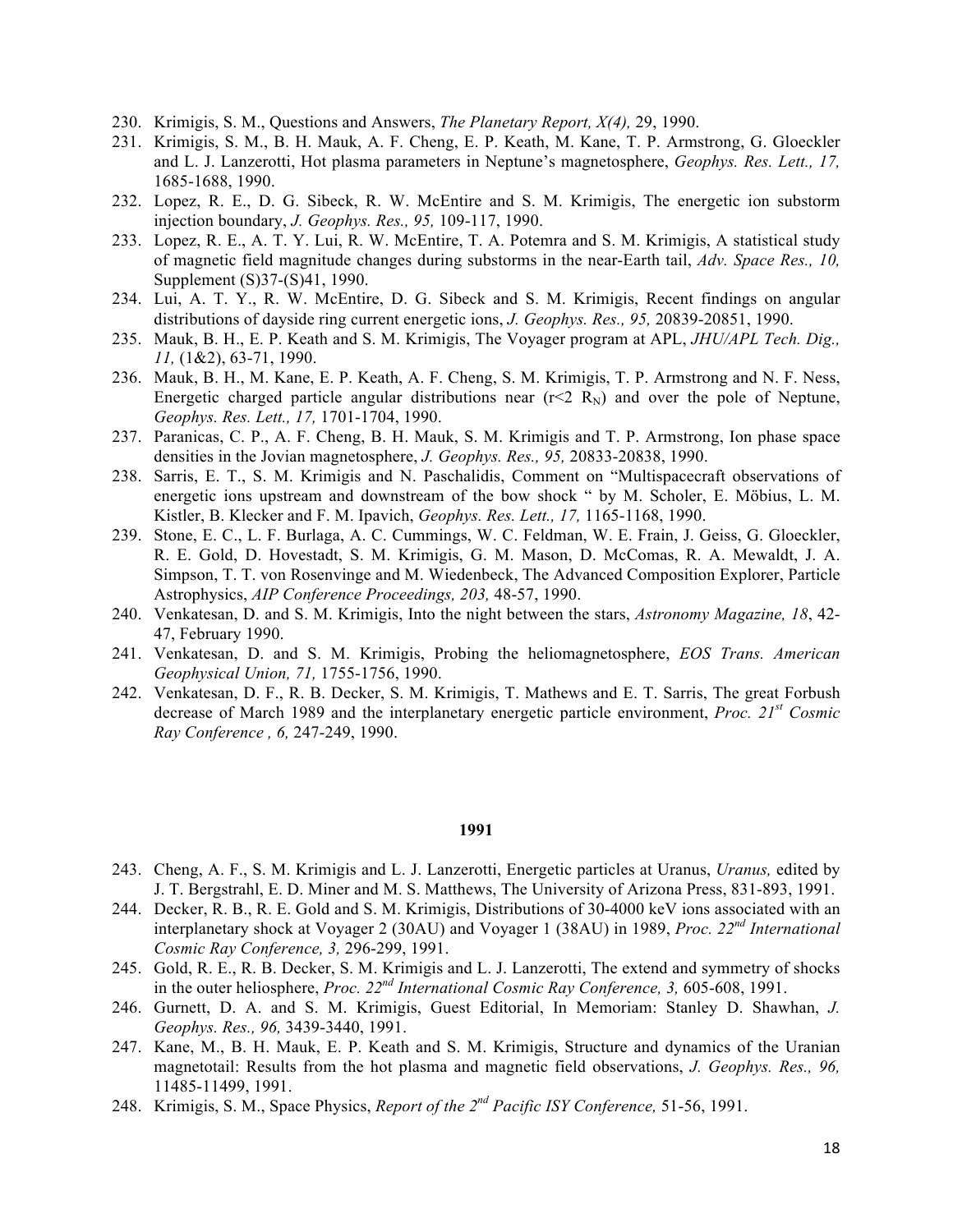- 249. Lanzerotti, L. J., C. G. Maclennan, P. J. White, R. E. Gold, E. C. Roelof, G. M. Simnett, S. E. Hawkins, K. A. Anderson, T. P. Armstrong, R. P. Lin, S. M. Krimigis, M. Pick and E. T. Sarris, Low energy ion and electron measurements of the March-April 1991 solar events by Ulysses, *Proc. 22nd International Cosmic Ray Conference, 3,*181-184, 1991.
- 250. Lanzerotti, L. J., R. E. Gold, D. J. Thomson, R. E. Decker, C. G. Maclennan and S. M. Krimigis, Statistical properties of shock-accelerated ions in the outer heliosphere, *Astrophys. J., 380,* L93- L96, 1991.
- 251. Mauk, B. H., E. P. Keath, M. Kane, S. M. Krimigis, A. F. Cheng, M. H. Acuña, T. P. Armstrong and N. F. Ness, The magnetosphere of Neptune: Hot plasma and energetic particles, *J. Geophys. Res., 96,* 19061-19084, 1991.
- 252. Paranicas, C. P., B. H. Mauk and S.M. Krimigis, Pressure anisotropy and radial stress balance in the Jovian neutral sheet, *J. Geophys. Res., 96,* 21135-21140, 1991.
- 253. Paschalidis, N. P., S. M. Krimigis, E. T. Sarris, D. G. Sibeck, R. W. McEntire, S. P. Christon and L. J. Zanetti, Ion burst event in the Earth's dayside magnetosheath, *Geophys. Res. Lett., 18,* 377-380, 1991.
- 254. Williams, D. J., R. W. McEntire, S. M. Krimigis, E. C. Roelof, S. Jaskulek, B. E. Tossman, B. Wilken, W. Stüdemann, T. P. Armstrong, T. A. Fritz, L. J. Lanzerotti and J. G. Roederer, Energetic particles at Venus: Galileo results, *Science, 253,* 1525-1528, 1991.

- 255. Cheng, A. F., C. G. Maclennan, B. H. Mauk, S. M. Krimigis and L. J. Lanzerotti, Energetic ion phase space densities in Neptune's magnetosphere, *ICARUS, 99,* 420-429, 1992.
- 256. Kane, M., B. H. Mauk, E. P. Keath and S. M. Krimigis, A convected K distribution model for hot ions in the Jovian magnetodisc, *Geophys. Res. Lett., 19,* 1435-1438, 1992.
- 257. Krimigis, S. M., Particles and fields measurements at Neptune with Voyager-2, *Adv. Space Res., 12(11),* 55-70, 1992.
- 258. Krimigis, S. M., Voyager energetic particle observations at interplanetary shocks and upstream of planetary bow shocks: 1977-1990, *Space Sci. Rev., 59,* 167-201, 1992.
- 259. Krimigis, S. M., Interplanetary medium, solar cosmic rays, *The Astronomy and Astrophysics Encyclopedia,* S. P. Maran, ed. Van Nostrand Reinhold, New York, 332-336, 1992.
- 260. Krimigis, S. M., The magnetosphere of Neptune, *The Planetary Report, 12 (2),* 10-13, 1992.
- 261. Lanzerotti, L. J., R. E. Gold, K. A. Anderson, T. P. Armstrong, R. P. Lin, S. M. Krimigis, M. Pick, E. C. Roelof, E. T. Sarris, G. M. Simnett and W. E. Frain, Heliosphere instrument for spectra, composition and anisotropy at low energies, *Astronomy and Astrophysics Supplement Series, 92,*  349-363, 1992.
- 262. Lanzerotti, L. J., T. P. Armstrong, R. E. Gold, K. A. Anderson, S. M. Krimigis, R. P. Lin, M. Pick, E. C. Roelof, E. T. Sarris, G. M. Simnett, C. G. Maclennan, T. H. Choo and S. J. Tappin, The Hot plasma environment at Jupiter: Ulysses results, *Science, 257,* 1518-1524, 1992.
- 263. Lepping, R. P., L. F. Burlaga, A. J. Lazarus, V. M. Vasyliunas, A. Szabo, J. Steinberg, N. F. Ness and S. M. Krimigis, Neptune's polar cusp region: Observations and magnetic field analysis, *J. Geophys. Res., 97,* 8135-8144, 1992.
- 264. Paschalidis, N. P., G. C. Anagnostopoulos, E. T. Sarris and S. M. Krimigis, The magnetosphere as a source of magnetosheath energetic ions, *Proc.* 1<sup>st</sup> Panhellenic Astronomical Meeting, Athens, Greece, 339-343, 1992.
- 265. Sarris, E. T., G. C. Anagnostopoulos and S. M. Krimigis, Absence of upstream energetic ions under turbulent radial IMF, *J. Geophys. Res., 97,* 8231-8237, 1992.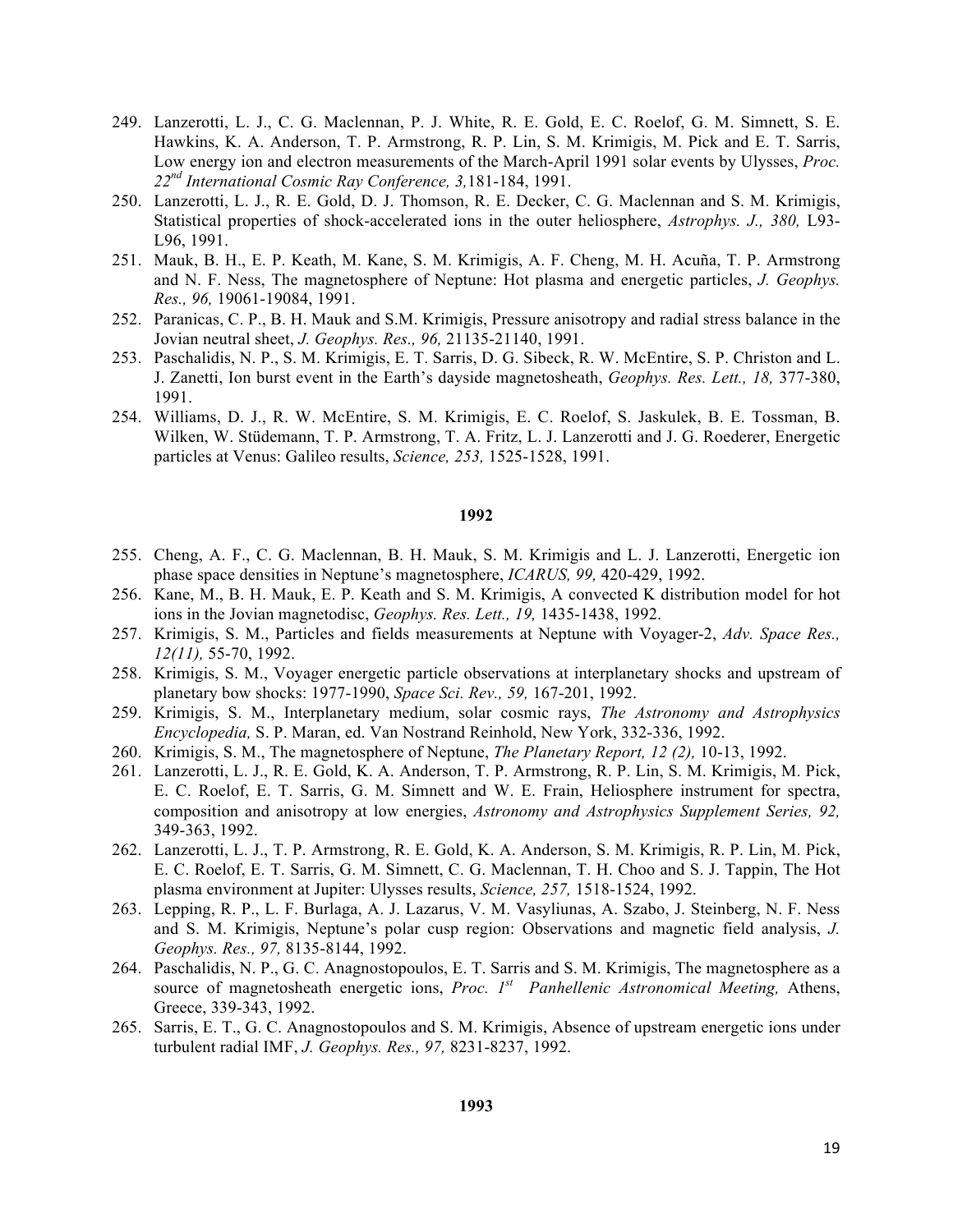- 266. Cheng, A. F., E. P. Keath, S. M. Krimigis, B. H. Mauk, R. W. McEntire, D. G. Mitchell, E. C. Roelof and D. J. Williams, Imaging neutral particle detector, *Remote Sensing Reviews, 8,* 101-145, 1993.
- 267. Decker, R. B. and S. M. Krimigis, Two unusual shock events observed at the Voyagers in 1991, *Proc. 23rd International Cosmic Ray Conference, 3,* 310-313, 1993.
- 268. Decker, R. B., S. M. Krimigis and D. Venkatesan, A survey of energetic particle activity in the heliosphere in 1991-1992, *Proc. 23rd International Cosmic Ray Conference, 3,* 481-484, 1993.
- 269. Desai, M. I., G. M. Simnett, S. J. Tappin, L. J. Lanzerotti, S. M. Krimigis, T. P. Armstrong and E. T. Sarris, The spectral form and evolution of interplanetary ion events from Jupiter, *Proc. 23rd International Cosmic Ray Conference, 3,* 342-345, 1993.
- 270. Kane, M., R. B. Decker, B. H. Mauk and S. M. Krimigis, Shock conditions and hot ion anisotropies during the Voyager 2 encounter with a 1989 interplanetary shock at 29 AU, *Proc. 23rd International Cosmic Ray Conference, 3,* 302-305, 1993.
- 271. Krimigis, S. M., Executive Summary, *Proc. Workshop on Advanced Technologies for Planetary Instruments, LPI Technical Report Number 93-02, Part 2,* 9-14, 1993.
- 272. Krimigis, S. M., Energetic particle instruments, *Proc. Small Instruments Workshop for Space Physics,* B. T. Tsurutani (ed.), 4-1 to 4-2, 1993.
- 273. Krimigis, S. M., Session Summary, Small Instruments for Space Physics, Proceedings of the Small Instrument Workshop held 29-31 March, 1993 in Pasadena, CA. Edited by B.T. Tsurutani. *Washington, DC: National Aeronautics and Space Division*, 1993, p.4-1, 1993.
- 274. Krimigis, S. M., The future of space exploration and utilization in the post-cold war world, *Proc. The Third Olympiad of the Mind,* STEPS Foundation, III, 12-31, 1993.
- 275. Lanzerotti, L. J., T. P. Armstrong, C. G. Maclennan, G. M. Simnett, A. F. Cheng, R. E. Gold, D. J. Thompson, K. A. Anderson, S. E. Hawkins, III, E. T. Sarris, S. M. Krimigis, M. Pick, E. C. Roelof and S. J. Tappin, Measurements of hot plasmas in the magnetosphere of Jupiter, *Planet. Space Sci., 41,* 893-917, 1993.
- 276. Mitchell, D. G., A. F. Cheng, S. M. Krimigis, E. P. Keath, S. E. Jaskulek, B. H. Mauk, R. W. McEntire, E. C. Roelof, D. J. Williams, K. C. Hsieh and V. A. Drake, INCA: The ion neutral camera for energetic neutral atom imaging of the Saturn magnetosphere, *Optical Engineering, 32,*  3096-3101, 1993.
- 277. Paschalidis, N. P., A. G. Andreou, E. T. Sarris and S. M. Krimigis, Application specific integrated circuits (ASICs) for particle measurement in space using solid state detectors, *Proc. Small Instrument Workshop,* 4-42 to 4-49, 1993.

- 278. Armstrong, T. P., D. Haggerty, L. J. Lanzerotti, C. G. Maclennan, E. C. Roelof, M. Pick, G. M. Simnett, R. E. Gold, S. M. Krimigis, K. A. Anderson, R. P. Lin, E. T. Sarris, R. Forsyth and A. Balogh, Observation by Ulysses of hot (~270 keV) coronal particles at  $32^{\circ}$  south heliolatitude and 4.6 AU, *Geophys. Res. Lett., 21,* 1747-1750, 1994.
- 279. Krimigis, S. M., The 1992 International Space Year (ISY) and its Relevance to Space Physics, Solar-terrestrial energy program, The initial results from STEP Facilities and Theory Campaigns. COSPAR Colloquia Series, Proceedings of the 1992 STEP Symposium/5th COSPAR Colloquium held in Laurel, Maryland, 24-28 August 1992. Edited by D. N. Baker, V. O. Papitashvili and M. J. Teague. ISBN 0-08-042131-8; QC811.S7 1992. Published by *Pergamon Press*, Oxford, U. K., 1994, p.43, ISBN: 0-08-042131-8, 1994.
- 280. Mauk, B. H., E. P. Keath and S. M. Krimigis, Unusual satellite-electron signature within the Uranian magnetosphere and its implications regarding whistler-electron loss processes, *J. Geophys. Res., 99,* 19441-19450, 1994.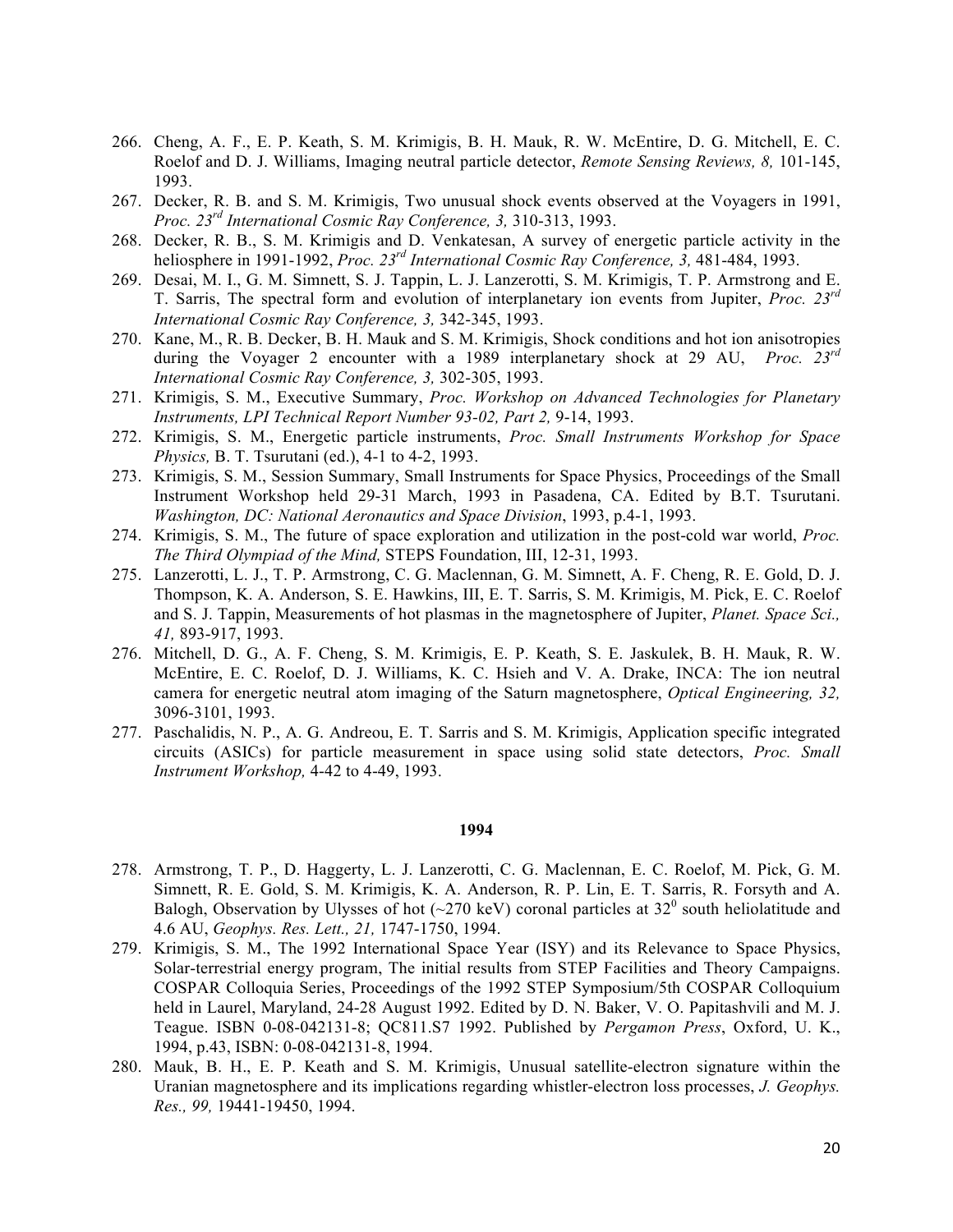- 281. Mauk, B. H., S. M. Krimigis and M. H. Acuña, Neptune's inner magnetosphere and aurora: Energetic particle constraints, *J. Geophys. Res., 99,* 14781-14788, 1994.
- 282. Paschalidis, N. P., E. T. Sarris, S. M. Krimigis, R. W. McEntire, M. D. Levine, I. A. Daglis and G. C. Anagnostopoulos, Energetic ion distributions on both sides of the Earth's magnetopause, *J. Geophys. Res., 99,* 8687-8703, 1994.

- 283. Anagnostopoulos, G. C., E. T. Sarris, S. M. Krimigis, On the origin of the forward velocity dispersion of ion events observed near the Earth's and Jupiter's bow shock, *Advances in Space Research*, ISSN 0273-1177, *16, 4,* p. (4)149-(4)152, doi: 10.1016/0273-1177(95)00222-Z, 1995.
- 284. Angelopoulos, V., D. G. Mitchell, D. J. Williams, R. W. McEntire, A. T. Y. Lui, R. B. Decker, S. M. Krimigis, E. C. Roelof, S. P. Christon, S. Kokubun, T. Yamamoto, W. J. Hughes, J. C. Samson, E. Friis-Christensen and K. Hayashi, Growth and evolution of a plasmoid associated with a small, isolated substorm: IMP 8 and Geotail measurements in the magnetotail, *Geophys. Res. Lett., 22,*  3011-3014, 1995.
- 285. Decker, R. B., S. M. Krimigis, R. L. McNutt, Jr., D. C. Hamilton and M. R. Collier, Latitudeassociated differences in the low energy charged particle activity at Voyagers 1 and 2 during 1991 to early 1994, *The High Latitude Heliosphere,* R. G. Marsden (ed.), *Space Sci. Rev., 72,* 347-352, 1995.
- 286. Decker, R. B., S. M. Krimigis, R. L. McNutt, Jr. and M. Kane, Spatial gradients, energy spectra, and anisotropies of ions >30 keV at CIR shocks from 1 to 50 AU, *Proc. 24th International Cosmic Ray Conference (XXIV ICRC Rome), 4,* 421-425, 1995.
- 287. Decker, R. B., S. M. Krimigis, R. L. McNutt, Jr. and L. F. Burlaga, Pressure and energy carried by superthermal ions during the September 1991 GMIR at Voyagers 1 and 2, *Proc. 24th International Cosmic Ray Conference (XXIV ICRC Rome), 4,*425-429, 1995.
- 288. Kane, M., R. B. Decker, B. H. Mauk and S. M. Krimigis, Latitudinal and radial variation of shock associated ≥30 keV ion spectra and anisotropies at Voyagers1 and 2, *The High Latitude Heliosphere,* R. G. Marsden (ed.), *Space Sci. Rev., 72,*353-358, 1995.
- 289. Kane, M., B. H. Mauk, E. P. Keath and S. M. Krimigis, Hot ions in Jupiter's magnetodisc: A model for Voyager 2 low-energy charged particle measurements, *J. Geophys. Res., 100,* 19473-19486, 1995.
- 290. Krimigis, S. M. and J. Veverka, Foreword: Genesis of discovery, Special Issue on the Near Earth Asteroid Rendezvous Mission, *J. Astronautical Sciences, 43,* 4, 345-347, 1995.
- 291. Krimigis, S. M., R. B. Decker, R. L. McNutt, Jr., D. Venkatesan, D. C. Hamilton and M. R. Collier, Energetic particle activity in the heliosphere, 1991-1995, *Proc. 24th International Cosmic Ray Conference (XXIV ICRC Rome), 4,* 401-405, 1995.
- 292. Krupp, N., R. B. Decker, R. E. Gold, S. M. Krimigis, L. J. Lanzerotti and E. Keppler, Comparison of recurrent ion events using Ulysses HI-SCALE and EPAC and Voyager LECP data, *Proc. 24th International Cosmic Ray Conference (XXIV ICRC Rome), 4,* 431-435, 1995.
- 293. Lanzerotti, L. J., C. G. Maclennan, R. E. Gold, T. P. Armstrong, E. C. Roelof, S. M. Krimigis, G. M. Simnett, E. T. Sarris, D. A. Anderson, M. Pick and R. P. Lin, Measurement of anomalous cosmic ray oxygen at heliolatitudes -25° to -64°, *Geophys. Res. Lett., 22, 333-336, 1995.*
- 294. Lanzerotti, L. J., T. P. Armstrong, R. E. Gold, C. G. Maclennan, E. C. Roelof, G. M. Simnett, D. J. Thomson, K. A. Anderson, S. E. Hawkins, III, S. M. Krimigis, R. P. Lin, M. Pick, E. T. Sarris and S. J. Tappin, Over the southern solar pole: Low-energy interplanetary charged particles, *Science, 268,* 1010-1013, 1995.
- 295. Mauk, B. H., S. M. Krimigis, A. F. Cheng and R. S. Selesnick, Energetic particles and hot plasmas of Neptune, *Neptune and Triton,* D. P. Cruikshank (ed.), The University of Arizona Press, 169-232, 1995.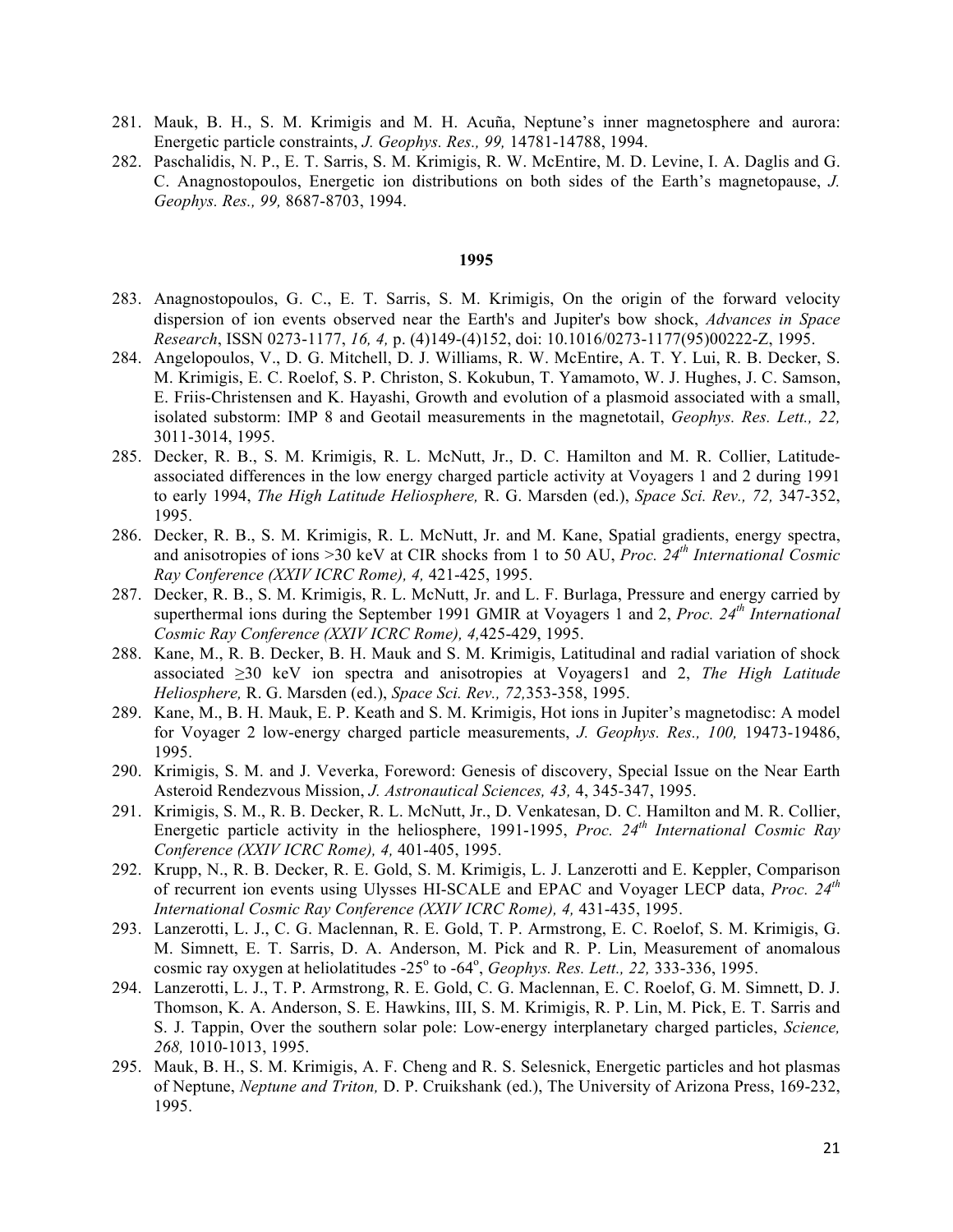296. McNutt, Jr., R. L., S. M. Krimigis, A. F. Cheng, R. E. Gold, R. W. Farquhar, E. C. Roelof, T. B. Coughlin, A. G. Santo, R. S. Bokulic, E. L. Reynolds, B. D. Williams and C. E. Willey, Mission to the Sun: The Solar Pioneer, *Acta Astron., 35,* Supplement, 247-255, 1995.

- 297. Angelopoulos, V., D. G. Mitchell, R. W. McEntire, D. J. Williams, A. T. Y. Lui, S. M. Krimigis, R. B. Decker, S. P. Christon, S. Kokubun, T. Yamamoto, Y. Saito, T. Mukai, F. S. Mozer, K. Tsuruda, G. D. Reeves, W. J. Hughes, E. Friis-Christensen and O. Troshichev, Tailward progression of magnetotail acceleration centers: Relationship to substorm current wedge, *J. Geophys. Res., 101,*  A11, 24599-24619, 1996.
- 298. Krimigis, S. M., The new solar system: Solar activity and the solar wind interaction with the planets, *Proc. Israel Institute of Advanced Studies at Tel Aviv University,* Raymond and Beverly Sackler Distinguished Lectures in Geophysics and Planetary Sciences, 28, May 27-June 7, 1996.
- 299. Lanzerotti, L. J., R. E. Gold, K. A. Anderson, T. P. Armstrong, S. E. Hawkins, S. M. Krimigis, R. P. Lin, C. G. Maclennan, M. Pick, E. C. Roelof, E. T. Sarris and D. J. Thomson, Low-energy interplanetary charged particles: Solar South Pole to Solar North Pole and high helioattitudes, *Proc. 24th International Cosmic Ray Conference, 19C,* 6, 927-933, 1996.
- 300. Lui, A. T. Y., D. J. Williams, R. W. McEntire, C. Jacquey, V. Angelopoulos, E. C. Roelof, S. M. Krimigis, C.-I. Meng, S. P. Christon, F. M. Ipavich, G. Gloeckler, T. P. Armstrong, L. J. Lanzerotti, E. T. Sarris, S. Kokubun, L. A. Frank, K. L. Ackerson, W. R. Paterson, T. Yamamoto, T. Mukai and K. Tsuruda, Initial investigation of energetic particle phenomena in the distant magnetotail from Geotail/EPIC, *Adv. Space Res., 18,* (8)17-(8)26, 1996.
- 301. Maclennan, C. G., L. J. Lanzerotti, R. B. Decker, S. M. Krimigis, M. L. Collier and D. C. Hamilton, Helioradius dependence of interplanetary carbon and oxygen abundances during 1991 solar activity, *Astrophys. J., 468,* L123-L126, 1996.
- 302. Mauk, B. H., S. A. Gary, M. Kane, E. P. Keath, S. M. Krimigis and T. P. Armstrong, Hot plasma parameters of Jupiter's inner magnetosphere, *J. Geophys. Res., 101,* 7685-7695, 1996.
- 303. McNutt, Jr., R. L., R. E. Gold, E. P. Keath, D. M. Rust, S. M. Krimigis, L. J. Zanetti, C. E. Willey, B. D. Williams, W. S. Kurth, D. A. Gurnett, M. H. Acuña, L. F. Burlaga, G. Gloeckler, F. M. Ipavich, A. J. Lazarus, J. T. Steinberg, G. Brueckner, D. Socker, T. E. Holzer, P. A. Bochsler, R. Kallenbach and A. Roux, An Advanced Solar Probe Experiment Module (AD SOLEM), *Proc. SPIE Conference 2804, Missions to the Sun,* 1-13, 1996.
- 304. Mitchell, D. G., S. M. Krimigis, A. F. Cheng, S. E. Jaskulek, E. P. Keath, B. H. Mauk, R. W. McEntire, E. C. Roelof, C. E. Schlemm, B. E. Tossman and D. J. Williams, The Imaging Neutral Camera (INCA) for the NASA Cassini Mission to Saturn and Titan, and possibilities for the future, *Proc. SPIE International Symposium, Optical Science, Engineering, and Instrumental-Mission to the Sun, 2803,* 154-161, 1996.
- 305. Paschalidis, N. P., E. P. Keath, R. L. McNutt, Jr., D. G. Mitchell, R. W. McEntire, S. Jaskulek, C. Schlemm, B. E. Tossman, S. M. Krimigis, N. Stamatopoulos, K. Karadamoglou and E. T. Sarris, Electronics miniaturization of spacecraft instruments and subsystems, *Proc. 2nd IAA International Conference on Low-Cost Planetary Missions,* Paper IAA-L-0914, 1996.
- 306. Santo, A. G., S. M. Krimigis, R. E. Jenkins, E. L. Reynolds and T. B. Coughlin, Lessons for the future: The NEAR mission in NASA's Discovery program, *Proc. 47th International Astronautical Congress,* Paper IAF-96-U.2.04, 1996.
- 307. Santo, A. G., S. M. Krimigis and T. B. Coughlin, The NEAR mission to the asteroid Eros, *Proc. 47th International Astronautical Congress,* Paper IAA-96-IAA.11.2.06, 1996.
- 308. Sarris, E. T., V. Angelopoulos, R. W. McEntire, D. J. Williams, S. M. Krimigis, A. T. Y. Lui, E. C. Roelof and S. Kokubun, Detailed observations of a burst of energetic particles in the deep magnetotail by Geotail, *J. Geomag. Geoelectr., 48,* 649-656, 1996.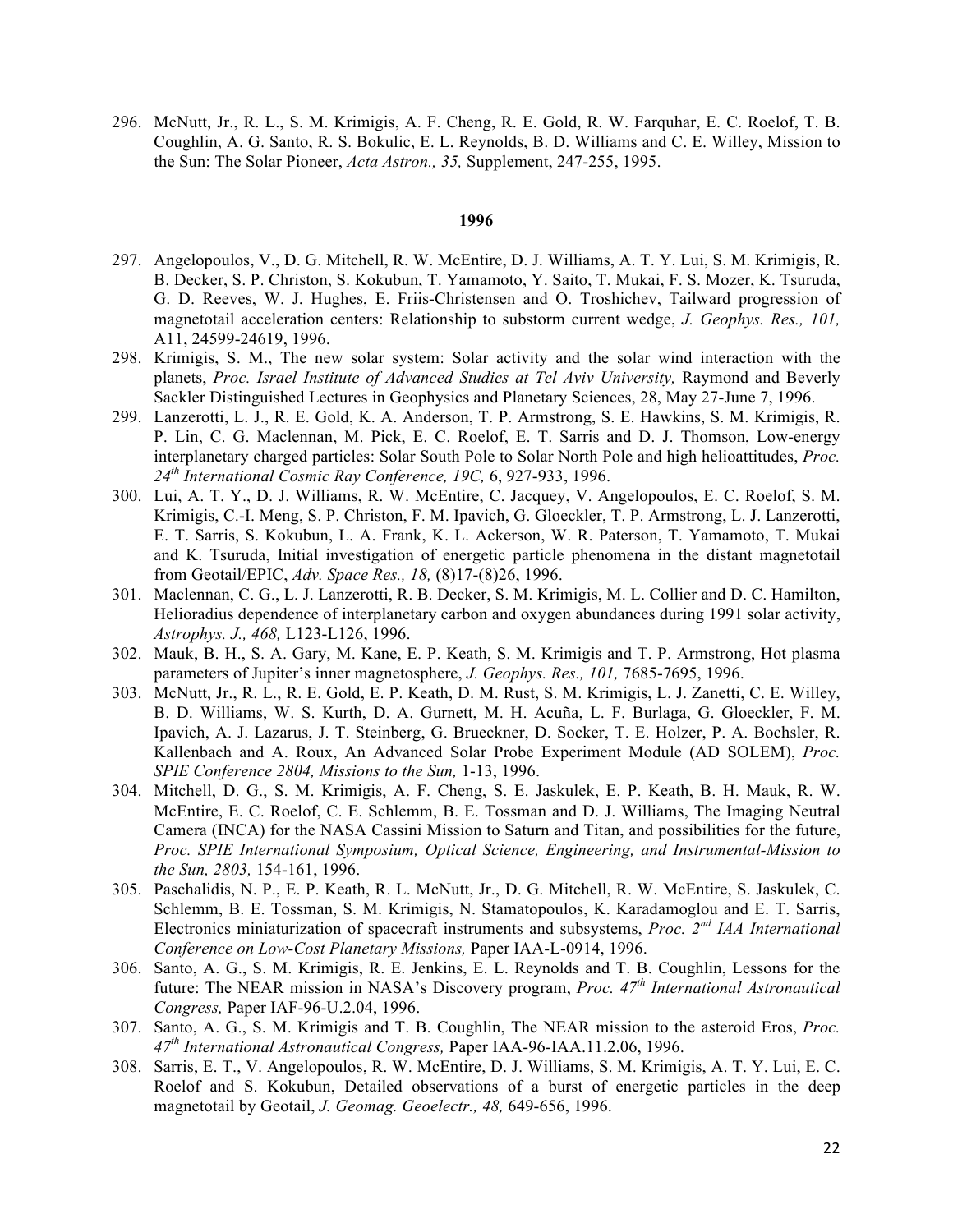- 309. Williams, D. J., B. H. Mauk, R. W. McEntire, E. C. Roelof, T. P. Armstrong, B. Wilken, J. G. Roederer, S. M. Krimigis, T. A. Fritz and L. J. Lanzerotti, Electron beams and Ion composition measured at Io and in its torus, *Science, 247,* 401-403, 1996.
- 310. Williams, D. J., B. Mauk, R. E. McEntire, E. C. Roelof, S. M. Krimigis, T. P. Armstrong, B. Wilken, J. G. Roederer, T. A. Fritz, L. J. Lanzerotti, Energetic Electron Beams Measured at Io, *American* Astronomical Society, DPS meeting #28, #01.12; *Bulletin of the American Astronomical Society, Vol. 28*, p.1055, 1996.

- 311. Giacalone, J., J. R. Jokipii, R. B. Decker, S. M. Krimigis, M. Scholer and H. Kucharek, Preacceleration of anomalous cosmic rays in t he inner heliosphere, *Astrophys. J., 486,* 471-476, 1997.
- 312. Hamilton, D. C., M. E. Hill, R. B. Decker and S. M. Krimigis, Temporal and spatial variations in the spectra of low energy rays in the inner heliosphere, *Proc. 25th International Cosmic Ray Conference, 2,* 261-264, 1997.
- 313. Krimigis, S. M., R. B. Decker, D. C. Hamilton and M. E. Hill, Energetic ions in the outer heliosphere, 1992-1997, *Proc. 25th International Cosmic Ray Conference, SH 3.3.4 (XXIV ICRC, Durban, South Africa),1, Sessions 1-3,* 393-396, 1997.
- 314. Lanzerotti, L. J., C. G. Maclennan, R. E. Gold, S. M. Krimigis, T. P. Armstrong and M. Pick, Low energy interplanetary particles at northern solar latitude, *Proc. 25th International Cosmic Ray Conference, SH 2.5.1, (XXIV ICRC, Durban, South Africa), I, Sessions 1-3,* 325-328, 1997.
- 315. Paranicas, C. P., A. F. Cheng, B. H. Mauk, E. P. Keath and S. M. Krimigis, Evidence of a source of energetic ions at Saturn, *J. Geophys. Res., 102,* 17459-17466, 1997.
- 316. Paschalidis, N., N. Chrissostomidis, N. Stamatopoulos, P. Houlis, E. Sarris, S. Jaskulek, M. Mitchell, B. Tossman, S. Krimigis, A commandable pulse height analysis system based on custom VLSI ASICs for the Cassini space mission, *IEEE Transactions on Nuclear Science, 44, 3*, pp. 1023- 1027, doi: 10.1109/23.603797, 1997.
- 317. Roelof, E. C., G. M. Simnett, R. B. Decker, L. J. Lanzerotti, C. G. Maclennan, T. P. Armstrong, R. E. Gold and S. M. Krimigis, Reappearance of recurrent low energy particle events at Ulysses/HI-SCALE in the northern hemisphere, *J. Geophys. Res., 102,* 11251-11262, 1997.
- 318. Williams, D. J., B. H. Mauk, R. E. McEntire, E. C. Roelof, T. P. Armstrong, B. Wilken, J. G. Roederer, S. M. Krimigis, T. A. Fritz, L. J. Lanzerotti and N. Murphy, Energetic particle signatures at Ganymede: Implications for Ganymede's magnetic field, *Geophys. Res. Lett., 24,* 17, 2163-2166, June 1997.

- 319. Anagnostopoulos, G. C., A. G. Rigas, E. T. Sarris and S. M. Krimigis, Characteristics of upstream energetic (E≥50 keV) ion events during intense geomagnetic activity, *J. Geophys. Res., 103, A5,*  9521-9533, 1998.
- 320. Gold, R.E ., S. M. Krimigis, S. E. Hawkins III, D. K. Haggerty, D. A. Lohr, E. Fiore, T. P. Armstrong, G. Holland and L. J. Lanzerotti, Electron, proton and alpha monitor on the Advanced Composition Explorer spacecraft, *Space Sci. Rev., 86,* 1998.
- 321. Kane, M., R. B. Decker, B. H. Mauk, R. L. McNutt and S. M. Krimigis, The solar wind velocity determined from Voyager 1 and 2: Low-Energy Charged Particle measurements in the outer heliosphere, *J. Geophys. Res., 103, A1,* 267-276, 1998.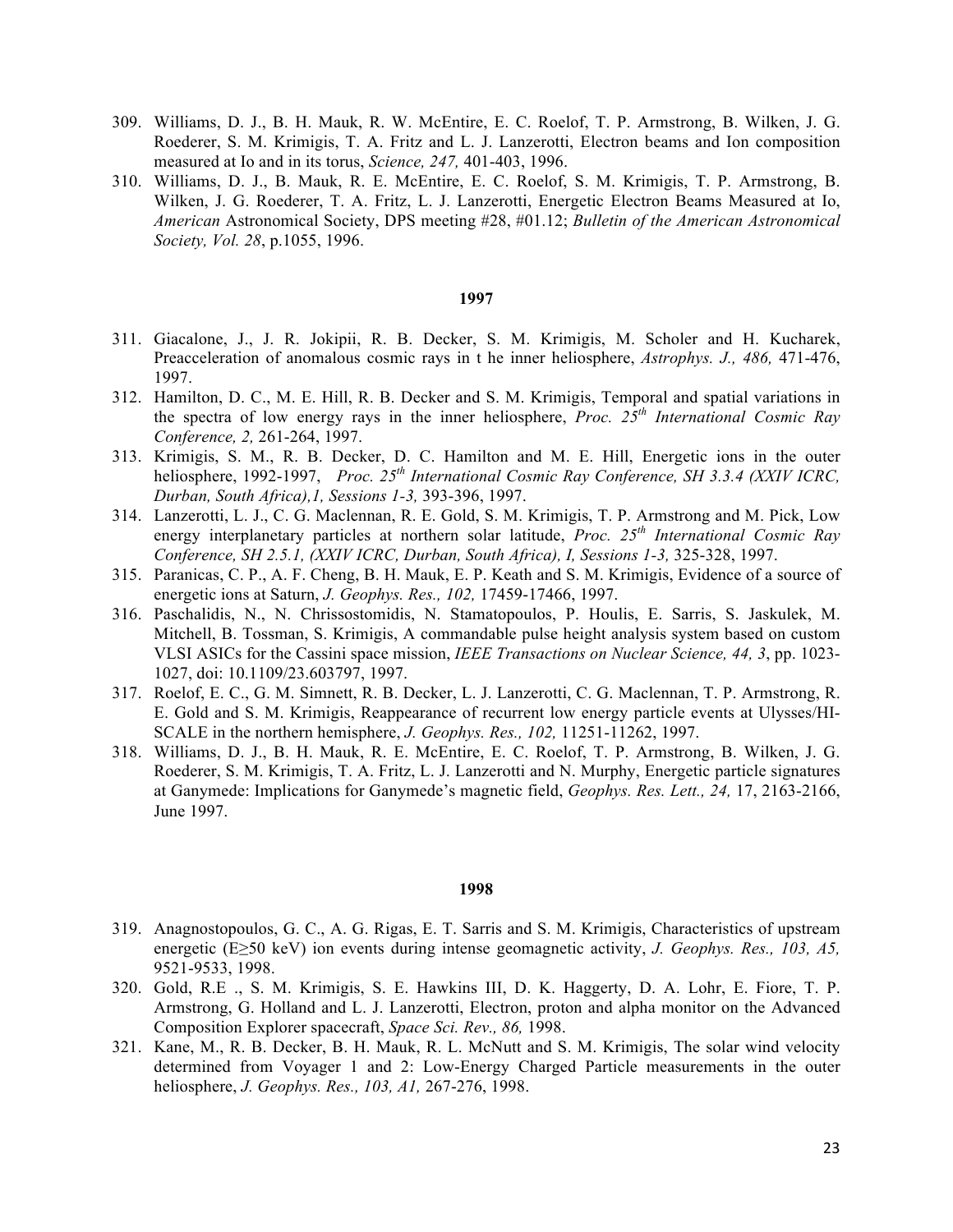- 322. McEntire, R. W., L. J. Zanetti, S. M. Krimigis, Obituary: Thomas Andrew Potemra, *Physics Today, 51, 8, August 1998,* pp.78-79, 1998.
- 323. Mason, G. E., R. E. Gold, S. M. Krimigis, J. E. Mazur, G. B. Andrews, K. A. Daley, J. R. Dwyer, K. F. Heuerman, T. L. James, M. J. Kennedy, T. LeFevere, H. Malcolm, B. Tossman and P. H. Walpole, The Ultra-Low Energy Isotope Spectrometer (ULEIS)for the ACE spacecraft, *Space Sci. Rev., 86,* 407-446, 1998.
- 324. Mauk, B. H., R. W. McEntire, D. J. Williams, A. Lagg, E. C. Roelof, S. M. Krimigis, T. P. Armstrong, T. A. Fritz, L. J. Lanzerotti, J. G. Roederer and B. Wilken, Galileo-measured depletion of near-Io ring current plasmas since the Voyager epoch, *J. Geophys. Res., 103, A3,* 4715-4722, 1998.
- 325. Mauk, B. H., S. M. Krimigis, D. G. Mitchell and E. C. Roelof, Energetic neutral atom imaging of Jupiter's magnetosphere using Cassini MIMI instrument, *Adv. Space Res., 21,* 11, 1483-1486, 1998.
- 326. Mauk, B. H., S. M. Krimigis, D. G. Mitchell, E. C. Roelof, E. P. Keath and J. Dandouras, Imaging Saturn's dust rings using energetic neutral atoms, *Planet. Space Sci., 46,* 1349, 1998.
- 327. Mitchell, D. G., S. M. Krimigis, A. F. Cheng, S. E. Jaskulek, E. P. Keath, B. H. Mauk, R. W. McEntire, E. C. Roelof, C. E. Schlemm, B. E. Tossman, D. J. Williams, The Imaging Neutral Camera for the Cassini Mission to Saturn and Titan, Measurement Techniques in Space Plasmas: Fields: Geophysical Monograph 103, Edited by Robert F. Pfaff, Joseph E. Borovsky and David T. Young, *American Geophysical Union*, Washington, DC USA, 281-287, 1998.
- 328. Williams, D. J., B. H. Mauk, R. W. McEntire, E. C. Roelof, T. P. Armstrong, B. Wilken, J. G. Roederer, S. M. Krimigis, T. A. Fritz, L. J. Lanzerotti, N. Murphy, Measurements With Ba^+ Ion PNC (Parity Nonconservation) = Apparatus, *Geophysical Research Letters, v. 24, No. 17*, p. 2163, 1998.

- 329. Christian, E. R., W. R. Binns, J. B. Blake, C. M. S. Cohen, A. C. Cummings, J. R. Dwyer, D. C. Hamilton, M. E. Hill, P. L. Hink, E. Keppler, S. M. Krimigis, R. A. Leske, M. D. Looper, R. G. Marsden, G. M. Mason, J. E. Mazur, R. A. Mewaldt, T. R. Sanderson , E. C. Stone, T. T. von Rosenvinge, M. E. Wiedenbeck and N. Yanasak, Observations of the Solar Modulation of Galactic and Anomalous Cosmic Rays During Solar Minimum, *Proc. 26th International Cosmic Ray Conference, 7,* 519-523, 1999.
- 330. Decker, R. B., S. M. Krimigis, A. G. Ananth, D. C. Hamilton and M. Hill, Small-Scale Variations in ACR Intensities at Voyagers 1 and 2 in 1992-1998, *Proc. 26th International Cosmic Ray Conference, 7,* 512-516, 1999.
- 331. Decker, R. B., E. C. Roelof and S. M. Krimigis, Solar Energetic Particles from the April 1998 Activity: Observations for 1 to 72 AU, Proc*. 26th International Cosmic Ray Conference, 6,* 328-331, 1999.
- 332. Dwyer, J. R., G. M. Mason, J. E. Mazur, R. E. Gold and S. M. Krimigis, Isotopic Composition of SEP Neon as Measured by ACE/ULEIS, *Proc. 26th International Cosmic Ray Conference, 6,* 147- 151, 1999.
- 333. Haggerty, D. K., M. I. Desai, G. M. Mason, J. R. Dwyer, R. E. Gold, S. M. Krimigis, J. E. Mazur and T. T. von Rosenvinge, Simultaneous observations of energetic  $(\sim 150 \text{ keV})$  protons upstream of the Earth's bow shock at ACE and Wind, *Geophys. Res. Lett., 26,* 169-172, 1999.
- 334. Hamilton, D. C., M. E. Hill, R. B. Decker and S. M. Krimigis, Anomalous Cosmic Ray Spectra in the Outer Heliosphere: 1992-1998, *Proc. 26th International Cosmic Ray Conference, 7,* 535-537, 1999.
- 335. Krimigis, S. M., Applied Physics Laboratory Space Department After 40 Years: An Overview, *JHU/APL Tech. Dig., 20, 4,* 467-476, 1999.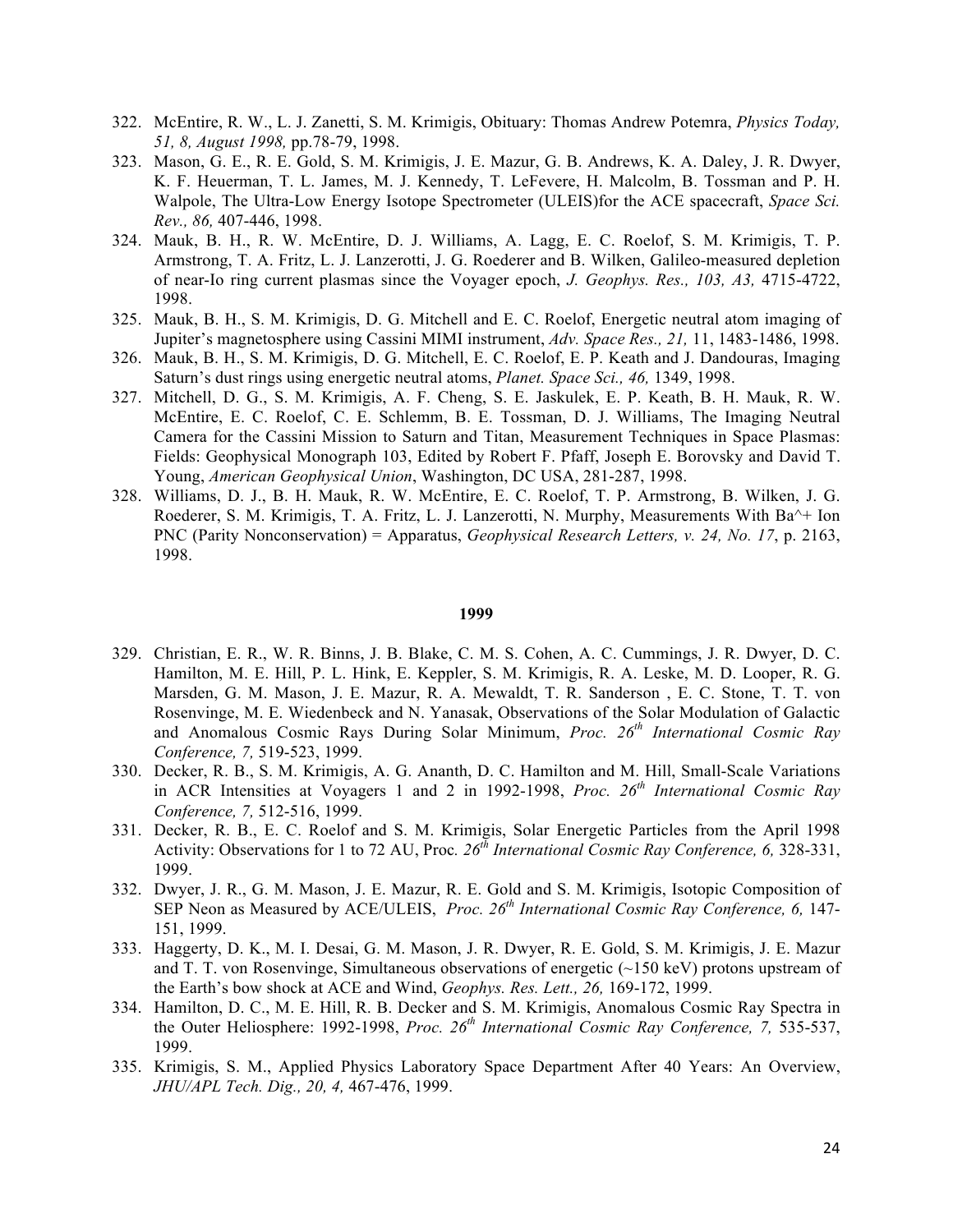- 336. Krimigis, S. M., D. G. Mitchell, D. H. Hamilton, S. Livi, J. Dandouras, Preliminary results from MIMI observations during Cassini's Venus-2 flyby on June 24, 1999, *Bulletin of the Astronomical Society, Vol. 31*, *No. 4*, p. 1173, #64.04, 1999.
- 337. Mason, G. M., C. M. S. Cohen, J. R. Dwyer, R. E. Gold, S. M. Krimigis, R. L. Leske, J. E. Mazur, R. A. Mewaldt, E. Mobius, M. Popecki, D. V. Reames, E. C. Stone and T. T. von Rosenvinge, Particle acceleration and sources in the November 1997 solar energetic particle events, *Geophys. Res. Lett., 26,* 141-144, 1999.
- 338. Mason, G. M., J. R. Dwyer, J. E. Mazur, R. E. Gold and S. M. Krimigis, Spectral forms in <sup>3</sup>He-rich solar particle events, *Proc. 26th International Cosmic Ray Conference, 6,* 103-107, 1999.
- 339. Mason, G. M., J. R. Dwyer, J. E. Mazur, R. E. Gold and S. M. Krimigis, Particle acceleration and sources in the November 1997 solar energetic particle events, *Proc. 26th International Cosmic Ray Conference, 6,* 115-119, 1999.
- 340. McKibben, R. B., R. B. Decker, S. M. Krimigis, C. Lopate, J. A. Simpson and M. Zhang, Propagation of the onset of Modulation in Cycle 23 from 1 to 72 AU, *Proc. 26th International Cosmic Ray Conference, 7,* 95-99, 1999.
- 341. Stone, E. C., A. C. Cummings, D. C. Hamilton, M. E. Hill and S. M. Krimigis, Voyager Observations of Anomalous and Galactic Cosmic Rays During 1998, *Proc. 26th International Cosmic Ray Conference, 7,* 551-555, 1999.

- 342. Decker, R. B., E. C. Roelof and S. M. Krimigis, Solar Energetic Particle Propagation in 1997-99: Observations from ACE, Ulysses and Voyagers 1 and 2, in *Acceleration and Transport of Energetic Particles Observed in the Heliosphere, AIP Conf. Proc., 528, R. A. Mewaldt et al (Eds.),* 161-164, 2000.
- 343. Ho, G. C., E. C. Roelof, G. M. Mason, R. E. Gold, S. M. Krimigis and J. R. Dwyer, Heavy Ions in 3 He Enhanced Solar Energetic Particle Events, in *Acceleration and Transport of Energetic Particles in the Heliosphere, AIP Conf. Proc., 528,* R. A. Mewaldt et al (Eds.), 99-102, 2000.
- 344. Krimigis, S. M., t. b. Coughlin and G. E. Cameron, Johns Hopkins APL Paradigm in Smallsat Management, *Acta Astronautica, 46, 6,* 187-197, 2000.
- 345. Krimigis, S. M., R. B. Decker, D. C. Hamilton and G. Gloeckler, Observations of Pick-up Ions in the Outer Heliosphere by Voyagers 1 and 2, in *Acceleration and Transport of Energetic Particles in the Heliosphere, AIP Conf. Proc., 528,* R. A. Mewaldt et al (Eds.), 333-336, 2000.

- 346. Decker, R. B., C. Paranicas, S. M. Krimigis, K. I. Paulerena and J. D. Richardson, Recurrent ion events and plasma disturbances at Voyager 2 in 5-50 AU, The Outer Heliosphere: The Next Frontiers, Edited by K. Scherer, H. Fichtner, H. J. Fahr and E. Marsch, *COSPAR Colloquiua Series, 11. Amsterdam: Pergamon Press*, p. 321, 2001.
- 347. Dwyer, J. E., G. M. Mason, J. E. Mazur, R. E. Gold, S. M. Krimigis, E. Mobius and M. Popecki, Isotopic Composition of Solar Energetic Particle Events Measured by ACE/ULEIS, *Ap. J., 563:* 403-409, 2001.
- 348. Hamilton, D. C., M. E. Hill, N. P. Cramer, R. B. Decker, S. M. Krimigis, The spectrum of ACR oxygen and its variations in the outer heliosphere from 1992 to 2000 (Oral papers and posters which were given at the conference, but for which no manuscripts were submitted), The Outer Heliosphere: The Next Frontiers, Edited by K. Scherer, Horst Fichtner, Hans Jörg Fahr, and Eckart Marsch *COSPAR Colloquiua Series, 11. Amsterdam: Pergamon Press*, p.228, 2001.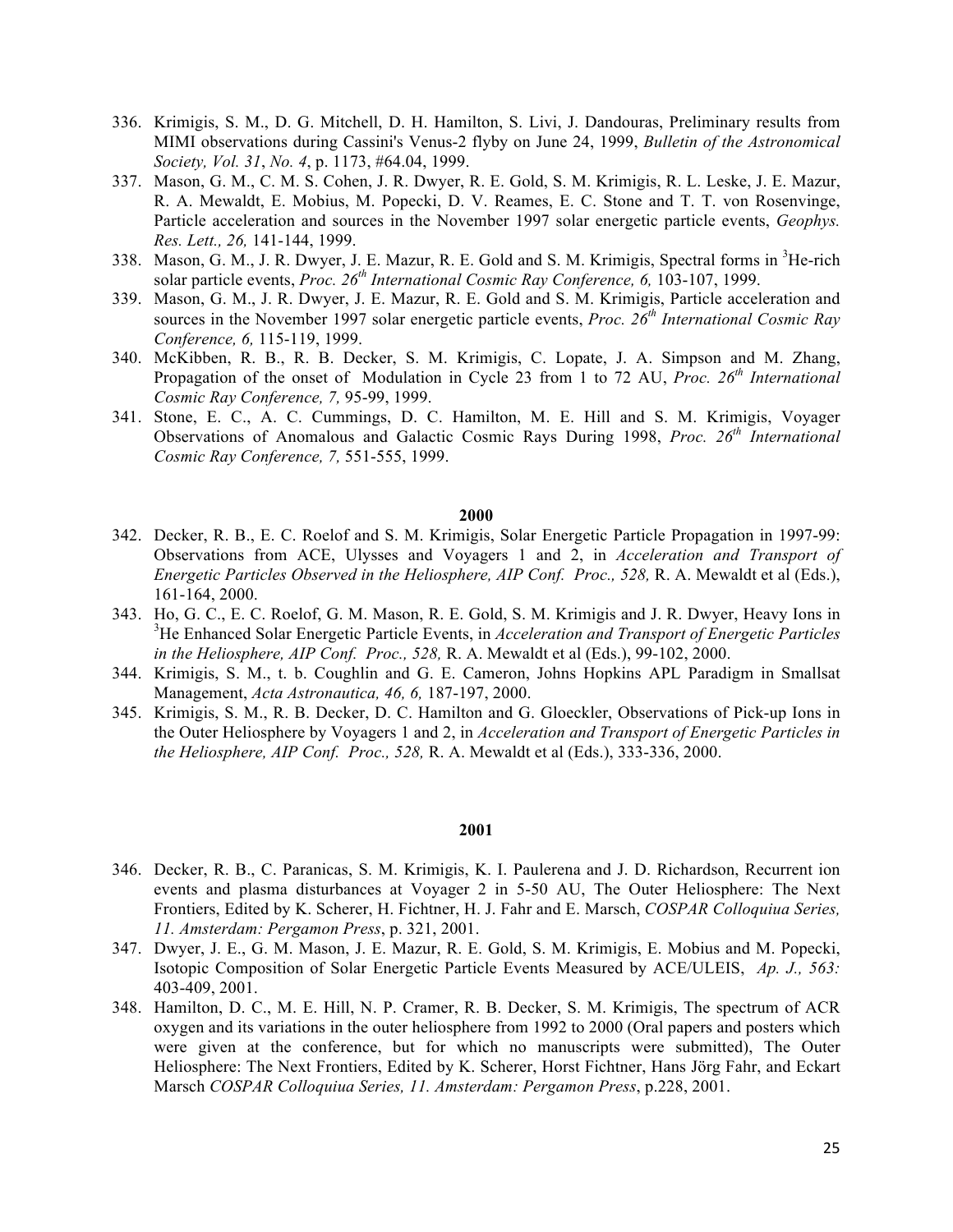- 349. Hill, M. E., D. C. Hamilton, J. E. Mazur and S. M. Krimigis, The 1992-2000 Recovery of Anomalous Cosmic Ray Oxygen Throughout the Heliosphere, *Proc. ICRC 2001,* Copernicus Gessellschaft 2001.
- 350. Hill, M. E., D. C. Hamilton and S. M. Krimigis, Periodicity of 151 Days in Outer-heliospheric Anomalous Cosmic Ray Fluxes, *J. Geophys. Res., 106,* A5, 8315-8322, 2001.
- 351. Krimigis, S. M., T. B. Decker, Observations of pickup ions in the outer heliosphere by Voyager 1 and 2 and implications on pressure balance (Oral papers and posters which were given at the conference, but for which no manuscripts were submitted), *The Outer Heliosphere: The Next Frontiers*, Edited by K. Scherer, Horst Fichtner, Hans Jörg Fahr, and Eckart Marsch *COSPAR Colloquiua Series, 11. Amsterdam: Pergamon Press,* p.229, 2001.
- 352. Krimigis, S. M., R. B. Decker, D. C. Hamilton, M. E. Hill and G. Gloeckler, Survey of Energetic Particles Observed at Voyagers 1 and 2 During 1999-2001, *Proc. ICRC 2001,* Copernicus Gessellschaft 2001.
- 353. Krimigis, S. M., D. G. Mitchell, D. C. Hamilton, S. Livi, Cassini/MIMI Results at Jupiter: A Planetary Nebula Populated by Iogenic Gases, *American Astronomical Society*, DPS Meeting #33, #05.03; *Bulletin of the American Astronomical Society, Vol. 33*, p.1029, 2001.
- 354. Lag, A., N. Krupp, S. Livi, J. Woch, S. M. Krimigis and M. K. Dougherty, Energetic particle measurements during the Earth Swing-by of the Cassini spacecraft in August 1999, *J. Geophys. Res., 106,* 30,209-30,222, 2001.
- 355. Lanzerotti, L. J., S. M. Krimigis, R. B. Decker, S. E. Hawkins, III, R. E. Gold, E. C. Roelof, T. P. Armstrong, Low Energy Particles in the Global Heliosphere 2001-2004: 1 to 90 AU, *Space Sci. Rev., 97,* 243-248, 2001.
- 356. Mazur, J. E., G. M. Mason, J. R. Dwyer, R. E. Gold and S. M. Krimigis, Enrichments of trans-iron nuclei in solar energetic particles observed with ACE/ULEIS, *Proc. ICRC 2001,* Copernicus Gessellschaft 2001.
- 357. Mewaldt, R. A., G. M. Mason, G. Gloeckler, E. R. Christian, C. M. S. Cohen, A. C. Cummings, A. J. Davis, J. R. Dwyer, R. E. Gold, S. M. Krimigis, R. A. Leske, J. E. Mazur, E. C. Stone, T. T. von Rosenvinge, M. E. Wiedenbeck and T. H. Zurbuchen, Long-Term Fluences of Energetic Particles, Joint SOHO/ACE workshop "Solar and Galactic Composition", Edited by Robert F. Wimmer-Schweingruber, *AIP Conf. Proc., 598,* p. 165, 2001.
- 358. Solomon, S. C., R. L. McNutt, R. E. Gold, M. H. Acuña, D. N. Baker, W. V. Boynton, C. R. Chapman, A. F. Cheng, G. Gloeckler, J. W. Head, III, S. M. Krimigis and 10 coauthors, The MESSENGER mission to Mercury: scientific objectives and implementation, *Planet. Space Sci., 49,* 1445-1465, 2001.

- 359. Blanc, m., S. Bolton, J. Bradley, M. Burton, T. E. Cravens, I. Dandouras, M. K. Dougherty, M. C. Festou, J. Feynman, R. E. Johnson, T. G. Gombosi, W. S. Kurth, P. C. Liewer, B. H. Mauk, S. Maurice, D. Mitchell, F. M. Neubauer,J. D. Richardson, D. E. Shemansky, E. C. Sittler, B. T. Tsurutani, Ph. Zarka, L. W. Esposito, E. Grün, D. A. Gurnett, A. J. Kliore, S. M. Krimigis, D. Southwood, J. H. Waite, D. T. Young, Magnetospheric and Plasma Science with Cassini-Huygens, *Space Science Reviews, 104,1,* 253-346, doi: 10.1023/A:1023605110711, 2002.
- 360. Hill, M. E., D. C. Hamilton and S. M. Krimigis, Evolution of anomalous cosmic-ray oxygen and helium energy spectra during the Solar Cycle 22 recovery phase in the outer heliosphere, *Ap. J.*, *572,* 2, L169-L172, doi: 10.1086/341668, 2002.
- 361. Krimigis, S. M., D. G. Mitchell, D. C. Hamilton et al, A nebula of gases from Io surrounding Jupiter, *Nature, 415,* 994-996, 2002.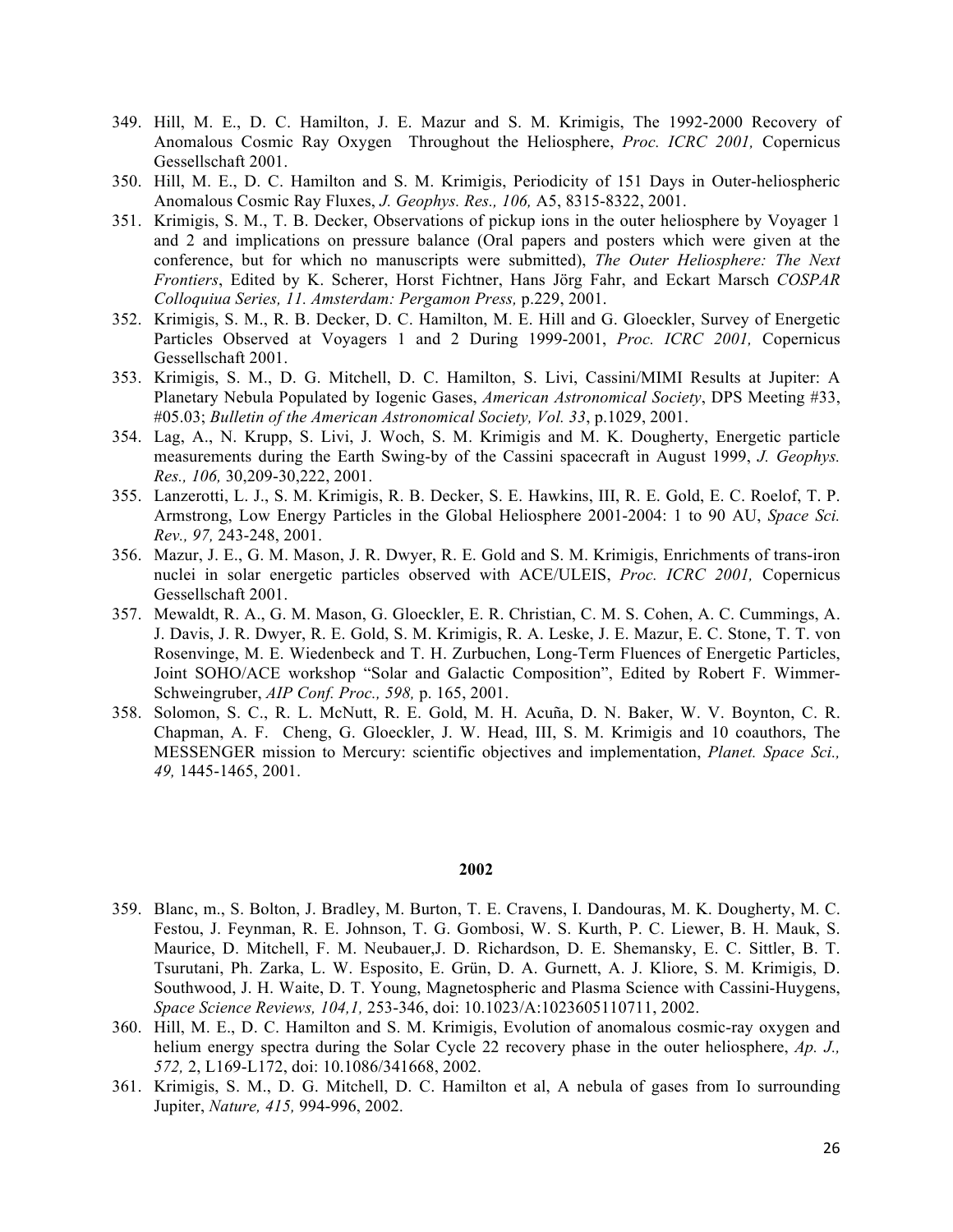- 362. Krupp, N., J. Woch, A. Lagg, S. A. Espinosa, S. Livi, S. M. Krimigis, D. G. Mitchell, D. J. Williams, A. F. Cheng, B. H. Mauk, R. W. McEntire, T. P. Armstrong, D. C. Hamilton, G. Gloeckler, J. Dandouras and L. J. Lanzerotti, Leakage of energetic particles from Jupiter's dusk magnetosphere: Dual spacecraft observations, *Geophysical Research Letters, 29, 15*, pp. 26-1, CiteID 1736, doi: 10.1029/2001GL014290, 2002.
- 363. Mason, G. M., M. E. Wiedenbeck, J. A. Miller, J. E. Mazur, E. R. Christian, C. M. S. Cohen, A. C. Cummings, J. R. Dwyer, R. E. Gold, S. M. Krimigis, R. A. Leske, R. A. Mewaldt, P. L. Slocum, E. C. Stone, T. T. von Rosenvinge, Spectral Properties of He and Heavy Ions in <sup>3</sup>He-Rich Solar Flares, *The Astrophysical Journal, 574, 2*, pp. 1039-1058, doi: 10.1086/341112, 2002.
- 364. Procter, L. M., S. L. Murchie, A. F. Cheng, S. M. Krimigis, R. W. Farquhar, A. Santo and J. Trombka, The NEAR Shoemaker mission to Asteroid 433 Eros, *Acta Astronautica, 51,* 491-500, 2002.

- 365. Decker, R. B. and S. M. Krimigis, Voyager observations of low-energy ions during solar cycle 23, *Advances in Space Research, 32, 4,* p. 597-602, doi: 10.1016/S0273-1177(03)00356-9
- 366. Decker, R. B., S. M. Krimigis, T. P. Armstrong, C. J. Mosley, D. C. Hamilton and G. Gloeckler, Observations of low energy oxygen at Voyagers 1 and 2, *Adv. Space Res., 32, 4,* 591-596, doi: 10.1016/S0273-1177(03)00340-5, 2003.
- 367. Decker, R. B., S. M. Krimigis, E. C. Roelof and M. E. Hill, Angular Distributions and Energy Spectra of Energetic Particles Observed by Voyagers 1 at 85-88 AU, *Proc. ICRC 2003,* Copernicus Gessellschaft, 2003.
- 368. Desai, M. I., G. M. Mason, J. R. Dwyer, J. E. Mazur, R. E. Gold, S. M. Krimigis, R. M. Skoug and C. W. Smith, Evidence for suprathermal seed population of heavy ions accelerated by interplanetary shocks near 1AU, *Astrophys. J., 588,* 1149-1162, doi: 10.1086/374310, 2003.
- 369. Hill, M. E., D. C. Hamilton, J. E. Mazur and S. M. Krimigis, Anomalous cosmic ray intensity variations in the inner and outer heliosphere during solar cycle 22 recovery phase (1991-1999), *J. Geophys. Res., 108,* A10, pp. LIS 12-1, CiteID 8037, doi: 10.1029/2003JA0099148037, 2003.
- 370. Krimigis, S. M., R. B. Decker, M. E. Hill, E. C. Roelof, T. P. Armstrong, G. Gloeckler, D. C. Hamilton and L. J. Lanzerotti, Voyager 1 exited the solar wind at a distance of  $\sim$ 85 AU from the Sun, *Nature, 426,* 45-48, 2003.
- 371. Krimigis, S. M., R. B. Decker, E. C. Roelof and D. Lario, Energetic Particle Intensity Increases at Voyagers 1 and 2 during 2002-03, *Proceedings of the 28th International Cosmic Ray Conference. July 31-August 7, 2003,* Trukuba, Japan. Under the auspices of the International Union of Pure and Applied Physics (IUPAP), T. Kajita, Y. Asaoka, A. Kawachi, Y. Matsubara and M. Sasaki(eds.), p.3769, 2003.
- 372. Mauk, B. H., D. G. Mitchell, S. M. Krimigis, E. C. Roelof, Energetic neutral atoms from a trans-Europa gas torus at Jupiter, *Nature, 421,* 6926, 920-922, 2003.
- 373. McComas, D. J., P. A. Bochsler, L. A. Fisk, H. O. Fusten, J. Geiss, G. Gloeckler, M. Gruntman, D. L. Judge, S. M. Krimigis, R. P. Lin, S. A. Livi, D. G. Mitchell, E. Amoebas, E. C. Roelof, N. A. Schwadron, M. Witte, J. Woch, P. Wurz and T. H. Zurbuchen, Interstellar Pathfinder- A mission to the inner edge of the interstellar medium, *AIP, Proc. 10th International Conference on Solar Wind,*  M. Velli, R. Bruno, F. Malara (eds.), *679,* 834-837, doi: 10.1063/1.1618720, 2003.
- 374. Schwehm, G., S. M. Krimigis, D. Parker, E. Flamini, K. Uesugi, Closing session (5th IAA International Conference on Low-Cost Planetary Missions), *In: Proceedings of the Fifth IAA International Conference on Low-Cost Planetary Missions*, 24-26 September 2003, Noordwijk, The Netherlands. Compiled by R. A. Harris. ESA SP-542, Noordwijk, Netherlands: ESA Publications Division, p. 519 – 520, ISBN: 92-9092-853-0, 2003.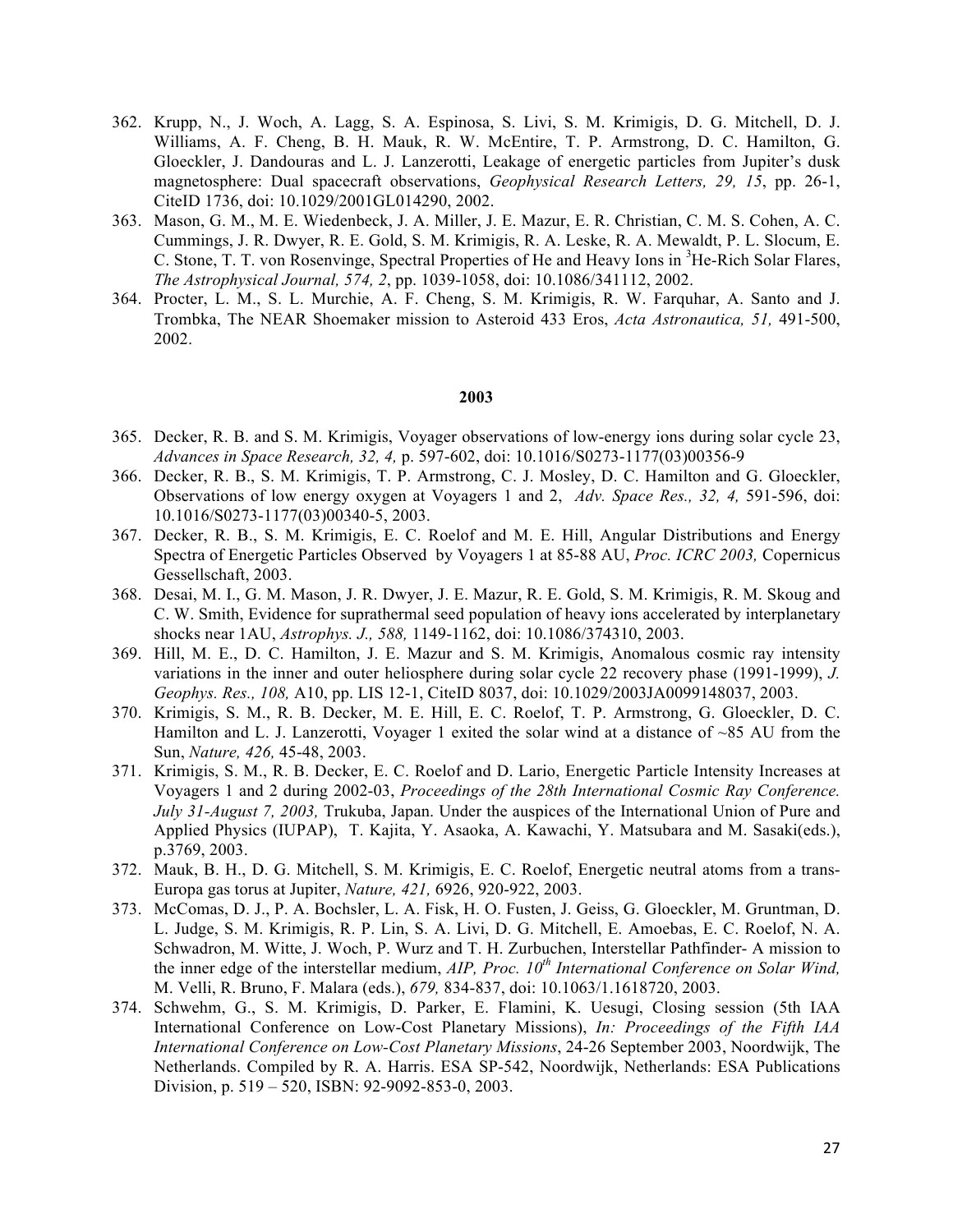375. Wiedenbeck, M. E., G. M. Mason, E. R. Christian, C. M. S. Cohen, A. C. Cummings, J. R. Dwyer, R. E. Gold, S. M. Krimigis, R. A. Leske, J. E. Mazur and 4 coauthors, How Common is Energetic 3He in the Inner Heliosphere?, *AIP SOLAR WIND TEN: Proceedings of the Tenth International Solar Wind Conference. AIP Conference Proceedings, 679*, pp. 652-655, doi: 10.1063/1.1618679, 2003.

- 376. Decker, R. B., S. M. Krimigis, E. C. Roelof, L. F. Burlaga and N. F. Ness, Pitch Angle Distributions of 0.6-1.8 MeV Protons Observed by Voyager 1 at 85-87 AU, *Physics of the outer heliosphere, AIP Conference Proceedings, 719,* pp. 150-155, doi: 10.1063/1.1809512, 2004.
- 377. Desai, M. I., G. M. Mason, J. E. Mazur, J. R. Dwyer, R. E. Gold, S. M. Krimigis, Q. Hu, C. W. Smith and R. M. Skoug, Spectral Properties of Heavy Ions Accelerated by Interplanetary Shocks, *Ap. J., 611,* 2, 1156-1174, doi: 10.1086/422211, 2004.
- 378. Krimigis, S. M. et al., Imaging of Saturn's magnetosphere and energetic particles observed during Cassini's orbit insertion at Saturn, *American Astronomical Society*, DPS meeting #36, #02.02; Bulletin of the American Astronomical Society, Vol. 36, p.1067, 2004.
- 379. Krimigis, S. M., R. B. Decker, E. C. Roelof and M. E. Hill, Energetic Particle Observations Near the Termination Shock, *Physics of the Outer Heliosphere, AIP Conf. Proc. 4xx, 719,* pp. 133-138, doi: 10.1063/1.1809510, 2004.
- 380. Krimigis, S. M., D. G. Mitchell, D. C. Hamilton, S. Livi, J. Dandouras, S. Jaskulek, T. P. Armstrong, A. F. Cheng, G. Gloeckler, K. C. Hsieh, W.-H. Ip, E. P. Keath, E. Kirsch, N. Krupp, L. J. Lanzerotti, B. H. Mauk, R. W. McEntire, E. C. Roelof, B. E. Tossman, B. Wilken and D. J. Williams, Magnetosphere Imaging Instrument (MIMI) on the Cassini Mission to Saturn/Titan, *Space Sci. Rev., 114(1-4),* 233-329, doi: 10.1007/s11214-004-1410-8, 2004.
- 381. Krupp, N., J. Woch, A. Lagg, S. Livi, D. G. Mitchell, S. M. Krimigis, M. K. Dougherty, T. P. Armstrong and S. A. Espinosa, Energetic particle observations in the vicinity of Jupiter: Cassini MIMI/LEMMS results, *J. Geophys. Res., 109,* A09S10, doi: 10.1029/2003JA010111, 2004.
- 382. Krupp, N., V. M. Vasyliunas, J. Woch, A. Lagg, K. K. Khurana, M. G. Kivelson, B. H. Mauk, E. C. Roelof, D. J. Williams, S. M. Krimigis, W. S. Kurth, L. A. Frank and W. R. Paterson, The Dynamics of the Jovian magnetosphere, in *Jupiter: The Planet, Satellites and Magnetosphere (*edited by F. Bagenal, T. Dowling and W. McKinnon), *25,* 617-638, Cambridge Planetary Science, Cambridge University Press, ISBN 0-521-81808-7, 2004.
- 383. Lario, D., S. Livi, E. C. Roelof, R.B. Decker, S. M. Krimigis, M. K. Dougherty, Heliospheric energetic particle observations by the Cassini spacecraft: Correlation with 1 AU observations, *Journal of Geophysical Research: Space Physics*, *109, A9*, CiteID A09S02, doi: 10.1029/2003JA010107, 2004.
- 384. Mason, G. M., J. E. Mazur, J. R. Dwyer, J. R. Jokipii, R. E. Gold and S. M. Krimigis, Abundances of Heavy and Ultra-Heavy Ions in <sup>3</sup>He-Rich Solar Flares, *The Astrophysical Journal, 606, 1, pp.* 555-564, doi: 10.1086/382864, 2004.
- 385. Mauk, B. H., D. G. Mitchell, R. W. McEntire, C. P. Paranicas, E. C. Roelof, D. J. Williams, S. M. Krimigis and A. Lagg, Energetic ion characteristics and neutral gas interactions in Jupiter's magnetosphere, *J. Geophys. Res., 109,* A09S12, doi: 10.1029/2003JA010270, 2004.
- 386. Mitchell, D. G., C. Paranicas, B. H. Mauk and S. M. Krimigis, Energetic neutral atoms from Jupiter measured with the Cassini magnetospheric imaging instrument: Time dependence and composition, *J. Geophys. Res., 109,* A09S11, doi: 10.1029/2003JA010120, 2004.
- 387. Paranicas, C., R. B. Decker, B. H. Mauk, S. M. Krimigis, T. P. Armstrong and S. Jurac, Energetic ion composition in Saturn's magnetosphere revisited, *Geophys. Res. Lett., 31,* L04810, doi: 10.1029/2003GL018899, 2004.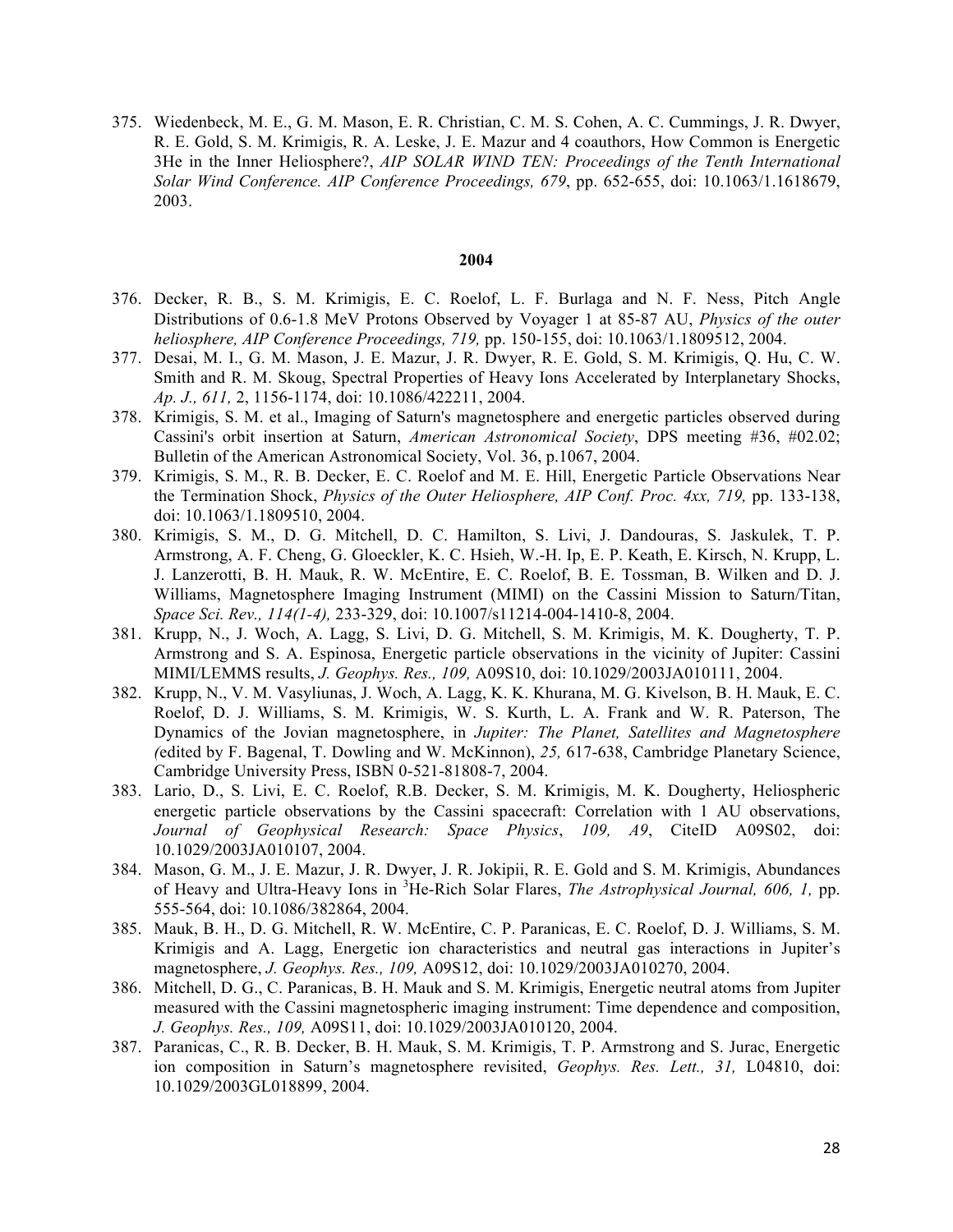388. Saur, J., P. Brandt, E. C. Roelof, D. G. Mitchell, B. H. Mauk, S. M. Krimigis, Neutral Gas Distribution in the E-Ring Region of Saturn's Magnetosphere Inferred from Energetic Neutral Atom Imaging, *American Astronomical Society*, DPS meeting #36, #07.14; Bulletin of the American Astronomical Society, Vol. 36, p.1080, 2004.

- 389. Anagnostopoulos, G. C., D. Efthymiadis, E. T. Sarris and S. M. Krimigis, Evidence and features of magnetospheric particle leakage on days 30-36, 1995: Wind, Geotail and IMP 8 observations compared, *J. Geophys. Res., 110,* doi: 10.1029/2004JA 010827, 2005.
- 390. Brandt, P. C., D. G. Mitchell, E. C. Roelof, S. M. Krimigis, C. P. Paranicas, B. H. Mauk, J. Saur and R. DeMajistre, ENA Imaging-seeing the invisible, *APL Tech. Dig. 26,* Number 2, 143-155, 2005.
- 391. Decker, R. B., S. M. Krimigis, E. C. Roelof, M. E. Hill, T. P. Armstrong, G. Gloeckler, D. C. Hamilton and L. J. Lanzerotti, Voyager 1 in the Foreshock, Termination Shock and Heliosheath, *Science, 309,* 2020-2024, 2005.
- 392. Krimigis, S. M., D. G. Mitchell, D. C. Hamilton, N. Krupp, S. Livi, E. C. Roelof, J. Dandouras, T. P. Armstrong, B. H. Mauk, P. C. Paranicas, P. C. Brandt, S. J. Bolton, A. F. Cheng, T. Choo, G. Gloeckler, J. Hayes, K. C. Hsieh, W.-H. Ip, S. Jaskulek, E. P. Keath, E. Kirsch, M. Kusterer, A. Lagg, L. J. Lanzerotti, D. LaVallee, J. Manweiler, R. W. McEntire, W. Rasmuss, J. Saur, F. S. Turner, D. J. Williams and J. Woch, Dynamics of Saturn's Magnetosphere From the Magnetospheric Imaging Instrument During Cassini's Orbital Insertion, *Science, 307,* 1270-1273, doi: 10.1126/science.1105978, 2005.
- 393. Krimigis, S. M., R. B. Decker, E. C. Roelof and M. E. Hill, Voyager's Discovery of Region of Energetic Particles Associated with the Termination Shock (TS), in *Proc. of Solar Wind 11/SOHO 16Meeting: Connecting Sun and Heliosphere, ESA SP-592,* B. Fleck and T. H. Zurbuchen (eds.), 15-22, 2005.
- 394. Krimigis, S. M., Introductory Remarks, in *Proc. 6th IAA International Conference on Low-Cost Planetary Missions,* p. 3, Kyoto, Japan, 2005.
- 395. Krupp, N., A. Lagg, J. Woch, S. M. Krimigis, S. Livi, D, G, Mitchell, E. C. Roelof, C. Paranicas, B. H. Mauk, D. C. Hamilton, T. P. Armstrong and M. K. Dougherty, The Saturnian plasma sheet as revealed by energetic particle measurements, *Geophys. Res. Lett., 32, 20*, CiteID L20S03, doi: 10.1029/2005GL022829, 2005.
- 396. Lario, D., R. B. Decker, S. Livi, S. M. Krimigis, E. C. Roelof, C. T. Russell, R. B. McKibben and C. D. Fry, Heliospheric Energetic Particle Observations during the October-November 2003 Events, *J. Geophys. Res., 110,* A09S11, doi: 10.1029/2004JA010940, 2005.
- 397. Mauk, B. H., J. Saur, D. G. Mitchell, E. C. Roelof, P. C. Brandt, T. P. Armstrong, D. C. Hamilton, S. M. Krimigis, N. Krupp, S. A. Livi, J. W. Manweiler and C. P. Paranicas, Energetic particle injections in Saturn's magnetosphere, *Geophys. Res. Lett., 32,* L14S05, doi: 10.1029/2005GL022485, 2005.
- 398. McNutt, R. L., Jr., R. E. Gold, S. M. Krimigis, E. C. Roelof, M. Gruntman, G. Gloeckler, P. L. Koehn, W. S. Kurth, S. R. Oleson, J. C. Leary, D. I. Fiehler, B. J. Anderson, M. Horanyi, R. A. Mewaldt, Innovative Interstellar Explorer, *Proceedings of the Solar Wind 11 / SOHO 16, "Connecting Sun and Heliosphere" Conference (ESA SP-592),* 12 - 17 June 2005, Whistler, Canada, B. Fleck, T.H. Zurbuchen, H. Lacoste (Eds), p. 693, ISBN: 92-9092-903-0, 2005.
- 399. McNutt, R. L., Jr., J. C. Leary, R. E. Gold, S. M. Krimigis, E. C. Roelof, et al, Innovative Interstellar Explorer: Radioisotope Propulsion to the Interstellar Medium, AIAA 2005-4272 41<sup>st</sup> AIAA/ASME/SAE/ASEE *Joint Propulsion Conference & Exhibit,* Tucson, Arizona, 10-13 July 2005.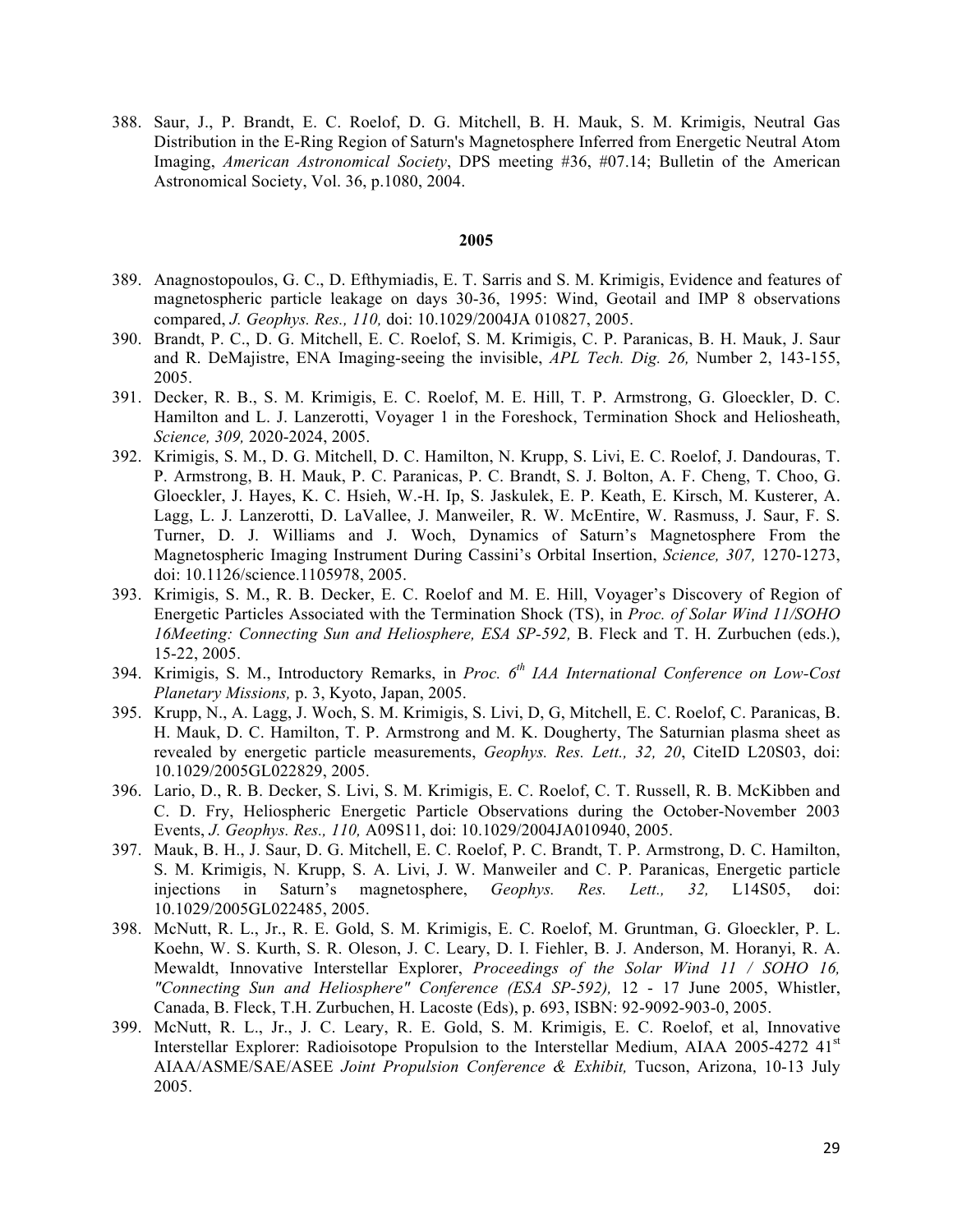- 400. Mitchell, D. G., P. C. Brandt, E. C. Roelof, J. Dandouras, S. M. Krimigis, B. H. Mauk, C. P. Paranicas, N. Krupp, D. C. Hamilton, W. S. Kurth, P. Zarka, M. K. Dougherty, E. J. Bunce and D. E. Shemansky, Energetic ion acceleration in Saturn's magnetotail: Substorms at Saturn?, *Geophys. Res. Lett., 32,* L20S01, doi: 10.1029/2005GL022647, 2005.
- 401. Mitchell, D. G., P. C. Brandt, E. C. Roelof, J. Dandouras, S. M. Krimigis and B. H. Mauk, Energetic Neutral Atom Emissions from Titan Interaction with Saturn's Magnetosphere, *Science, 308, 5724,* 989-992, doi: 10.1126/science.1109805, 2005.
- 402. Paranicas, C., D. G. Mitchell, S. Livi, S. M. Krimigis, E. Roussos, N. Krupp, J. Woch, A. Lagg, J. Saur and F. S. Turner, Evidence of Enceladus and Tethys microsignatures, *Geophys. Res. Lett., 32,*  No. 20, L20101, doi: 10.1029/2005GL024072, 2005.
- 403. Paranicas, C., D. G. Mitchell, E. C. Roelof, P. C. Brandt, D. J. Williams, S. M. Krimigis and B. H Mauk, Periodic intensity variations in global ENA images of Saturn, *Geophys. Res. Lett., 32,* L21101, doi: 10.1029/2005GL023656, 2005.
- 404. Roussos, E., N. Krupp, J. Woch, A. Lagg, G. H. Jones, C. Paranicas, D. G. Mitchell, S. Livi, S. M. Krimigis, M. K. Dougherty, T. Armstrong, W.-H. Ip and U. Motschmann, Low energy electron microsignatures at the orbit of Tethys: Cassini MIMI/LEMMS observations, *Geophys. Res. Lett., 32,* L24107, doi: 10.1029/2005GL024084, 2005.

- 405. Decker, R. B., E. C. Roelof, S. M. Krimigis and M. E. Hill, Low-energy Ions near the Termination Shock, *PHYSICS OF THE INNER HELIOSHEATH: Voyager Observations, Theory and Future Prospects; 5th Annual IGPP International Astrophysics Conference, AIP Conf. Proc., 858,* 73-78, doi: 10.1063/1.2359308, 2006.
- 406. Desai, M. I., G. M. Mason, R. E. Gold, S. M. Krimigis, C. M. S. Cohen, R. A. Mewaldt, J. E. Mazur and J. R. Dwyer, Heavy-Ion elemental abundances in large solar energetic particle events and their implications for the seed population, *Astrophys. J., 649,* 470-489, doi: 10.1086/505649, 2006.
- 407. Gruntman, M., R. L. Jr. McNutt, R. E. Gold, S. M. Krimigis, E. C. Roelof, J. C. Leary, G. Gloeckler, P. L. Koehn, W. S. Kurth, S. R. Oleson, D. Fiehler, Innovative Explorer Mission to Interstellar Space, *Journal of the British Interplanetary Society*, 59, p. 71-75, 2006.
- 408. Hill, M. E., R. B. Decker, E. C. Roelof, S. M. Krimigis and G. Gloeckler, Heliosheath Particles, Anomalous Cosmic Rays and a Possible "Third Source" of Energetic Ions, *PHYSICS OF THE INNER HELIOSHEATH: Voyager Observations, Theory and Future Prospects; 5th Annual IGPP International Astrophysics Conference, AIP Conf. Proc., 858,* 98-103, doi: 10.1063/1.2359312, 2006.
- 409. Jones, G. H., N. Krupp, H. Krüger, E. Roussos, W-H. Ip, D. G. Mitchell, S. M. Krimigis, J. Woch, A. Lagg, M. Fränz, M. K. Dougherty, C. S. Arridge and H. J. McAndrews, Formation of Saturn's ring spokes by lightning-induced electron beams, *Geophys. Res. Lett., 33, 21*, L2120, doi: 10.1029/2006GL028146, 2006.
- 410. Jones, G. H., E. Roussos, N. Krupp, C. Paranicas, J. Woch, A. Lagg, D. G. Mitchell, S. M. Krimigis and M. K. Dougherty, Enceladus' varying imprint on the magnetosphere of Saturn, *Science, 311, 5766,* 1412-1415, doi: 10.1126/science.1121011, 2006.
- 411. Krimigis, S. M., The Edge of The Heliosphere: Voyager Beyond the Termination Shock, *RECENT ADVANCES IN ASTRONOMY AND ASTROPHYSICS: 7th International Conference of the Hellenic Astronomical Society, AIP Conference Proceedings*, *848*, pp. 143-143, doi: 10.1063/1.2347970, 2006.
- 412. Krimigis, S. M., James A. Van Allen (1914-2006) "Father of Space Science", *Space Res. T., 167,*  104-107, December 2006.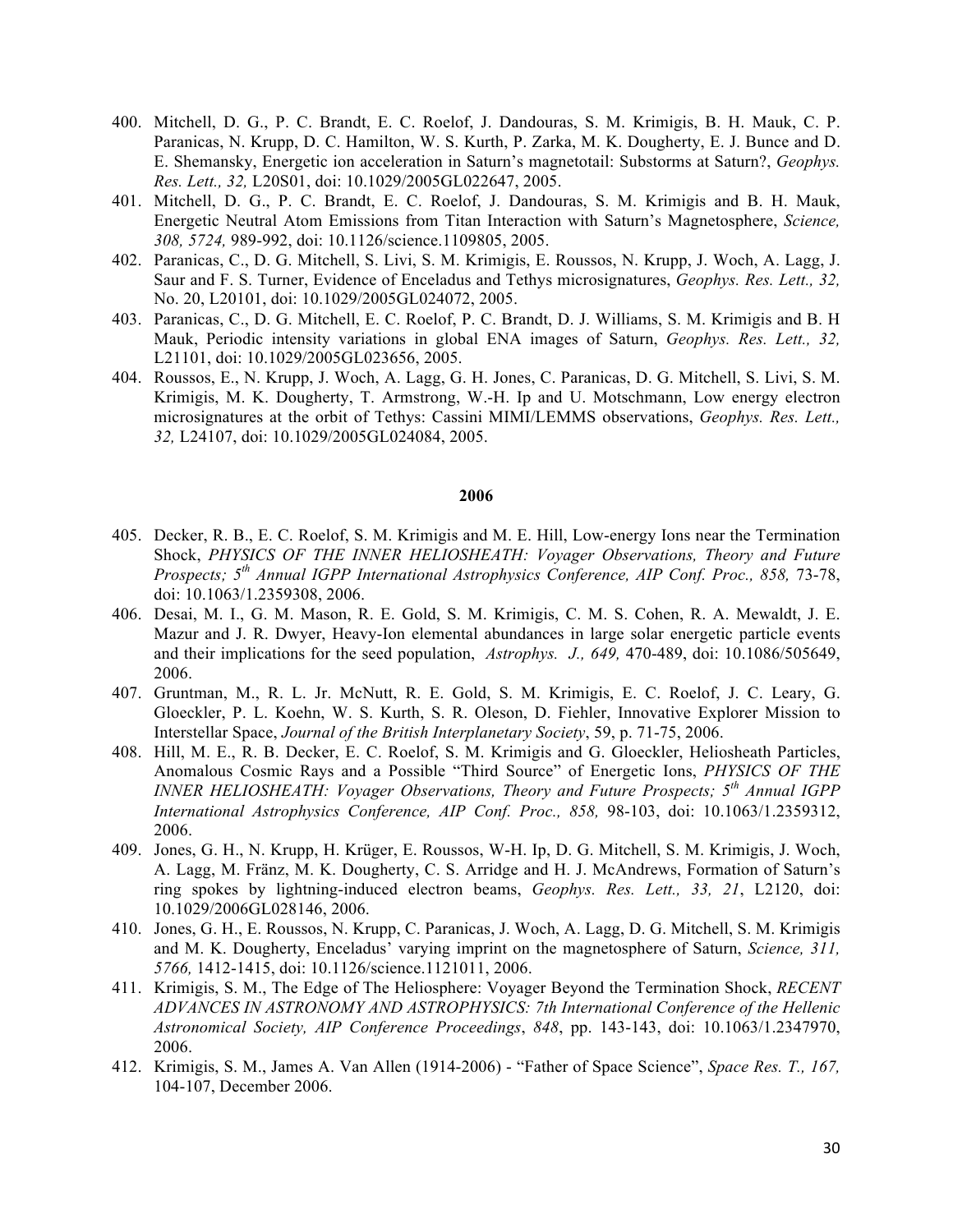- 413. Lario, D., M-B. Kallenrode, R. B. Decker, S. M. Krimigis, E. C. Roelof, A. Aran and B. Sanahuja, Radial and Longitudinal dependence of solar 4-13 MeV and 23-27 MeV proton peak intensities and fluencies: Helios and IMP-8 observations, *Astrophys. J., 653, 2*, 1531-1544, doi: 10.1086/508982, 2006.
- 414. McNutt, R. L., R. E. Gold, S. M. Krimigis, E. C. Roelof, M. Gruntman, G. Gloeckler, P. L. Koehn, W. S. Kurth, S. R. Oleson, D. I. Fiehler, M. Horanyi, R. A. Mewaldt, J. C. Leary and B. J. Anderson, Innovative interstellar explorer, *PHYSICS OF THE INNER HELIOSHEATH: Voyager Observations, Theory and Future Prospects; 5th Annual IGPP International Astrophysics Conference, AIP Conf. Proc., 858,* 341-347, 2006.
- 415. Saur, J., B. H. Mauk, D. G. Mitchell, N. Krupp, k. k. Khurana, S. Livi, S. M. Krimigis, P. T. Newell, D. J. Williams, P. C. Brandt, A. Lagg, E. Roussos, M. K. Dougherty, Anti-planetward auroral electron beams at Saturn, *Nature, 439,7077,* pp. 699-702, doi: 10.1038/nature04401, 2006.
- 416. Κριµιζής Μ. Σταµάτιος, Η ΗΛΙΟΣΦΑΙΡΑ ΚΑΙ Η ΣΥΓΚΡΟΥΣΗ ΤΗΣ ΜΕ ΤΟ ΜΕΣΟΑΣΤΡΙΚΟ ΥΛΙΚΟ, *Πρακτικά της Ακαδηµίας Αθηνών*, 177-196, 2006.

- 417. Carbary, J. F., D. G. Mitchell, S. M. Krimigis and N. Krupp, Electron periodicities in Saturn's outer magnetosphere, *J. Geophys. Res., 112,* No. A3, A03206, doi: 10.1029/2006JA012077, 2007.
- 418. Carbary, J. F., D. G. Mitchell, S. M. Krimigis and N. Krupp, Evidence for spiral pattern in Saturn's magnetosphere using the new SKR longitudes, *Geophys. Res. Lett., 34,* L12105, doi: 10.1029/2007GL030167, 2007.
- 419. Carbary, J. F., D. G. Mitchell, S. M. Krimigis, D. D. Hamilton and N. Krupp, Spin-period effects in magnetospheres with no axial tilt, *Geophys. Res. Lett., 34,* LD1807, doi: 10.1029/2007GL030483, 2007.
- 420. Carbary, J. F., D. G. Mitchell, S. M. Krimigis, D. D. Hamilton and N. Krupp, Charged particle periodicities in Saturn's outer magnetosphere, *J. Geophys. Res., 112, A6,* CiteID A06246, doi: 10.1029/2007JA012351, 2007.
- 421. Decker, R. B., S. M. Krimigis, E. C. Roelof and M. E. Hill, Foreshock, Termination Shock and Heliosheath: Voyager 1 and 2 Observations of Structure and Turbulence, in *Turbulence and Nonlinear Processes in Astrophysical Plasmas 6th Annual International Astrophysics Conference, AIP Conf. Proc.,* 2007.
- 422. Desai, M. I., G. M. Mason, R. E. Gold, S. M. Krimigis, C. M. S. Cohen, R. A. Mewaldt, J. E. Mazur, J. R. Dwyer, Evidence for a Two-Stage Acceleration Process in Large Solar Energetic Particle Events, *Space Science Reviews, 130, 1-4*, pp. 243-253, 10.1007/s11214-007-9219-x, ISBN-13 978-0-387-74183-3, (Also published in *The Composition of Matter: Symposium honouring Johannes Geiss on the occasion of his 80th Birthday,* by Rudolf von Steiger, George Gloeckler and Glenn M. Mason, doi: 10.1007/978-0-387-74184-0\_24), 2007.
- 423. Garnier, P., I. Dandouras, D. Toublanc, P. C. Brandt, E. C. Roelof, D. G. Mitchell, S. M. Krimigis, N. Krupp, D. C. Hamilton and H. Waite, The exosphere of Titan and its interaction with the Kronian magnetosphere: MIMI observations and modeling, *Planet. Space Sci., 55, 1-2,* 165-173, doi: 10.1016/j.pss.2006.07.006, 2007.
- 424. Gurnett, D. A. and S. M. Krimigis, The Life and Accomplishments of James A. Van Allen (1914- 2006), *IEEE Transactions in Plasma Science, 35, 4,* pp. 745-747doi: 10.1109/TPS.2007.902089, 2007.
- 425. Krimigis, S. M., Biography of J. A. Van Allen, Encyclopedia of Astronomers, T. Hockey (ed.), *The Biographical Encyclopedia of Astronomers*, pp 1166-1168, doi: 10.1007/978-0-387-30400-7\_1409, 2007.
- 426. Krimigis, S. M., Years of remarkable achievements, in *Space: The First Step,* edited by V. Kornilenko, Space Research Institute of Russian Academy of Sciences (Publishers), 190-194, 2007.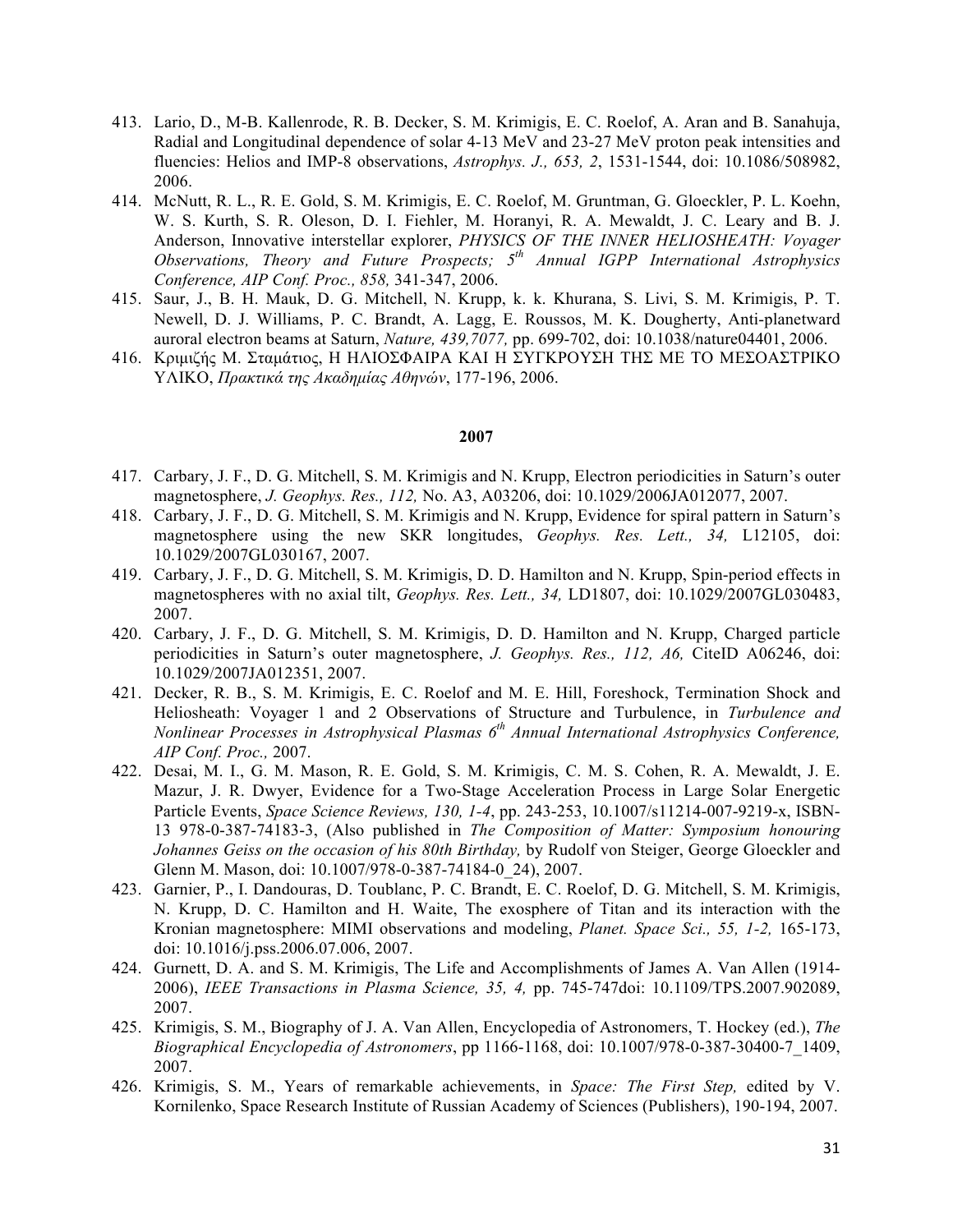- 427. Krimigis, S. M., N. Sergis, D. G. Mitchell, D. C. Hamilton and N. Krupp, A dynamic, rotating ring current around Saturn, *Nature, 450,* 01053, doi: 10.1038/nature06425, 2007.
- 428. McNutt, R. L., D. K. Haggerty, M. E. Hill, S. M. Krimigis, S. Livi, G. C. Ho, R. S. Gurnee, B. H. Mauk, D. G. Mitchell, E. C. Roelof, D. J. McComas, F. Bagenal, H. A. Elliott, L. E. Brown, M. Kusterer, J. Vandegriff, S. A. Stern, H. A. Weaver, J. R. Spencer and J. M. Moore, Energetic Particles in the Jovian Magnetotail, *Science, 318,* 220-222, doi: 10.1126/science.1148025, 2007.
- 429. Paranicas, C., D. G. Mitchell, E. C. Roelof, B. H. Mauk, S. M. Krimigis, P. C. Brandt, M. Kusterer, F. S. Turner, J. Vandegriff and N. Krupp, Energetic electrons injected into Saturn's neutral gas cloud, *Geophys. Res. Lett., 34,* L02109, doi: 10.1029/2006GL028676, 2007.
- 430. Roussos, E., G. H. Jones, N. Krupp, C. Paranicas, D. G. Mitchell, A. Lagg, J. Woch, S. M. Krimigis, U. Motschmann and M. K. Dougherty, Electron microdiffusion in the Saturnian radiation belts: Cassini/LEMMS observations of energetic electron absorption by the icy moons, *J. Geophys. Res., 112,* A06214, doi: 10.1029/2006JA012027, 2007.
- 431. Sergis, N., Krimigis S. M., D. G. Mitchell, D. C. Hamilton, N. Krupp, B. H. Mauk, E. C. Roelof and M. Dougherty, Ring Current at Saturn: Energetic Particle Pressure in Saturn's Equatorial Magnetosphere Measured with Cassini/MIMI, *Geophys. Res. Lett., 34,* L09102, doi: 10.1029/2006GL029223, 2007.
- 432. Slavin, J. A., S. M. Krimigis, M. H. Acuña, B. J. Anderson, D. N. Baker, P. L. Koehn, H. Korth, S. Livi, B. H. Mauk and T. H. Zurbuchen, MESSENGER: Exploring Mercury's Magnetosphere, *Space Sci. Rev., 131,* 133-160, doi: 10.1007/s11214-007-9154-x, 2007.

- 433. André, N. et al, Identification of Saturn's magnetospheric regions and associated plasma processes: Synopsis of Cassini observations during orbit insertion, *Reviews of Geophysics, 46, 4*, CiteID RG4008, doi: 10.1029/2007RG000238, 2008.
- 434. Brandt, P. C., C. P. Paranicas, J. F. Carbary, D. G. Mitchell, B. H. Mauk and S. M. Krimigis, Understanding the global evolution of Saturn's ring current, *Geophys. Res. Lett., 35, 17,* CiteID L17101, doi: 10.1029/2008GL034969, 2008.
- 435. Carbary, J. F., D. G. Mitchell, P. Brandt, C. Paranicas and S. M. Krimigis, ENA periodicities at Saturn, *Geophys. Res. Lett., 35, 7,* L07102, doi: 10.1029/2008GL033230, 2008.
- 436. Carbary, J. F., D. G. Mitchell, P. Brandt, E. C. Roelof and S. M. Krimigis, Periodic tilting of Saturn's plasma sheet, *Geophysical Research Letters, 35, 24*, CiteID L24101, doi: 10.1029/2008GL036339, 2008.
- 437. Carbary, J. F., D. G. Mitchell, P. Brandt, E. C. Roelof and S. M. Krimigis, Statistical morphology of ENA emissions at Saturn, *J. Geophys. Res., 113, A5,* CiteID A05210, doi: 10.1029/2007JA012873, 2008.
- 438. Carbary, J. F., D. G. Mitchell, P. Brandt, E. C. Roelof and S. M. Krimigis, Track analysis of energetic neutral atom blobs at Saturn, *J. Geophys. Res., 113, A1*, CiteID A01209, doi: 10.1029/2007JA012708, 2008.
- 439. Carbary, J. F., D. G. Mitchell, C. Paranicas, E. C. Roelof and S. M. Krimigis, Direct observation of warping in the plasma sheet of Saturn, *Geophysical Research Letters, 35, 24*, CiteID L24201, doi: 10.1029/2008GL035970, 2008.
- 440. Cravens, T. E., I. P. Robertson, S. A. Ledvina, D. G. Mitchell, S. M. Krimigis and J. H. Waite, Jr., Energetic ion precipitation at Titan, *Geophys. Res. Lett., 35,* L03103, doi: 10.1029/2007GL032451, 2008.
- 441. Decker, R. B., S. M. Krimigis, E. C. Roelof and M. E. Hill, Particle Acceleration at the Termination Shock: Voyager 1 and 2 Observations, PARTICLE ACCELERATION AND TRANSPORT IN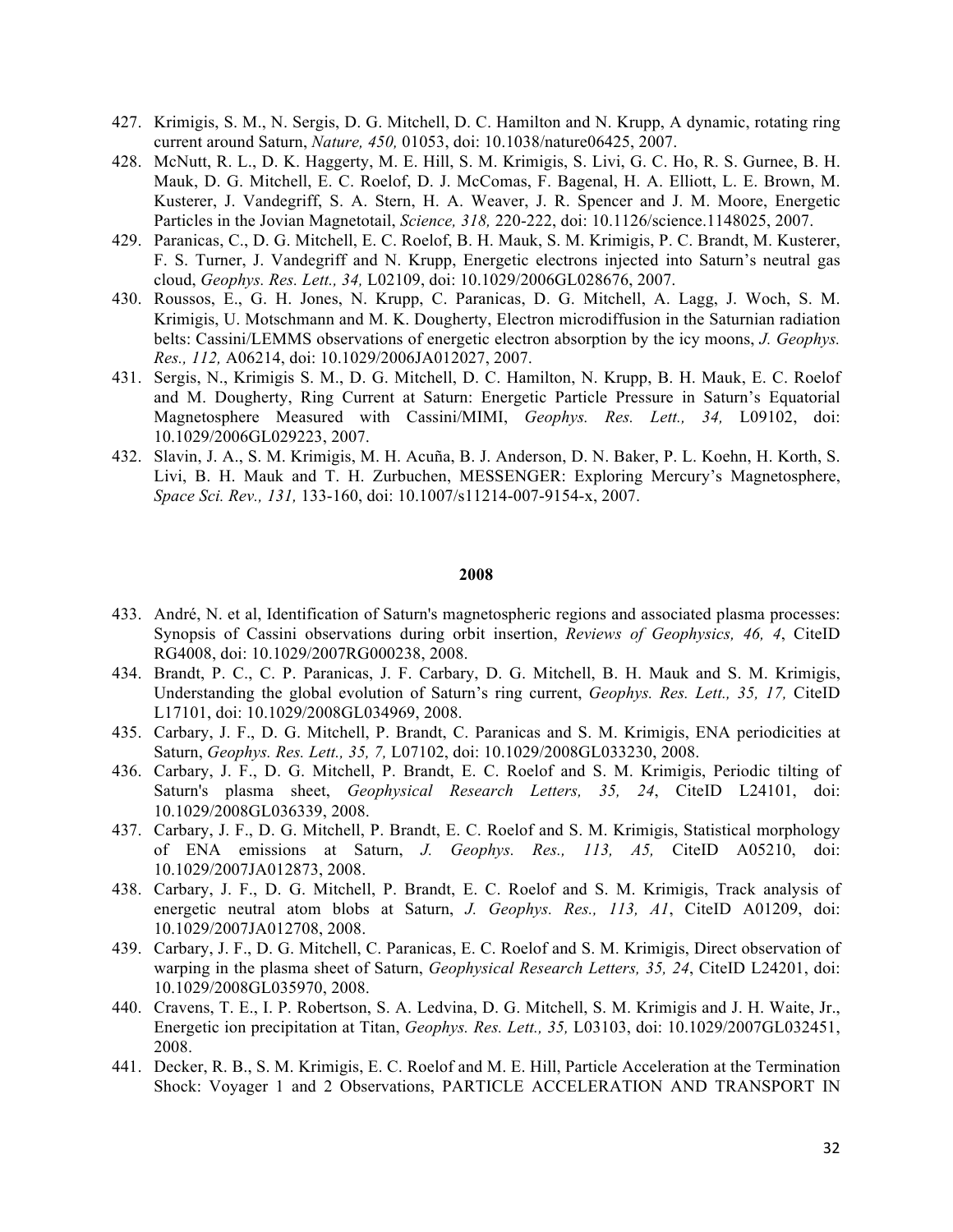THE HELIOSPHERE AND BEYOND: *7th Annual International Astrophysics Conference, AIP Conf. Proc., 1039,* 349-354, doi: 10.1063/1.2982470, 2008.

- 442. Decker, R. B., S. M. Krimigis, E. C. Roelof, M. E. Hill, T. P. Armstrong, G. Gloeckler, D. C. Hamilton and L. J. Lanzerotti, Mediation of the solar wind termination shock by non-thermal ions, *Nature, 454,7200,* doi: 10.1038/nature07030, 2008.
- 443. Desai, M. I., G. M. Mason, R. E. Gold, S. M. Krimigis, C. M. S. Cohen, R. A. Mewaldt, J. R. Dwyer and J. E. Mazur, Seed Populations for Large Solar Particle Events of Cycle 23, PARTICLE ACCELERATION AND TRANSPORT IN THE HELIOSPHERE AND BEYOND: *7th Annual International Astrophysics Conference, AIP Conf. Proc., 1039,* 124-130, doi: 10.1063/1.2982434, 2008.
- 444. Garnier, P., I. Dandouras, D. Toublanc, E. C. Roelof, P. C. Brandt, D. G. Mitchell, S. M. Krimigis, N. Krupp, D. C. Hamilton, O. Dutuit and J.-E Wahlund, The lower exosphere of Titan: Energetic neutral atoms absorption and imaging, *J. Geophys. Res., 113, A10*, CiteID A10216, doi: 10.1029/2008JA013029, 2008.
- 445. Jones, G. H., E. Roussos, N. Krupp, U. Beckmann, A. J. Coates, F. Crary, I. Dandouras, V. Dikarev, M. K. Dougherty, P. Garnier, C. J. Hansen, A. R. Hendrix, G. B. Hospodarsky, R. E. Johnson, S. Kempf, K. Khurana, S. M. Krimigis, H. Kruger, W. S. Kurth, A. Lagg, H. J. McAndrews, D. G. Mitchell, C. Paranicas, F. Postberg, C. T. Russell, J. Saur, M. Seiß, F. Spahn, R. Srama, D. F. Strobel, R. Tokar, J. E. Wahlund, R. J. Wilson, J. Woch and D. Young, The dust halo of Saturn's largest icy moon, Rhea, *Science, 319, 5868,* 1380-1384, doi: 10.1126/science.1151524, 2008.
- 446. Kane, M., D. G. Mitchell, J. F. Carbary, S. M. Krimigis and F. J. Crary, Plasma convection in Saturn's outer magnetosphere determined from ions detected by the Cassini INCA experiment, *Geophys. Res. Lett., 35, 4*, CiteID L04102, doi: 10.1029/2007GL032342, 2008.
- 447. Mason, G. M., R. A. Leske, M. I. Desai, C. M. S. Cohen, J. R. Dwyer, J. E. Mazur, R. A. Mewaldt, R. E. Gold and S. M. Krimigis, Abundances and energy spectra of corotating interaction region heavy ions observed during solar cycle 23, *Astrophys. J., 678, 2*, 1458-1470, doi: 10.1086/533524, 2008.
- 448. Mason, G. M., R. A. Leske, M. I. Desai, J. R. Mewaldt, R. E. Gold and S. M. Krimigis, Abundances and Energy Spectra of Corotating Interaction Region Heavy Ions, PARTICLE ACCELERATION AND TRANSPORT IN THE HELIOSPHERE AND BEYOND: *7th Annual International Astrophysics Conference, AIP Conf. Proc., 1039,* 101-110, doi: 10.1063/1.2982430, 2008.
- 449. McNutt, R. L., G. C. Ho, S. M. Krimigis, G. B. Andrews, D. N. Baker, R. E. Gold, S. A. Livi, B. H. Mauk, J. A. Slavin and S. C. Solomon, MESSENGER Team, Energetic Particle Measurements in Mercury's Magnetosphere: First Results from MESSENGER, *39th Lunar and Planetary Science Conference, (Lunar and Planetary Science XXXIX)*, p. 1192, League City, Texas, LPI Contribution No. 1391, 2008LPI…39.1192M, March 10-14, 2008.
- 450. McNutt, R. L. Jr., S. A. Stefano, R. S. Gurnee, M. E. Hill, K. A. Cooper, G. B. Andrews, E. P. Keath, S. M. Krimigis, D. G. Mitchell, B. Tossman, F. Bagenal, J. D. Boldt, W. Bradley, W. S. Devereux, G. C. Ho, S. E. Jaskulek, T. W. LeFevere, H. Malcom, G. A. Marcus, J. R. Hayes, G. T. Moore, B. D. Williams, P. Wilson, IV, L. E. Brown, M. Kusterer and J. Vandegriff, The Pluto Energetic Particle Spectrometer Science Investigation (PEPSSI) on the New Horizons Mission, *Space Sci. Rev., 140*, *1-4*, pp. 315-385, doi: 10.1007/s11214-008-9436-y, 2008,
- 451. Paranicas, C., D. G. Mitchell, S. M. Krimigis, D. C. Hamilton, E. Roussos, N. Krupp, G. H. Jones, R. E. Johnson, J. F. Cooper and T. P. Armstrong, Sources and losses of energetic protons in Saturn's magnetosphere, *Icarus, 197, 2*, 519-525, doi: 10.1016/j.icarus.2008.05.011, 2008.
- 452. Roussos, E., G. H. Jones, N. Krupp, C. Paranicas, D. G. Mitchell, S. M. Krimigis, J. Woch, A. Lagg and K. Khurana, Energetic electron signatures of Saturn's smaller moons: Evidence of an arc of material at Methone, *Icarus, 193, 2*, 455-464, doi: 10.1016/j.icarus.2007.03.034, 2008.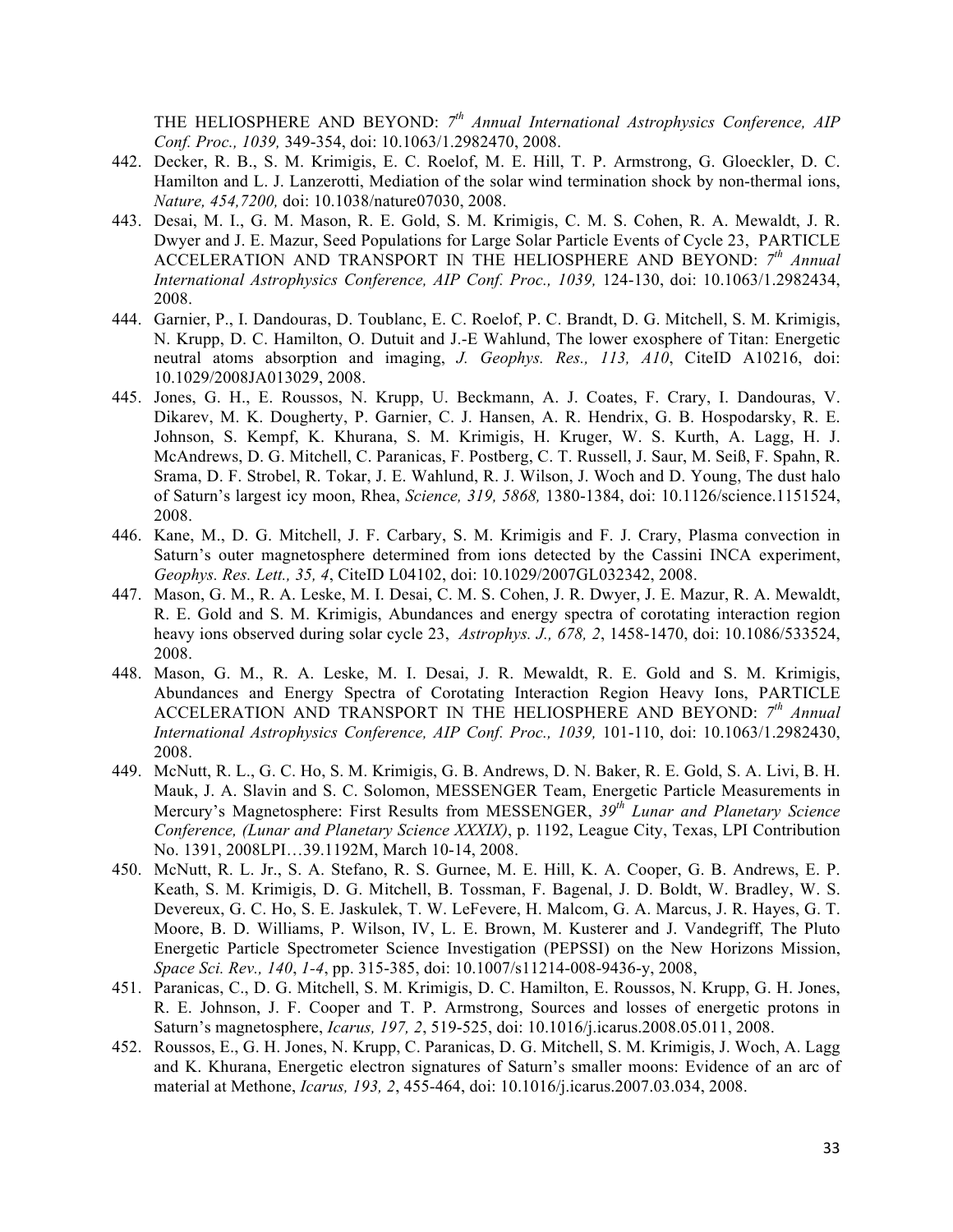- 453. Roussos, E., N. Krupp, T. P. Armstrong, C. Paranicas, D. G. Mitchell, S. M. Krimigis, G. H. Jones, K. Dialynas, N. Sergis, D. C. Hamilton, Discovery of a transient radiation belt at Saturn, *Geophysical Research Letters*, *35, 22*, CiteID L22106, doi: 10.1029/2008GL035767, 2008.
- 454. Schippers, P., M. Blanc, N. André, I. Dandouras, G. R. Lewis, L. K. Gilbert, A. M. Persoon, N. Krupp, D. A. Gurnett, A. J. Coates, S. M. Krimigis, D. T. Young and M. K. Dougherty, Multiinstrument analysis of electron populations in Saturn's magnetosphere, *J. Geophys. Res., 113, A7*, CiteID A07208, doi: 10.1029/2008JA013098, 2008.
- 455. Slavin, A. J., M. H. Acuña, B. J. Anderson, D. N. Baker, M. Benna, G. Gloeckler, R. E. Gold, G. C. Ho, R. M. Killen, H. Korth, S. M. Krimigis, R. L. McNutt, Jr., L. R. Nittler, J. M. Raines, D. Schriver, S. C. Solomon, R. D. Star, P. T. Trávniček and T. H. Zurbuchen, Mercury's Magnetosphere After MESSENGER's First Flyby, *Science,* 3*21, 5885*, pp. 85-89, doi: 32110.1126/science.1159040, 2008.
- 456. Solomon, C. S., R. L. McNutt, Jr., T. R. Watters, D. J. Lawrence, W. C. Feldman, J. W. Head, S. M. Krimigis, S. L. Murchie, R. J. Phillips, J. A. Slavin and M. T. Zuber, Return to Mercury: A Global Perspective on MESSENGER's First Mercury Flyby, *Science, 321,5885,* doi: 10.1126/science.1159706, 2008.
- 457. Zurbuchen, T. H., J. M. Raines, G. Gloeckler, S. M. Krimigis, J. A. Slavin, P. L. Koehn, R. M. Killen, A. L. Sprague, R. L. McNutt, Jr. and S. C. Solomon, MESSENGER Observations of the Composition of Mercury's Ionized Exosphere and Plasma Environment, *Science, 321, 5885,* pp. 90- 92*,* doi: 10.1126/science.1159314, 2008.

- 458. Armstrong, T. P., S. Taherion, J. Manweiler, S. M. Krimigis, C. Paranicas, D. Mitchell and N. Krupp, Energetic ions trapped in Saturn's inner magnetosphere, *Planet. Space Sci., 57,14-15,* pp. 1723-1731, doi: 10.1016/j.pss.2009.03.008, 2009.
- 459. Benna, M., M. H. Acuña, B. J. Anderson, S. Barabash, S. A. Boardsen, G. Gloeckler, R. E. Gold, G. C. Ho, H. Korth, S. M. Krimigis, R. L. McNutt, Jr., J. M. Raines, M. Sarantos, J. A. Slavin, S. C. Solomon, T. L. Zhang and T. H. Zurbuchen, Modeling of the response of Venus' induced planetary magnetosphere to changing IMF direction based on MESSENGER and Venus Express observations, *Geophys. Res. Lett., 36,* L04109, doi: 10.1029/2008GL036718, 2009.
- 460. Carbary, J. F., D. G. Mitchell, S. M. Krimigis and N. Krupp, Dual periodicities in energetic electrons at Saturn, *Geophys. Res. Lett., 36, 20*, CiteID L20103, doi: 10.1029/2009GL040517, 2009.
- 461. Carbary, J. F., D. G. Mitchell, N. Krupp and S. M. Krimigis, L shell distribution of energetic electrons at Saturn, *J. Geophys. Res., 114*, A9, CiteID A09210, doi: 10.1029/2009JA014341, 2009.
- 462. Carbary, J. F., S. M. Krimigis, D. G. Mitchell, C. Paranicas and P. Brandt, Energetic neutral atom (ENA) and charged particle periodicities in Saturn's magnetosphere, *Adv. Spa. Res., 44, 4,* 483-493, doi: 10.1016/j.asr.2009.04.019, 2009Ad.Sp.R.44.483C, 2009.
- 463. Carbary, J. F., E. C. Roelof, D. G. Mitchell, S. M. Krimigis and N. Krupp, Solar wind periodicity in energetic electrons at Saturn, *Geophys. Res. Lett., 36, 22,* CiteID L22104, doi: 10.1029/2009GL041086, 2009.
- 464. Chapman, C. R., S. C. Solomon, R. L. Jr. McNutt, B. J. Anderson, L. G. Evans, R. E. Gold, J. W. Head, S. M. Krimigis, S. L. Murchie, L. R. Nittler, R. J. Phillips, J. A. Slavin, M. T. Zuber, MESSENGER Team, Mercury after Three MESSENGER Flybys, *American Astronomical Society*, DPS meeting #41, #11.01, 2009.
- 465. Coustenis, A., …..S. M. Krimigis, ……et al, TandEM: Titan and Enceladus mission, *Experimental Astronomy, Online First, 23, 3,* 977-980, doi: 10.1007/s10686-008-9103-z, 2008ExA…tmp…39C, 2009.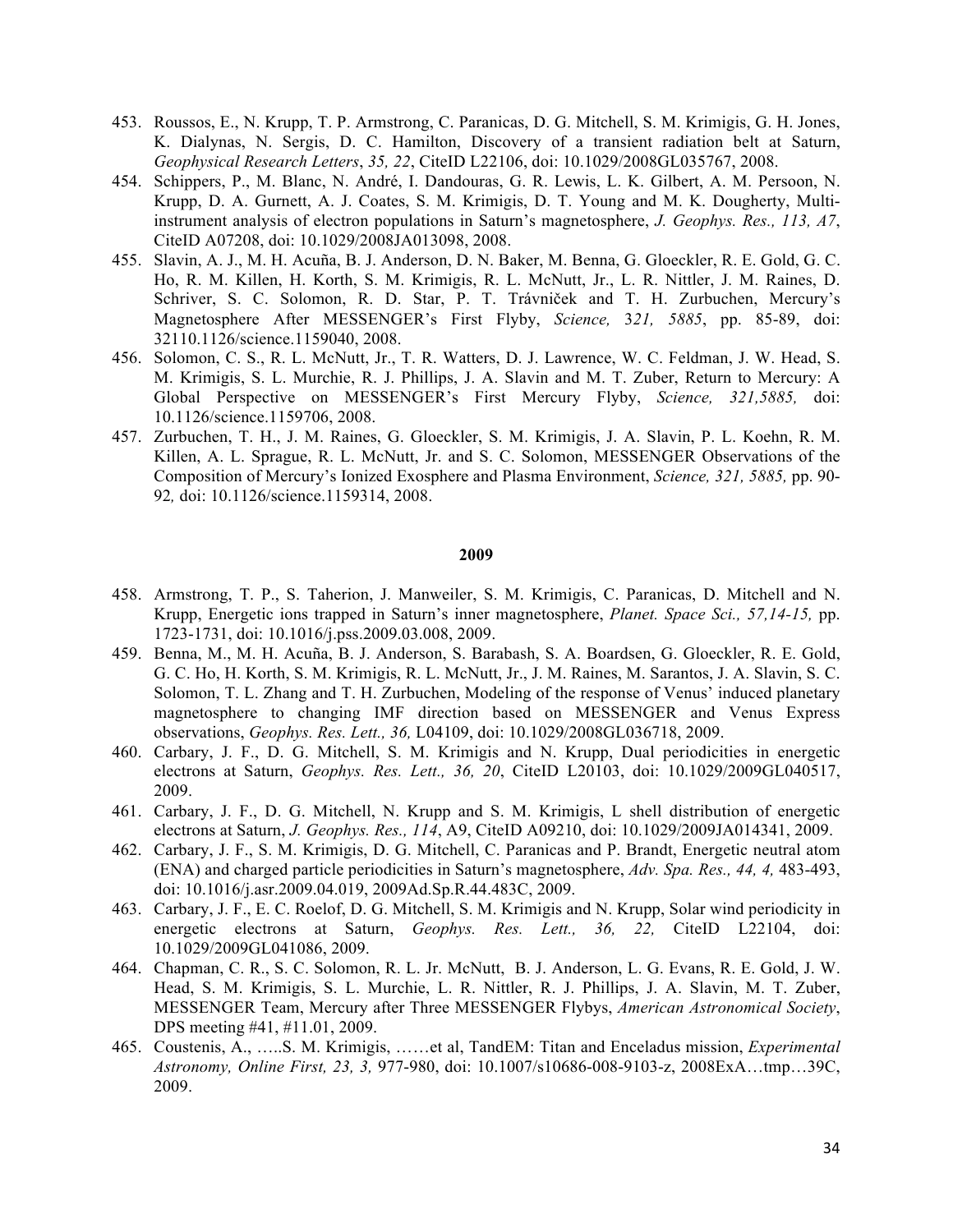- 466. Dandouras I., P. Garnier, D. G. Mitchell, E. C. Roelof, P. C. Brandt, N. Krupp, S. M. Krimigis, Titan's exosphere and its interaction with Saturn's magnetosphere, *Philosophical Transactions of the Royal Society A: Mathematical, Physical and Engineering Sciences, 367, 1889,* 743-752, 2009.
- 467. Decker, R. B., S. M. Krimigis, E. C. Roelof and M. E. Hill, Termination shock and Heliosheath: Energetic Ions Variations Measured at Voyagers1 and 2, SHOCK WAVES IN SPACE AND ASTROPHYSICAL ENVIRONMENTS: 18th Annual International Astrophysics Conference, *AIP Conf. Proceedings, 1183,* pp. 25-30, doi: 10.1063/1.3266780, 2009.
- 468. Dialynas, K., S. M. Krimigis, D. G. Mitchell, D. C. Hamilton, N. Krupp and P. C. Brandt, Energetic Ion Spectral Characteristics in the Saturnian Magnetosphere using Cassini/MIMI measurements, *J. Geophys. Res., 114,* A01212, doi: 10.1029/2008JA013761, 2009.
- 469. Dougherty, M. K., L. W. Esposito, and S. M. Krimigis (2009), Overview, in *Saturn from Cassini-Huygens*, edited by M. K. Dougherty, L. W. Esposito, and S. M. Krimigis (Eds.), pp. 1-8, Springer, Dordrecht, doi: 10.1007/978-1-4020-9217-6 1, 2009.
- 470. Garnier, P., J.-E., Wahlund, L. Rosenqvist, R. Modolo, K. Agren, N. Sergis, P. Canu, M. Andre, D. A. Gurnett, W. S. Kurth, S. M. Krimigis, A. Coates, M. Dougherty and J. H. Waite, Titan's ionosphere in the magnetosheath: Cassini RPWS results during the T32 flyby, *Annales Geophysicae, 27, 11*, 4257-4272, 2009.
- 471. Gloeckler, G., L. A. Fisk, J. Geiss, M. E. Hill, D. C. Hamilton, R. B. Decker and S. M. Krimigis, Composition of Interstellar Neutrals and the Origin of Anomalous Cosmic Ray, *Space Sci. Rev., 143,* 163-175, doi: 10.1007/s11214-008-9482-5, 2009.
- 472. Gombosi, T.L., T. P. Armstrong, C. S. Arridge, K. K. Khurana, S. M. Krimigis, N. Krupp, A. M. Persoon and M. F. Thomsen- Tamas, Saturn's Magnetospheric Configuration, in *Saturn from Cassini-Huygens,* Chapter 9, Brown, Dougherty, Esposito, Krimigis, Lebreton, Waite (eds.), ISBN 978-1-4020-9216-9. Springer Science+Business Media B.V., p. 203-255, doi: 10.1007/978-1-4020- 9217-6\_9, 2009.
- 473. Krimigis, S. M., N. Sergis, K. Dialynas, D. G. Mitchell, D. C. Hamilton, N. Krupp, M. Dougherty, E. T. Sarris, Analysis of a sequence of energetic ion and magnetic field events upstream from the Saturnian magnetosphere, *Planet. Space Sci., 57,* doi: 10.1016/j.pss.2009.02.013, 2009.
- 474. Krimigis, S. M., D. G. Mitchell, E. C. Roelof, K. C. Hsieh and D. J. McComas, Imaging the Interaction of the Heliosphere with the Interstellar Medium from Saturn with Cassini, *Science, 326, 5955,* p. 971, doi: 10.1126/science.1181079, 2009, (Supporting Online Material: http://www.sciencemag.org/content/early/2009/10/15/science.1181079/relsuppl/45316c3d03374904/suppl/DC1, 2009).
- 475. Krupp, N., E. Roussos, A. Lagg, J. Woch, A. L. Müller, S. M. Krimigis, D. G. Mitchell, E. C. Roelof, C. Paranicas, J. Carbary, G. H. Jones, D. C. Hamilton, S. Livi, T. P. Armstrong, M. K. Dougherty, N. Sergis, Energetic particles in Saturn's magnetosphere during the Cassini nominal mission (July 2004-July 2008), *Planet. Space Sci., 57,* pp. 1754-1768, doi: 10.1016/j.pss.2009.06.010, 2009.
- 476. Malandraki, O. E., S. M. Krimigis, E. T. Sarris, N. Sergis, K. Dialynas, D. G. Mitchell, D. C. Hamilton, A. Geranios, Characteristic signatures of energetic ions upstream from the Kronian magnetosphere as revealed by Cassini/MIMI, *Universal Heliophysical Processes*, Proceedings of the International Astronomical Union, IAU Symposium, Vol. 257, p. 517-522, doi: 10.1017/S1743921309029809, 2009.
- 477. Marty, B., …… S. M. Krimigis………et al, Kronos: Exploring the depths of Saturn with probes and remote sensing through an international mission, *Experimental Astronomy, Online First, 23, 3,* 947-976, doi: 10.1007/s10686-008-9094-9, 2009.
- 478. Marty, B., …… S. M. Krimigis………et al, Erratum Kronos: Exploring the depths of Saturn with probes and remote sensing through an international mission, *Experimental Astronomy, Online First, 23, 3*, 977-980, doi: 10.1007/s10686-008-9117-6, 2009.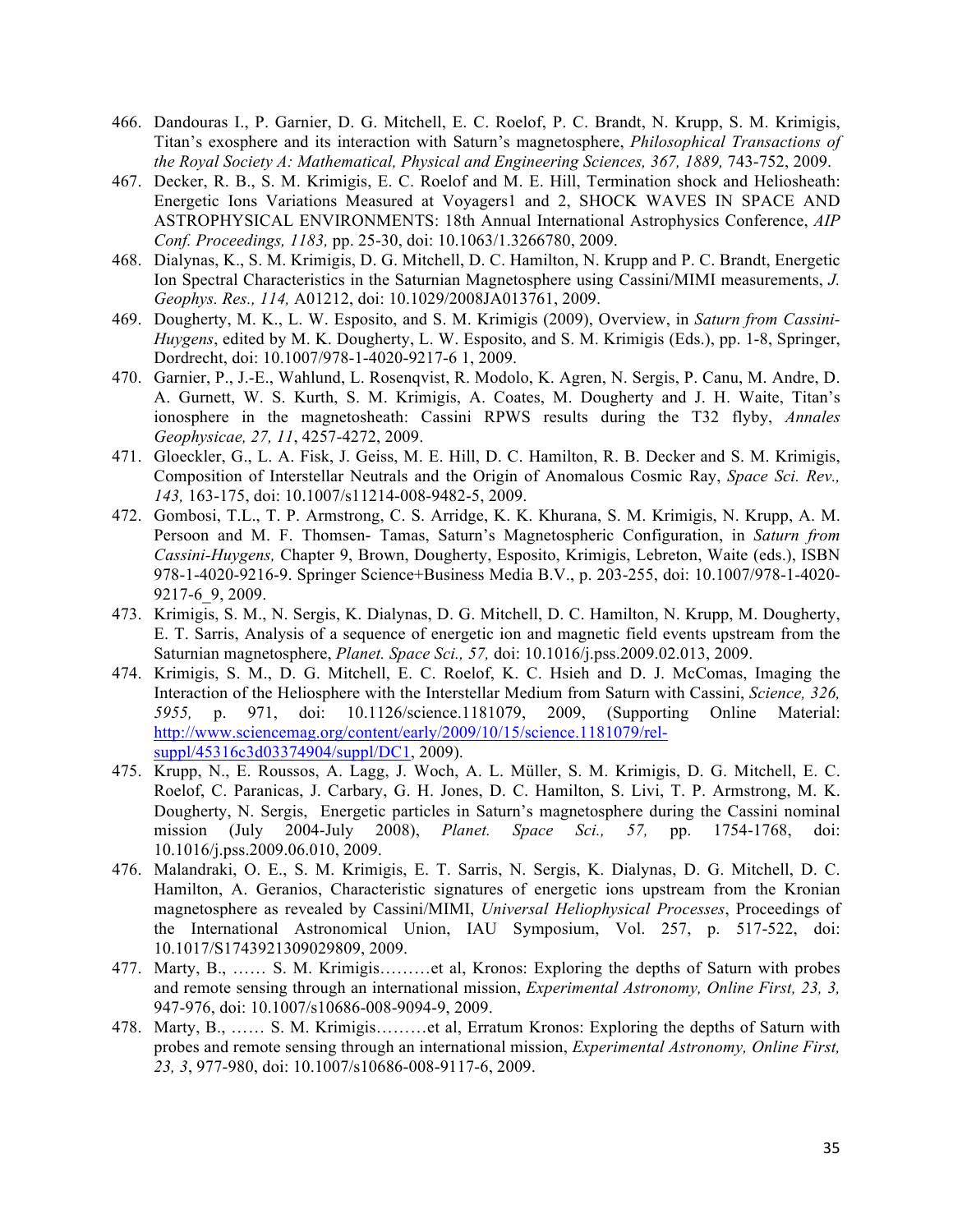- 479. McComas, D. J., F. Allegrini, …S .M. Krimigis….et al, Global Observations of the Interstellar Interaction from the Interstellar Boundary Explorer (IBEX), *Science, 326,* 5955, pp. 959, doi: 10.1126/science.1180906, 2009.
- 480. McNutt, R. L. Jr., S. A. Stefano, R. S. Gurnee, M. E. Hill, K. A. Cooper, G. B. Andrews, E. P. Keath, S. M. Krimigis, D. G. Mitchell, B. Tossman, F. Bagenal, J. D. Boldt, W. Bradley, W. S. Devereux, G. C. Ho, S. E. Jaskulek, T. W. LeFevere, H. Malcom, G. A. Marcus, J. R. Hayes, G. T. Moore, B. D. Williams, P. Wilson, IV, L. E. Brown, M. Kusterer and J. Vandegriff, Erratum: The Pluto Energetic Particle Spectrometer Science Investigation (PEPPSI) on the New Horizons Mission, *Sp. Sci. Rev., 145,* p. 381, doi: 10.1007/s11214-009-9534-5, 2009.
- 481. Mitchell, D. G., W. S. Kurth, G. B. Hospodarsky, N. Krupp, J. Saur, B. H. Mauk, J. F. Carbary, S. M. Krimigis, M. K. Dougherty and D. C. Hamilton, Ions conics and electron beams associated with auroral processes on Saturn, *J. Geophys. Res., 114,* A02212, doi: 10.1029/2008JA013621, 2009.
- 482. Mitchell, D. G., S. M. Krimigis, C. Paranicas, P. C. Brandt, J. F. Carbary, E. C. Roelof, W. S. Kurth, et al, Recurrent energization of plasma in the midnight-to-dawn quadrant of Saturn's magnetosphere, and its relationship to auroral UV and radio emissions, *Planet. Space Sci., 57,* pp. 1732-1742, doi: 10.1016/j.pss.2009.04.002, 2009.
- 483. Orton, G. S., et al. (2009), Review of knowledge prior to the Cassini-Huygens missions and concurrent research, in *Saturn from Cassini-Huygens*, edited by M. K. Dougherty, L. W. Esposito, and S. M. Krimigis (Eds.), pp. 9-54, Springer, Dordrecht, doi: 10.1007/978-1-4020-9217-6 2, 2009.
- 484. Radioti, A., D. Grodent, J.-C. Gérard, E. Roussos, C. Paranicas, B. Bonfond, D. G. Mitchell, N. Krupp, S. M. Krimigis and J. T. Clarke, Transient auroral features at Saturn: Signatures of 1 energetic particle injections in the magnetosphere, *J. Geophys. Res., 114,* A03210, doi: 10.1029/2008JA013632, 2009.
- 485. Schippers, P., N. André, R. E. Johnson, M. Blanc, I. Dandouras, A. J. Coates, S. M. Krimigis and D. T. Young, Identification of photoelectron energy peaks in Saturn's inner neutral torus, *J. Geophys. Res., 114, A12*, CiteID A12212, doi: 10.1029/2009JA014368, 2009.
- 486. Sergis, N., S. M. Krimigis, D. G. Mitchell, D. C. Hamilton, N. Krupp, B. H. Mauk, E. C. Roelof and M. K. Dougherty, Energetic particle pressure in Saturn's magnetosphere measured with Cassini/MIMI, *J. Geophys. Res., 114*, *A2*, CiteID A02214, doi: 10.1029/2008JA013774, 2009JGRA..114022145S, 2009.
- 487. Slavin, J. A., M. H. Acuña, B. J. Anderson, D. N. Baker, M. Benna, S. A. Boardsen, G. Gloeckler, R. E. Gold, G. C. Ho, H. Korth, S. M. Krimigis, R. L. McNutt Jr., J. M. Raines, M. Sarantos, D. Schriver, S. C. Solomon, P. Trávniček and T. H. Zurbuchen, MESSENGER Observations of Magnetic Reconnection in Mercury's Magnetosphere, *Science, 324,* 606-610, doi: 10/1126/science.1172011, 2009.
- 488. Slavin, A. J., M. H. Acuña, B. J. Anderson, D. N. Baker, M. Benna, S. A. Boardsen, G. Gloeckler, R. E. Gold, G. C. Ho, R. M. Killen, H. Korth, S. M. Krimigis, R. L. McNutt, Jr., L. R. Nittler, J. M. Raines, M. Sarantos, D. Schriver, S. C. Solomon, R. D. Star, P. T. Trávniček and T. H. Zurbuchen, MESSENGER observations of Mercury's magnetosphere during northward IMF: First Flyby Results, *Geophys. Res., Lett., 36,* L02101, doi: 10.1029/2008GL036158, 2009.
- 489. Slavin, A. J., M. H. Acuña, B. J. Anderson, S. Barabash, M. Benna, S. A.A Boardsen, M. Fraenz, G. Gloeckler, R. E. Gold, G. C. Ho, H. Korth, S. M. Krimigis, R. L. McNutt, Jr., J. M. Raines, M. Sarantos, S. C. Solomon, T.-L. Zhang and T. H. Zurbuchen, MESSENGER and Venus Express observations of the solar wind interaction with Venus, *Geophys, Res. Lett., 36,* L09106, doi: 10.1029/2009GL037876, 2009.
- 490. Zurbuchen, T. H., J. M. Raines, G. Gloeckler, J. A. Slavin, S. M. Krimigis, R. M. Killen, A. L. Sprague, R. L. McNutt and S. C. Solomon, First Ion Plasma Measurements in the Mercury Magnetosphere, *40th Lunar and Planetary Science Conference,* (Lunar and Planetary Science XL), held March 23-27, in The Woodlands, Texas, id. 2141, 2009LPI....40.2141Z, 2009.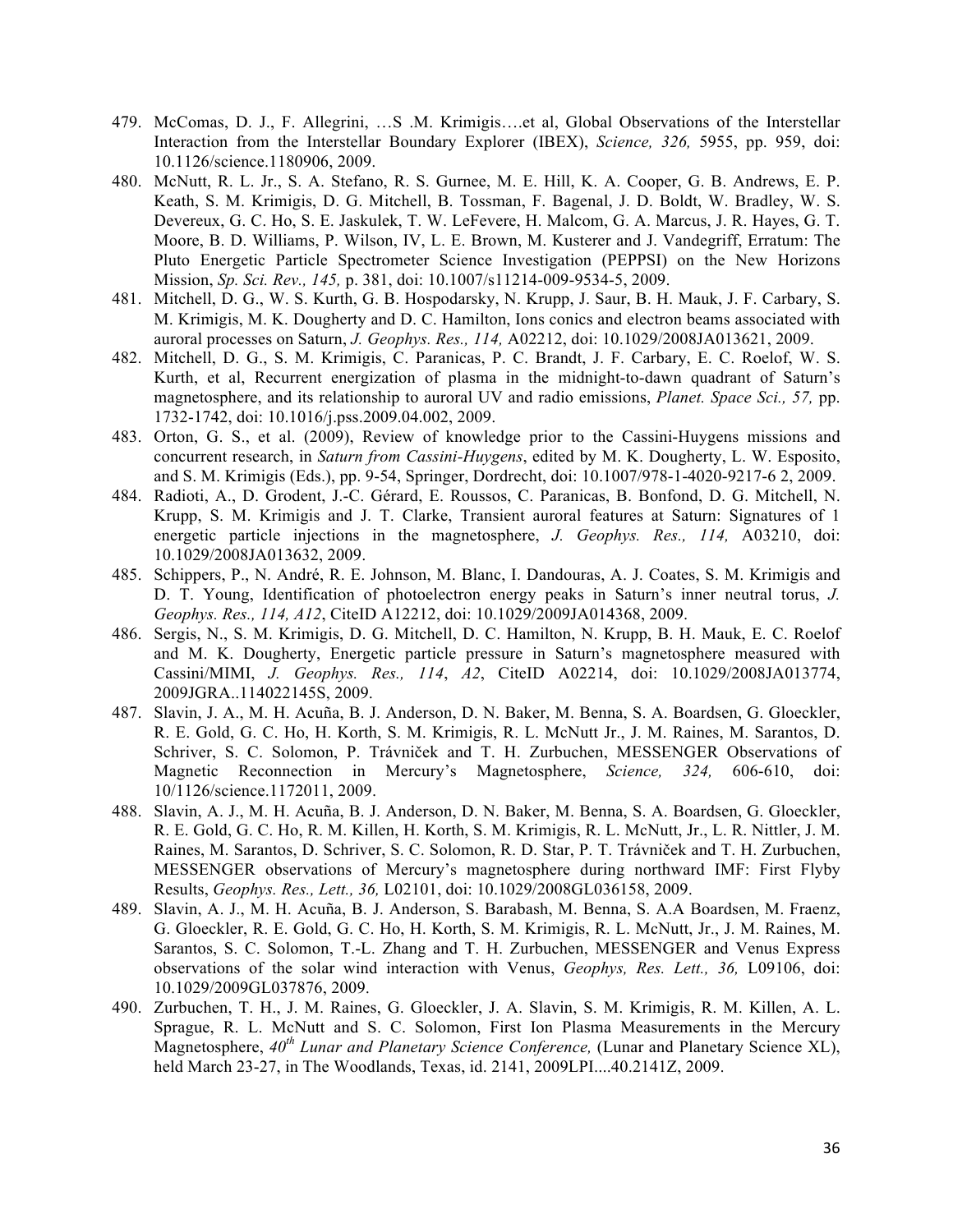- 491. Benna, M., B. J. Anderson, D. N. Baker, S. A. Boardsen, G. Gloeckler, R. E. Gold, G. C. Ho, R. M. Killen, H. Korth, S. M. Krimigis, M. E. Purucker, R. L. McNutt Jr., J. M. Raines, W. E. McClintock, M. Sarantos, J. A. Slavin, S. C. Solomon, T. H. Zurbuchen, Modeling of the magnetosphere of Mercury at the time of the first MESSENGER flyby, *Icarus*, *209, 1*, September 2010, Pages 3–10.
- 492. Brandt, P. C., K. Khurana , D. Mitchell , N. Sergis , K. Dialynas , J. F. Carbary , E. Roelof , C. Paranicas, S. M. Krimigis , B. Mauk, Saturn's Periodic Magnetic Field Perturbations are Caused by a Rotating Partial Ring Current, *Geophysical Research Letters, 37, 22, CiteID L22103*, 2010.
- 493. Carbary, J. F., D. C. Hamilton, S. P. Christon, D. G. Mitchell and S. M. Krimigis**,** Longitude Dependences of Energetic H+ and O+ at Saturn, *J. Geophys. Res., 115, A7*, CiteID A072262010.
- 494. Carbary, J. F., D. G. Mitchell, S. M. Krimigis, D. A. Gurnett and W. S. Kurth, Phase relations between energetic neutral atom intensities and kilometric radio emissions at Saturn, *J. Geophys. Res., 115, A1*, CiteID A01203, doi: 10.1029/2009JA014519, 2010.
- 495. Decker, R. B., S. M. Krimigis, E. C. Roelof, and M. E. Hill, Variations of Low-energy Ion Distributions Measured in the Heliosheath, 9TH Annual International Astrophysics Conference: Pickup Ions Throughout the Heliosphere and Beyond, March 14 – 19, 2010, *AIP Conference Proceedings*, 1302, 51, 2010.
- 496. Frisch, P. C., D. J. McComas, F. Allegrini,…, S. M. Krimigis, et al, First Global Observations of the Interstellar Interaction from the Interstellar Boundary Explorer (IBEX), *American Astronomical Society, 41,* p. 263, 2010AAS…21541520F, 2010.
- 497. Garnier, P., I. Dandouras, D. Toublanc, E. C. Roelof, P. C. Brandt, D. G. Mitchell, S. M. Krimigis, N. Krupp, D. C. Hamilton, and J-E. Wahlund, Statistical analysis of the energetic ion and ENA data for the Titan environment*, Planetary and Space Science, 58, 14-15, p. 1811-1822, 2010.*
- 498. Gurnett, D. A., A. M. Persoon, W. S. Kurth, M. W. Morooka, J.-E. Wahlund, K. K. Khurana, M. K. Dougherty, D. G. Mitchell, S. M. Krimigis, and N. Krupp, A plasmapause-like density boundary at high latitudes in Saturn's magnetosphere**,** *Geophys. Res. Lett., 37, 16, CiteID L16806*, 2010.
- 499. Kanani , S. J., C.S. Arridge, G.H. Jones, A.N. Fazakerley, H.J. McAndrews, S.M.Krimigis, N.Sergis, M.K. Dougherty, A.J. Coates, D.T. Young, K.C. Hansen (2010), A new form of Saturn's magnetopause using a dynamic pressure balance model, based on in situ, multi-instrument Cassini measurements, *J. Geophys. Res., 115,* A06207, doi:10.1029/2009JA014262.
- 500. Krimigis, S. M., Saturn's magnetosphere: An example of dynamic planetary systems, *AIP Conf. Proceedings* on Non-Linear Plasma Physics, Halkidiki-Greece, June 15-19, 2009, 2010.
- 501. Krimigis, S. M., D. G. Mitchell, E. C. Roelof, and R. B. Decker, ENA ( $E > 5$  keV) Images from Cassini and Voyager "ground truth": Suprathermal Pressure in the Heliosheath, 9TH Annual International Astrophysics Conference: Pickup Ions Throughout the Heliosphere and Beyond, March 14 – 19, 2010, *AIP Conference Proceedings, 1302,* pp. 79-85 (2010)
- 502. Müller A. L., J. Saur, N. Krupp, E. Roussos, B. H. Mauk, A. M. Rymer, D. G. Mitchell and S. M. Krimigis, Azimuthal plasma flow in the Kronian magnetosphere, *J. Geophys. Res., 115, A8,* CiteID A08203, 2009.
- 503. Masters, A., N. Achilleos, M. G. Kivelson, N. Sergis, M. K. Dougherty, M. F. Thomsen, C. S. Arridge, S. M. Krimigis, H. J. McAndrews, S. J. Kanani, N. Krupp, A. J. Coates, Cassini observations of a Kelvin-Helmholtz vortex in Saturn's outer magnetosphere, *Journal of Geophysical Research, 115, A7*, CiteID A07225, doi: 10.1029/2010JA015351, 2010.
- 504. Paranicas, C., D. G. Mitchell, S. M. Krimigis, J. F. Carbary, P. C. Brandt, F. S. Turner, E. Roussos, N. Krupp, M. G. Kivelson, K. K. Khurana, J. F. Cooper, T. P. Armstrong, M. Burton, Asymmetries in Saturn's radiation belts, *Journal of Geophysical Research, 115, A7*, CiteID A07216, doi: 10.1029/2009JA014971, 2010.
- 505. Paranicas, C., D. G. Mitchell, E. Roussos, P. Kollmann, N. Krupp, A. L. Müller, S. M. Krimigis, F. S. Turner, P. C. Brandt, A. M. Rymer, R. E. Johnson, Transport of energetic electrons into Saturn's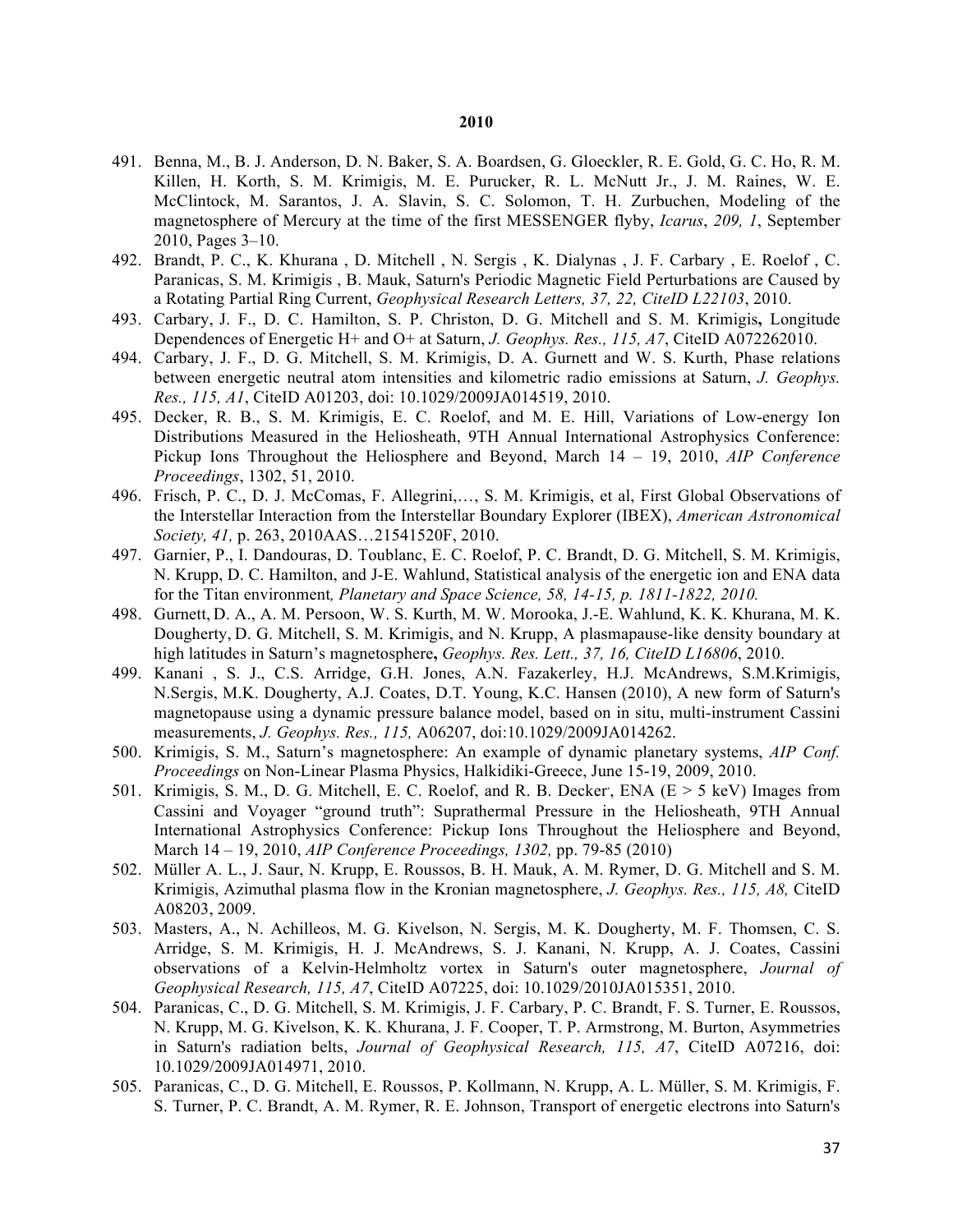inner magnetosphere, *Journal of Geophysical Research, 115, A9*, CiteID A09214, doi: 10.1029/2010JA015853, 2010.

- 506. Roelof, E. C., R. B. Decker and S. M. Krimigis, Polar Coronal Hole Evolution 2006-2009: Effects at Voyagers <sup>1</sup>/<sub>2</sub> in the Heliosheath, 12<sup>th</sup> International Solar Wind Conference, *AIP Conf. Proc., 1216*, pp 359-362, doi: 10.1063/1.3395874, 2010.
- 507. Roelof, E. C., S. M. Krimigis, D. G. Mitchell, R. B. Decker, J. D. Richardson, M. Gruntman, and H. O. Funsten, Implications of Generalized Rankine-Hugoniot Conditions for the PUI Population at the Voyager 2 Termination Shock, 9TH Annual International Astrophysics Conference: Pickup Ions Throughout the Heliosphere and Beyond, March 14 – 19, 2010, *AIP Conference Proceedings*, 1302, 133, 2010.
- 508. Roelof, E. C., S. M. Krimigis, D. G. Mitchell, R. B. Decker, and K. Dialynas, Cassini ENA images of the Heliosheath and Voyager "ground truth": Thickness of the Heliosheath, March 14 – 19, 2010, *AIP Conference Proceedings*, 1436, 239, 2010.
- 509. Roussos, E., N. Krupp, C. P. Paranicas, D. G. Mitchell, A. L. Müller, P. Kollmann, Z. Bebesi, S. M. Krimigis and A. J. Coates, Energetic electrons microsignatures as tracers of radial flows and dynamics in Saturn's innermost magnetosphere, *J. Geophys. Res., 115, A3*, CiteID A03202, doi: 10.1029/2009JA014808, 2010.
- 510. Sergis, N., S. M. Krimigis, E. C. Roelof, C. S. Arridge, A. M. Rymer, D. G. Mitchell, D. C. Hamilton, N. Krupp, M. F. Thomsen, M. K. Dougherty, A. J. Coates and D. T. Young, Particle pressure, inertial force and ring current density profiles in the magnetosphere of Saturn based on Cassini measurements, *Geophys, Res. Let., 37, 2*, citeID L02102, doi: 10.1029/2009GL041920, 2010.
- 511. Slavin, J. A., R. P. Lepping, C. C. Wu, B. J. Anderson, D. N. Baker, M. Benna, S. A. Boardsen, R. M. Killen, H. Korth, S. M. Krimigis, W. E. McClintock, R. L. McNutt, M. Sarantos, D. Schriver, S. C. Solomon, P. Trávniček and T. H. Zurbuchen, MESSENGER observations of large flux transfer events at Mercury, *Geophys, Res. Let., 37, 2,* citeID L02105, doi: 10.1029/2009GL041485, 2010.
- 512. Slavin, J. A., B. J. Anderson,…S. M. Krimigis, ..et al, MESSENGER Observations of Extreme Loading and Unloading of Mercury's magnetic tail, *Science*, *329*, pp 665-668, doi: 10.1126/science.1188067, 2010.
- 513. Solomon C. S., R. L. McNutt Jr., B. J. Anderson, D. T. Blewett, …, S. M. Krimigis, et al, MESSENGER's Three Flybys of Mercury: An Emerging View of the Innermost Planet, *41st Lunar and Planetary Science Conference,* March 1-5, 2010, The Woodlands, Texas, 2010LPI…41.1323S, 2010.

- 514. Carbary, J. F., D. G. Mitchell, C. Paranicas, E. C. Roelof, S. M. Krimigis, N. Krupp, K. Khurana and M. Dougherty, Pitch angle distributions of energetic electrons at Saturn, *J. Geophys. Rev., 116, A1,* CiteID A01216, doi: 10.1029/2010JA015987, 2011.
- 515. Carbary, J. F., C. Paranicas, D. G. Mitchell, S. M. Krimigis, and N. Krupp, Energetic electron spectra in Saturn's plasma sheet, *J. Geophys. Res., 116, A7,* doi: 10.1029/2011JA016598, 2011.
- 516. Carbary, J. F., D. G. Mitchell, P. C. Brandt, S. M. Krimigis, and D. A. Gurnett, ENA periodicities and their phase relations to SKR emissions at Saturn, *Geophys. Res. Lett., 38, 16,* doi: 10.1029/2011GL048418, 2011.
- 517. Carbary, J. F., D. G. Mitchell, P. C. Brandt, S. M. Krimigis, and D. A. Gurnett, ENA Periodicities and their Phase Relations to SKR Emissions to Saturn, *Geophys. Res. Lett., 38*, L16106, doi: 10.1029/2011JA016598, 2011.
- 518. Carbary, J. F., D. G. Mitchell, S. M. Krimigis, and N. Krupp, Post-Equinox Periodicities in Saturn's Energetic Electrons, *Geophys. Res. Lett., 38,* doi: 10.1029/2011GL050259, 2011.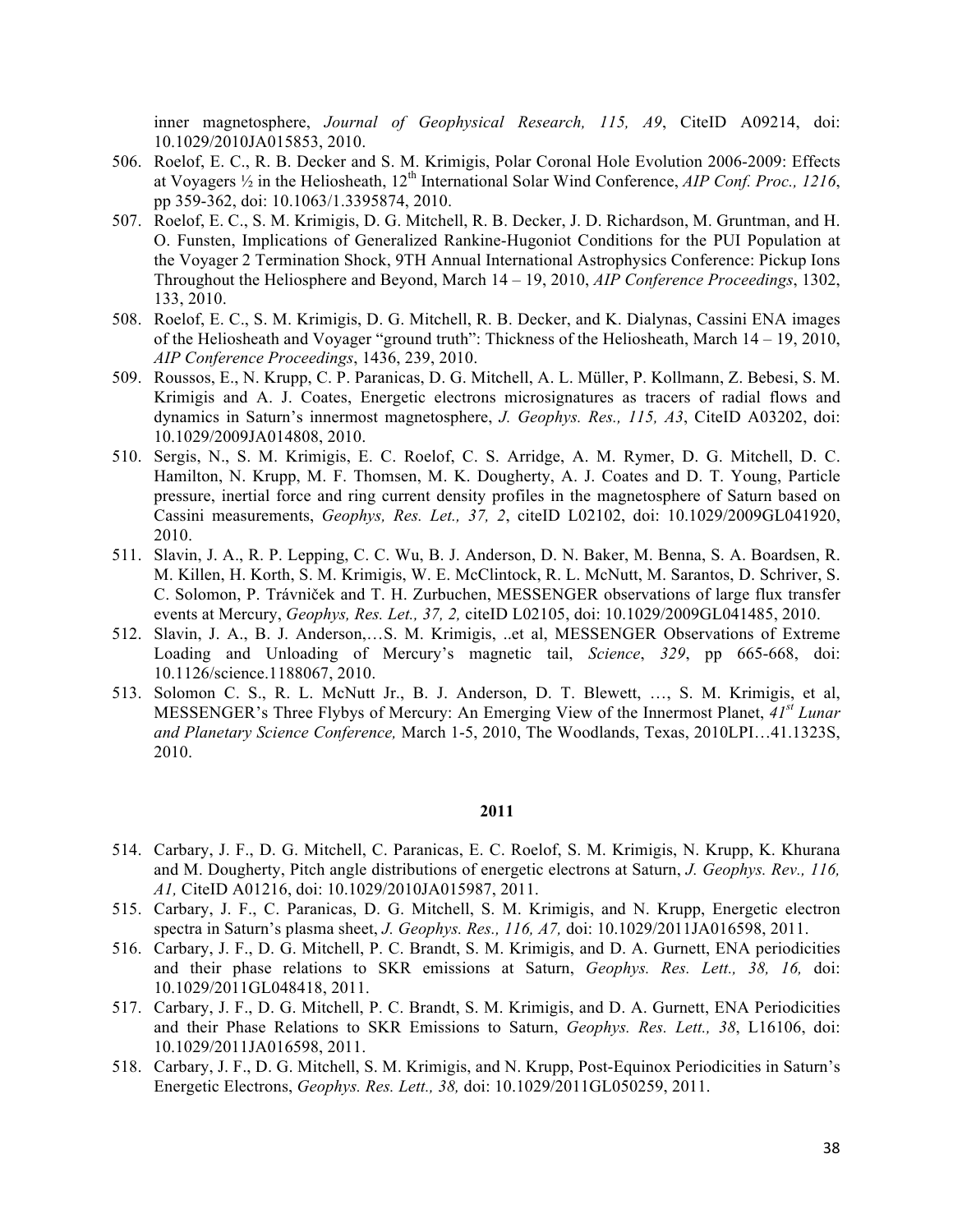- 519. DiFabio, R. D., D. C. Hamilton, S. M. Krimigis, and D. G. Mitchell, Long term time variations of the suprathermal ions in Saturn's magnetosphere, *Geophys. Res. Lett., 38, 18,* doi: 10.1029/2011GL048841, 2011.
- 520. Ho, G. C., S. M. Krimigis, R. E. Gold, D. N. Baker, J. A. Slavin, B. J. Anderson, H. Korth, R. D. Starr, D. J. Lawrence, R. L. McNutt, and S. C. Solomon, MESSENGER Observations of transient bursts of energetic electrons in Mercury's magnetosphere, *Science, 333, 6051,* pp. 1865, doi: 10.1126/science1211141, 2011.
- 521. Ho, G. C., R. D. Starr, R. E. Gold, S. M. Krimigis, J. A. Slavin, D. N. Baker, B. J Anderson, R. L. McNutt, L. Nittler, and S. C. Solomon, Observations of suprathermal electrons in Mercury's magnetosphere during the three MESSENGER flybys, *Planet. Space Sci., 59,* 2016-2025, doi: 10.1016/j.pss.2011.01.011, 2011.
- 522. Krimigis, S. K., Saturn's magnetosphere: An example of dynamic planetary systems, MODERN CHALLENGES IN NONLINEAR PLASMA PHYSICS: A Festschrift Honoring the Career of Dennis Papadopoulos. *AIP Conference Proceedings, 1320*, pp. 213-220, doi: 10.1063/1.3544327, 2011.
- 523. Krimigis, S. M., E. C. Roelof, R. B. Decker, and M. E. Hill, Zero outward flow velocity for plasma in a Heliosheath transition layer, *Nature, 474,* pp. 359-361, doi: 10.1038/nature10115, 2011.
- 524. McComas, D. J., E. R. Christian, M. E. Wiedenbeck, R. L. McNutt, A. C. Cummings, M. I. Desai, J. Giacalone, M. E. Hill, S. M. Krimigis, S. A. Livi, W. E. Matthaeus, R. A. Mewaldt, D. G. Mitchell, E. C. Roelof, N. A. Schwadron, E. C. Stone, and T. T. von Rosenvinge, The Integraded Science Investigation of the Sun (ISIS): Energetic Particle Measurements for the Solar Probe Plus Mission, *Proc. 32nd International Cosmic Ray Conference*, pp. 1-4, Beijing, 2011.
- 525. McNutt, R. L., Jr., M. Gruntman, S. M. Krimigis, E. C. Roelof, R. F. Wimmer- Schweingruber, Interstellar Probe: Impact of the Voyager and IBEX results on science and strategy, *Acta Astronautica*, doi: 10.1016/j.actaastro.2011.05.024, 2011.
- 526. Pryor, W. R., M. A. Rymer, D.G. Mitchell, T. W. Hill, D. T. Young, J. Saur, G. H. Jones, S. Jacobsen, S. W. H. Cowley, B. H. Mauk, A. J. Coates, …, S. M. Krimigis, et al., The auroral footprint of Enceladus on Saturn, *Nature, 472, 7343*, pp. 331-333, doi: 10.1038/nature09928, 2011.
- 527. Raines, J. M., J. A. Slavin, T. H Zurbuchen, G. Gloeckler, B. J. Anderson, D. N. Baker, H. Korth, S. M. Krimigis, and R. L. McNutt, MESSENGER observations of the plasma environment near Mercury, *Planet. Space Sci., 59,* 2004-2015, doi: 10.1016/j.pss.2011.02.004, 2011.
- 528. Roussos, E., N. Krupp, C. P. Paranicas, P. Kollmann, D. G. Mitchell, S. M. Krimigis, T. P. Armstrong, D. R. Went, M. K. Dougherty, and G. H. Jones, Long-and short-term variability of Saturn's ionic radiation belts, *J. J. Geophys. Res., 116, A2,* CiteID A02217, doi: 10.1029/2010JA015954, 2011.
- 529. Schriver, D., P. Travnicek, M. Ashour-Abdalla, R. L. Richard, P. Hellinger, J. A. Slavin, B. J. Anderson, D. N. Baker, M. Benna, S. Boardsen, R. E. Gold, G. C. Ho, H. Korth, S. M. Krimigis, W. E. McClintock, T. Orlando , M. Sarantos, A. Sprague, R. D. Starr, Electron Transport and Precipitation at Mercury During the MESSENGER Flybys, *Planet. Space Sci., 59,* 2026-2036, doi: 10.1016/j.pss.2011.03.008, 2011.
- 530. Schriver, D., et al, Quasi-Trapped Ion and Electron Populations at Mercury, *Geophys. Res. Lett. 38,*  L23103, doi: 10.1029/2011GL049629, 2011.
- 531. Sergis N., C. S. Arridge, S. M. Krimigis, D. G. Mitchell, A. M. Rymer, D. C. Hamilton, N. Krupp, M. K. Dougherty, and A. J. Coates, Dynamics and seasonal variations in Saturn's magnetospheric plasma, as measured by Cassini, *J. Geophys. Res., 116, A4,* CiteID A04203, doi: 10.1029/2010JA016180, 2011.
- 532. Solomon, S. C., R. L. McNutt, P. D. Bedini, B. J. Anderson, D. T. Blewett, L. G Evans, R. E. Gold, S. M. Krimigis, S. L. Murchie, L. R. Nittler, R. J. Phillips, L. M. Prockter, J. A. Slavin, and M. T. Zuber, MESSENGER at Mercury: Flyby Accomplishments and Orbital Observing Plans, *42nd Lunar and Planetary Science Conference*, held March 7-11, 2011 at the Woodlands, Texas, LPI Contribution No. 1608, p. 1781, 2011.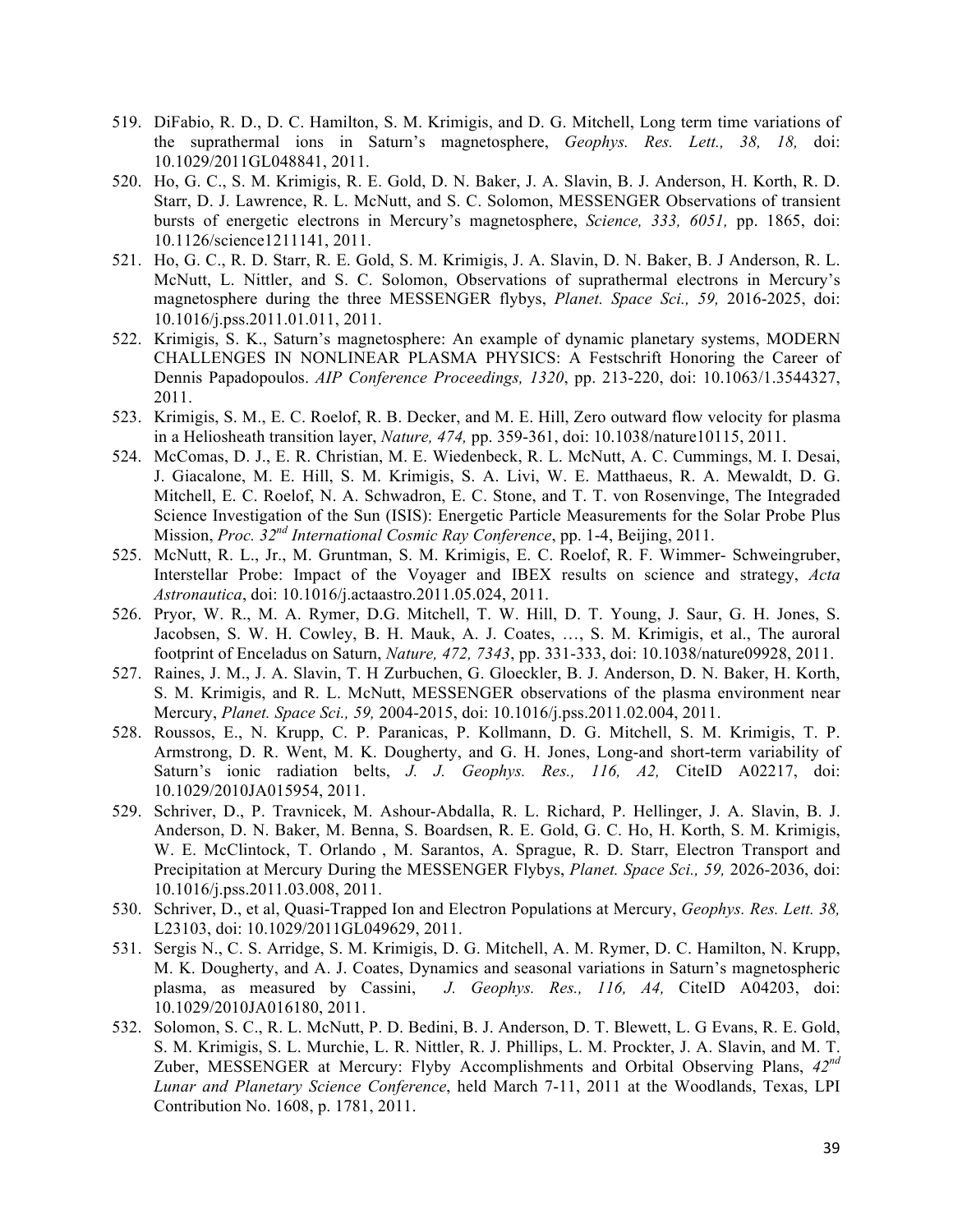533. Zurbuchen, T. H., J. M. Raines, J. A. Slavin, D. J. Gershman, J. A. Gilbert, G. Gloeckler, B. J. Anderson, D. N. Baker, H. Korth, S. M. Krimigis, M. Sarantos, D. Schriver, R. L. McNutt, and S. C. Solomon, MESSENGER Observations of the spatial distribution of planetary ions near Mercury, *Science, 333, 6051*, pp. 1862, doi: 10.1126/science1211302, 2011.

- 534. Andriopoulou, M., E. Roussos, N. Krupp, C. Paranicas, M. Thomsen, S. M. Krimigis, M. K. Dougherty, K. –H. Glassmeier, A noon-to-midnight electric field and nightside dynamics in Saturn's inner magnetosphere, using microsignature observations, *Icarus*, *220*, *2,* p. 503-513, doi: 10.1016/j.icarus.2012.05.010, 2012.
- 535. Bebesi, Z., N. Krupp, K. Szego, M. Fränz, Z. Nemeth, S. M. Krimigis, D. G. Mitchell, G. Erdos, D. T. Young, and M. K. Dougherty, Analysis of energetic electron drop-outs in the upper atmosphere of Titan during flybys in the dayside magnetosphere of Saturn, *Icarus, 218*, *2*, pp. 1020-1027, doi: 10.1016/j.icarus.2012.01.009, 2012.
- 536. Brandt, P. C., K. Dialynas, I. Dandouras, D. G. Mitchell, P. Garnier, S. M. Krimigis, The distribution of Titan's high-altitude (out to  $\sim$  50,000 Km) exosphere from energetic neutral atom (ENA) measurements by Cassini/INCA, *Planet. Space Sci., 60,* 107-114, doi: 10.1016/j.pss.2011.04.014, 2012.
- 537. Carbary, J.F., D.G. Mitchell, S.M. Krimigis, and N. Krupp, Unusually Short Period in Electrons at Saturn, *Geophys. Res. Lett., 39, 22,* CiteID L22103, doi: 10.1029/2012GL054019, 2012.
- 538. Decker, R. B., S. M. Krimigis, E. C. Roelof, and M. E. Hill, No meridional plasma flow in the heliosheath transition region, *Nature, 489, 7414*, pp.124-127, doi: 10.1038/nature11441, 2012.
- 539. Garnier, P., J. –E. Wahlund, M. K. G. Holmberg, M. Morooka, S. Grimald, A. Eriksson, P. Schippers, D. A. Gurnett, S. M. Krimigis, N. Krupp, A. Coates, F. Crary, G. Gustafsson, The detection of energetic electrons with the Cassini Langmuir probe at Saturn, *J. Geophys. Res., 117*, *A10*, CiteID A10202, doi: 10.1029/2011JA017298, 2012.
- 540. Ho, G. C., S. M. Krimigis, R. E. Gold, D. N. Baker, B. J. Anderson, H. Korth, J. A. Slavin, R. L. McNutt, Jr., R. M. Winslow, S. C. Solomon, Spatial distribution and spectral characteristics of energetic electrons in Mercury's Magnetosphere, *J. Geophys. Res.*, 117, CiteID A00M04, doi: 10.1029/2012JA017983, 2012.
- 541. Krupp, N., E. Roussos, P. Kollmann, C. Paranicas, D. G. Mitchell, S. M. Krimigis, A. Rymer, G. H. Jones, C. S. Arridge, T. P. Armstrong, and K. K. Khurana, The Cassini Enceladus encounters 2005- 2010 in the view of energetic electron measurements, *Icarus, 218*, p. 433-447, doi: 10.1016/j.icarus.2011.12.018, 2012.
- 542. Masters, A., J. P. Eastwood, M. Swisdak, M. F. Thomsen, C. T. Russell, N. Sergis, F. J. Crary, M. K. Dougherty, A. J. Coates, and S. M. Krimigis, The importance of plasma β conditions for magnetic reconnection at Saturn's magnetopause, *Geophys. Res. Lett*., *39*, *8*, CiteID L08103, doi: 10.1029/2012GL051372, 2012.
- 543. Roelof, E.C., S. M. Krimigis, D. G. Mitchell, R. B. Decker and K. Dialynas, Cassini ENA Images of the Heliosheath and Voyager "Ground Truth": Thickness of the Heliosheath, *AIP Conference Proceedings,* 1436, p. 239-244, doi: 10.1063/1.4723614, 2012.
- 544. Roussos, E., P. Kollmann, N. Krupp, C. Paranicas, S. M. Krimigis, D. G. Mitchell, A. M. Persoon, D. A. Gurnett, W. S. Kurth, H. Kriegel, S. Simon, K. K. Khurana, G. H. Jones, J. –E. Wahlund, M. K. G. Holmberg, Energetic electron observations of Rhea's magnetospheric interaction*, Icarus, 221, 1,* pp. 116-134, doi: 10.1016/j.icarus.2012.07.006, 2012.
- 545. Slavin, J. A., B. J. Anderson, D. N. Baker, M. Benna, S. A. Boardsen, R. E. Gold, G. C. Ho, S. M. Imber, H. Korth, S. M. Krimigis, R. L. McNutt, Jr., J. M. Raines, M. Sarantos, D. Schriver, S. C. Solomon, P. Trávníček, and T. H. Zurbuchen, MESSENGER and Mariner 10 flyby observations of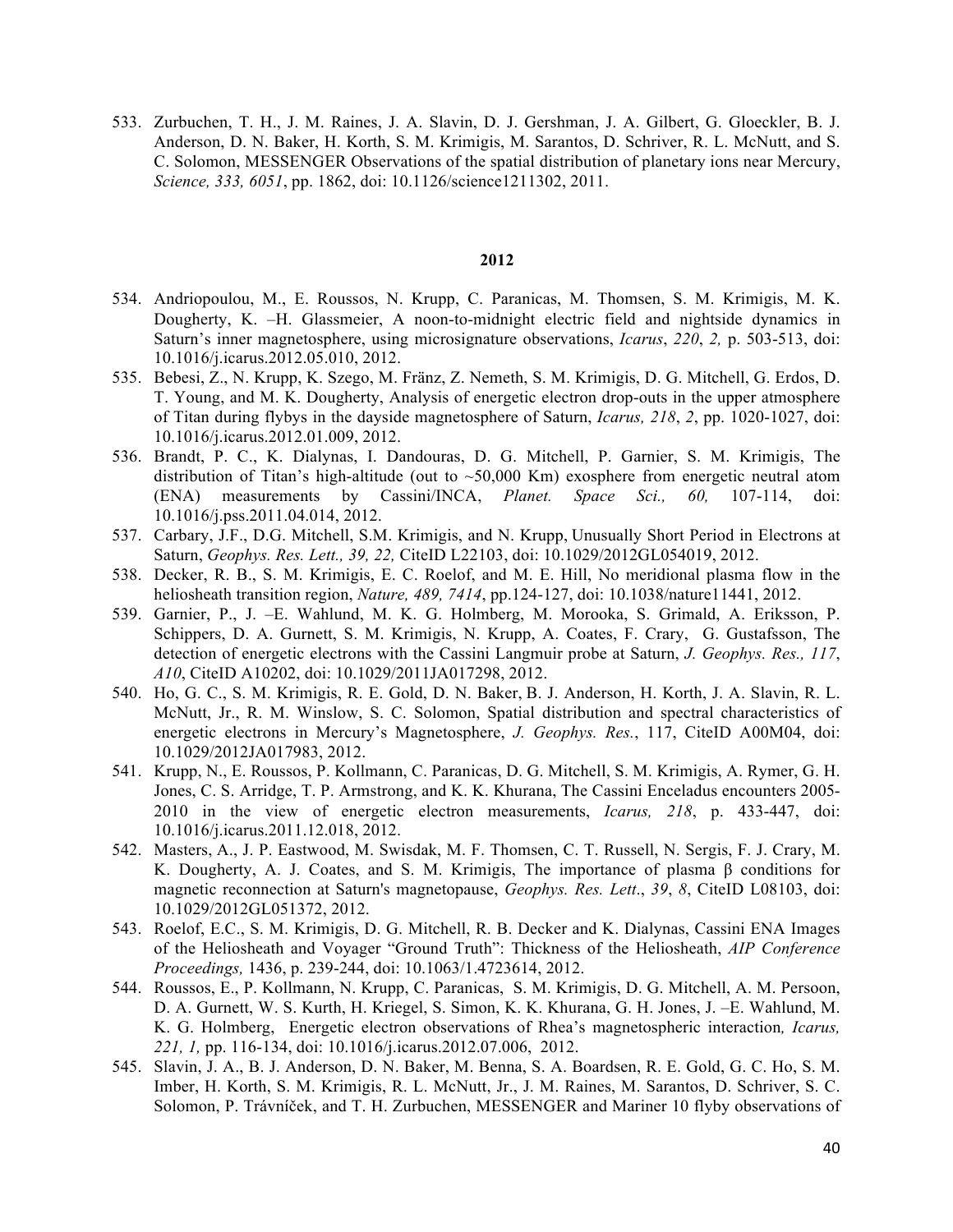magnetotail structure and dynamics at Mercury, *J. Geophys. Res., 117*, *A1*, CiteID A01215, doi: 10.1029/2011JA016900, 2012.

546. Sundberg, T., J. A. Slavin, S. A. Boardsen, B. J. Anderson, H. Korth, G. C. Ho, D. Schriver, V. M. Uritsky, T. H. Zurbuchen, J. M. Raines, D. N. Baker, S. M. Krimigis, R. L. McNutt, Jr. and S. C. Solomon, MESSENGER observations of depolarization events in Mercury's magnetosphere, *J. Geophys. Res*., *117,* CiteID A00M03, doi: 10.1029/2012JA017756, 2012.

## **2013**

- 547. Christon, S. P., D. C. Hamilton, R. D. Difabio, D. G. Mitchell, S. M. Krimigis, D. S. Jontof-Hutter, Saturn suprathermal O2+ and mass-28+ molecular ions: Long-term seasonal and solar variation, *J. Geophys. Res*.*, 118, 6,* pp. 3446-3463, doi: 10.1002/jgra.50383, 2013.
- 548. Dialynas, K., P. C. Brandt, S. M. Krimigis, D. G. Mitchell, D. C. Hamilton, N. Krupp, A. M. Rymer, The extended Saturnian neutral cloud as revealed by global ENA simulations using Cassini/MIMI measurements, *J. Geophys. Res*., *118, 6,* pp. 3027-3041, doi: 10.1002/jgra.50295, 2013.
- 549. Dialynas, K., S. M. Krimigis, D. G. Mitchell, E. C. Roelof, R. B. Decker, A Three-coordinate System (Ecliptic, Galactic, ISMF) Spectral Analysis of Heliospheric ENA Emissions Using Cassini/INCA Measurements, *The Astrophysical Journal*, *778, 1*, article id. 40, pp. 13 (2013) (ApJ Homepage), doi: 10.1088/0004-637X/778/1/40, 2013.
- 550. Krimigis S. M. et al., Search for the Exit: Voyager 1 at Heliosphere's Border with the Galaxy, *Science, 341, 144*, doi: 10.1126/science.1235721, 2013.
- 551. Krupp, N., E. Roussos, H. Kriegel, P. Kollmann, M. G. Kivelson, A. Kotova, C. Paranicas, D. G. Mitchell, S. M. Krimigis, K. K. Khurana, Energetic particle measurements in the vicinity of Dione during the three Cassini encounters 2005–2011, *Icarus, 226, 1,* p. 617-628, doi: 10.1016/j.icarus.2013.06.007, 2013.
- 552. Raines, J. M., D. J. Gershman, T. H. Zurbuchen, M. Sarantos, J. A. Slavin, J. A. Gilbert, H. Korth, B. J. Anderson, G. Gloeckler, S. M. Krimigis, D. N. Baker, R. L. McNutt, S. C. Solomon, Distribution and compositional variations of plasma ions in Mercury's space environment: The first three Mercury years of MESSENGER observations, *J. Geophys. Res*., *118, 4,* pp. 1604-1619, doi: 10.1029/2012JA018073, 2013.
- 553. Roussos, E., M. Andriopoulou, N. Krupp, A. Kotova, C. Paranicas, S.M. Krimigis, D.G. Mitchell, Numerical simulation of energetic electron microsignature drifts at Saturn: Methods and applications, *Icarus, 226*, *2*, p. 1595-1611, doi: 10.1016/j.icarus.2013.08.023, 2013.
- 554. Sergis, N. , C. M. Jackman, A. Masters, S. M. Krimigis, M. F. Thomsen, D. C. Hamilton, D. G. Mitchell, M. K. Dougherty, A. J. Coates, Particle and magnetic field properties of the Saturnian magnetosheath: Presence and upstream escape of hot magnetospheric plasma, *J. Geophys. Res*., *118, 4*, pp. 1620-1634, doi: 10.1002/jgra.50164, 2013.

#### **2014**

555. Andriopoulou, M., E. Roussos, N. Krupp, C. Paranicas, M. Thomsen, S. Krimigis, M. K. Dougherty, K. –H. Glassmeier, Spatial and temporal dependence of the convective electric field in Saturn's inner magnetosphere, *Icarus*, *229*, p. 57-70, doi: 10.1016/j.icarus.2013.10.028, 2014.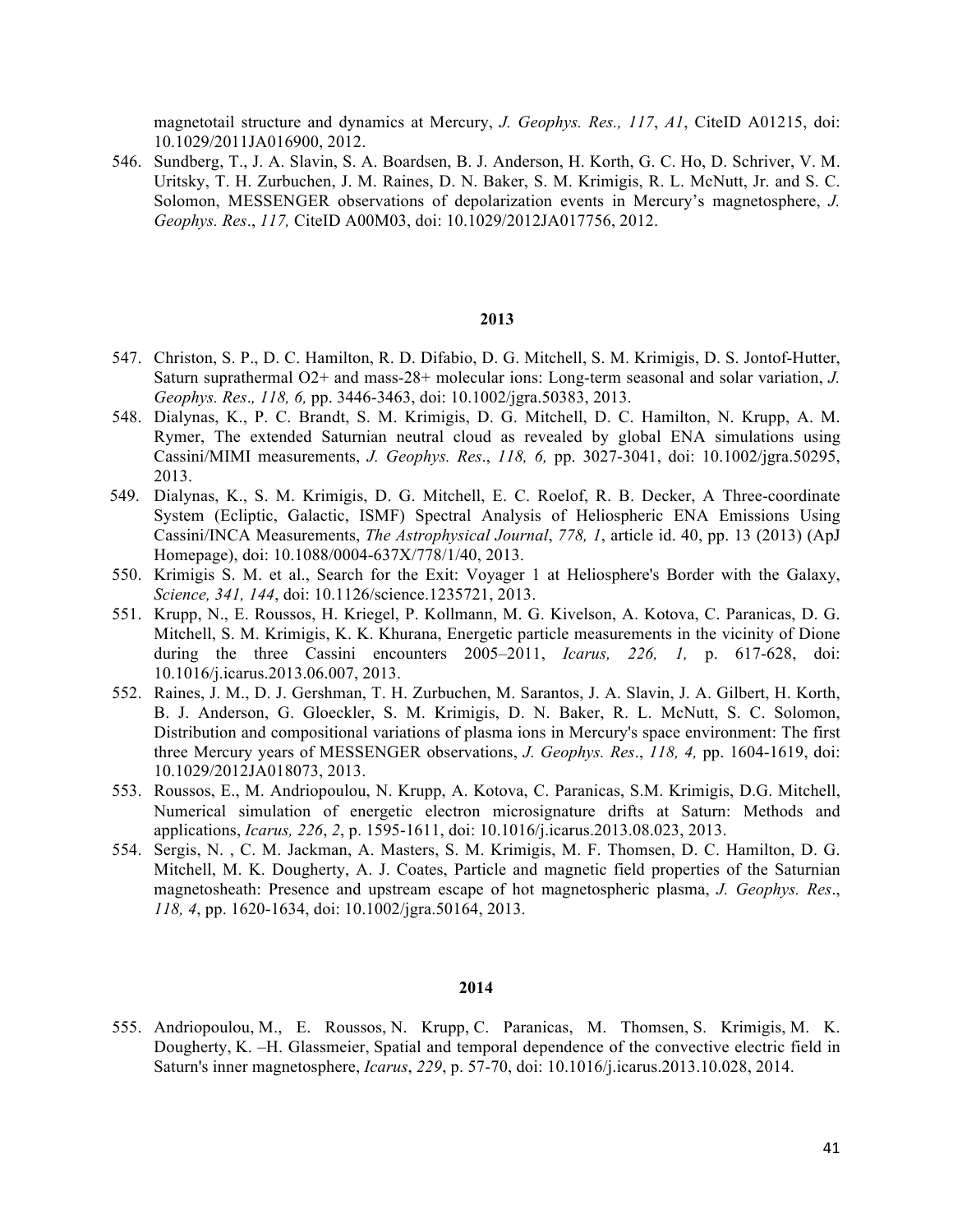- 556. Carbary, J. F., M. Kane, B. H. Mauk and S. M. Krimigis, Using the kappa function to investigate hot plasma in the magnetospheres of the giant planets, *J. Geophys. Res., 119, 10,* pp. 8426–8447, doi: 10.1002/2014JA020324, 2014.
- 557. Christon, S.P., D. C. Hamilton, D. G. Mitchell, R.D. DiFabio and S. M. Krimigis, Suprathermal magnetospheric minor ions heavier than water at Saturn: Discovery of 28M+ seasonal variations, *J. Geophys. Res., 119, 7,* pp. 5662-5673, doi: 10.1002/2014JA020010, 2014.
- 558. Hill, M. E., R. B. Decker, L. E. Brown, J. F. Drake, D. C. Hamilton, S. M. Krimigis, M. Opher, Dependence of Energetic Ion and Electron Intensities on Proximity to the Magnetically Sectored Heliosheath: Voyager 1 and 2 Observations, *The Astrophysical Journal*, *781, 2,* article id. 94, 6 pp., doi:10.1088/0004-637X/781/2/94, 2014.
- 559. Kane, M., D. G. Mitchell, J. F. Carbary, S. M. Krimigis, Plasma convection in the nightside magnetosphere of Saturn determined from energetic ion anisotropies, *Planetary and Space Science*, *91*, p. 1-13, doi: 10.1016/j.pss.2013.10.001, 2014.
- 560. McComas, D. J., N. Alexander, N. Angold, S. Bale, C. Beebe, B. Birdwell, M. Boyle, J. M. Burgum, J. A. Burnham, E. R. Christian, W. R. Cook, S. A. Cooper, A. C. Cummings, A. J. Davis, M. I. Desai, J. Dickinson, G. Dirks, D. H. Do, N. Fox, J. Giacalone, R. E. Gold, R. S. Gurnee, J. R. Hayes, M. E. Hill, J. C. Kasper, B. Kecman, J. Klemic, S. M. Krimigis et al, Integrated Science Investigation of the Sun (ISIS): Design of the Energetic Particle Investigation, *Space Science Reviews, 11214,* doi: 10.1007/s11214-014-0059-1, 2014.
- 561. McNutt R. L. Jr., S. C. Solomon, P. D. Bedini, B. J. Anderson, D. T. Blewett, L. G. Evans, R. E. Gold, S. M. Krimigis et al, MESSENGER at Mercury: Early orbital operations, *Acta Astronautica*, 93, p. 509-515, doi: 10.1016/j.actaastro.2012.08.012, 2014.
- 562. Roussos, E., N. Krupp, C. Paranicas, J.F. Carbary, P. Kollmann, S.M. Krimigis, D.G. Mitchell, The variable extension of Saturn's electron radiation belts, *Planetary and Space Science,*  doi:10.1016/j.pss.2014.03.021, 2014.

- 563. Christon S. P., D.C. Hamilton, J. M. Plane, D. G. Mitchell, R. D. DiFabio, S. M. Krimigis, Discovery of suprathermal Fe<sup>+</sup> in Saturn's magnetosphere, *Journal of Geophysical Research: Space Physics,* 120, 4, pp. 2720-2738, doi: 10.1002/2014JA020906, 2015.
- 564. Decker R. B., S. M. Krimigis, E. C. Roelof and M. E. Hill, Recent Particle Measurements from Voyagers 1 and 2, *Journal of Physics: Conference Series,* 577, 1, article id. 012006, doi: 10.1088/1742-6596/577/1/012006, 2015.
- 565. Dialynas, K., S. M. Krimigis, D. G. Mitchell, and E. C. Roelof, Energetic Neutral Atom (ENA) intensity gradients in the heliotail during year 2003, using Cassini/INCA measurements, *Journal of Physics: Conference Series,* 577, 1, article id. 012007, doi: 10.1088/1742-6596/577/1/012007, 2015.
- 566. Gurnett, D. A., W. S. Kurth, E. C. Stone, A. C. Cummings, S. M. Krimigis, R. B. Decker, N. F. Ness, L. F. Burlaga, Precursors To Interstellar Shocks of Solar Origin, *The Astrophysical Journal*, *809,* 2, article id. 121, pp 10, doi: 10.1088/0004-637X/809/2/121, 2015.
- 567. Krimigis, S. M., R. B. Decker, The Voyagers' Odyssey, *American Scientist, 103,* 4, pp. 284-291, doi: 10.1511/2015.115.284, 2015.
- 568. Mitchell, D.G., P.C. Brandt, J.F. Carbary, W.S. Kurth, S.M. Krimigis, C. Paranicas, N. Krupp, D.C. Hamilton, B.H. Mauk, G.B. Hospodarsky, M.K. Dougherty, W.R. Pryor, Injection, Interchange And Reconnection : Energetic Particle Observations In Saturn's Magnetotail, (eds A. Keiling, C. M. Jackman and P. A. Delamere), *John Wiley & Sons, Inc,* Hoboken, NJ., doi: 10.1002/9781118842324.ch19, 2015.